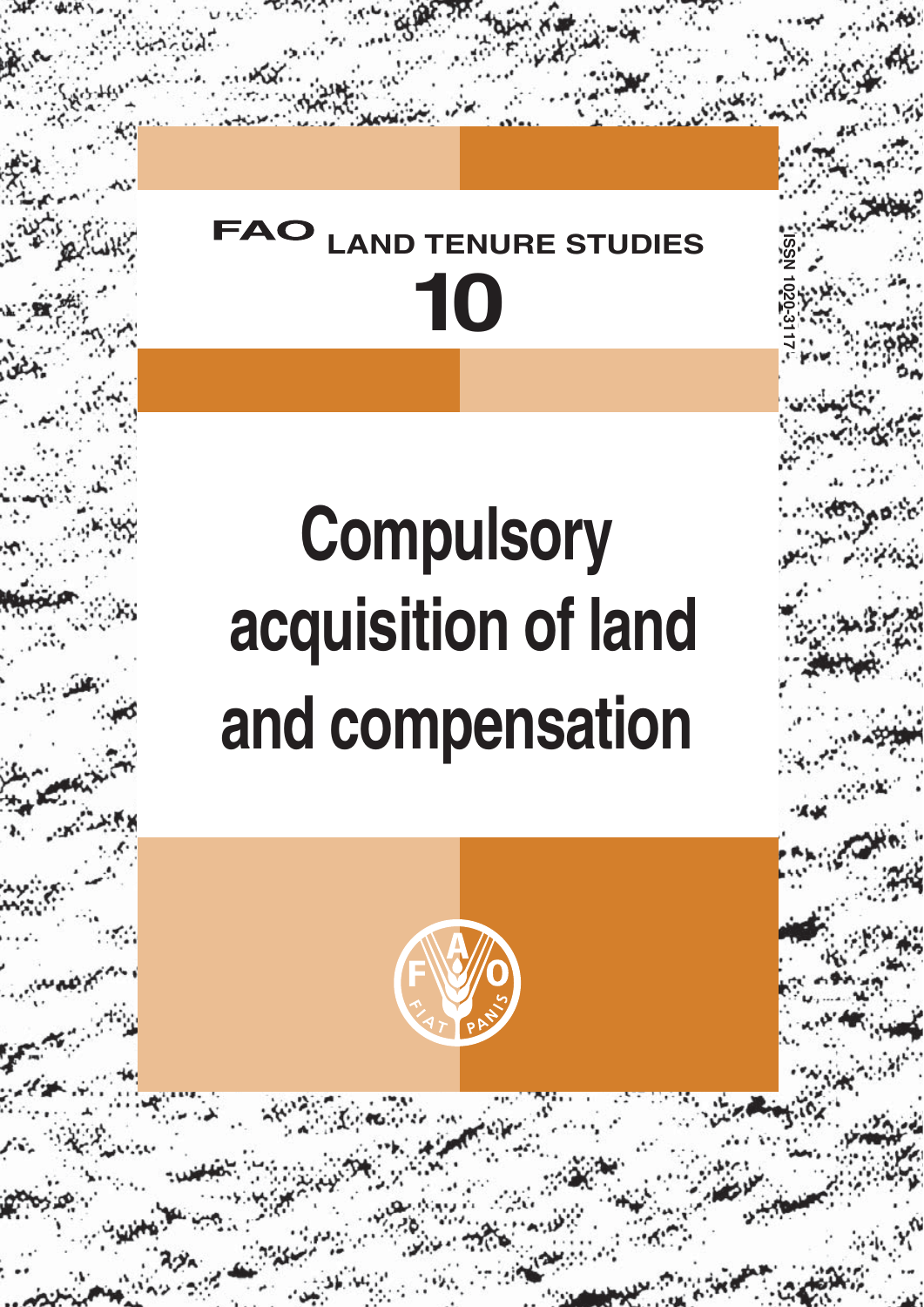## **FAO LAND TENURE STUDIES 10**

# **Compulsory acquisition of land and compensation**

FOOD AND AGRICULTURE ORGANIZATION OF THE UNITED NATIONS Rome 2008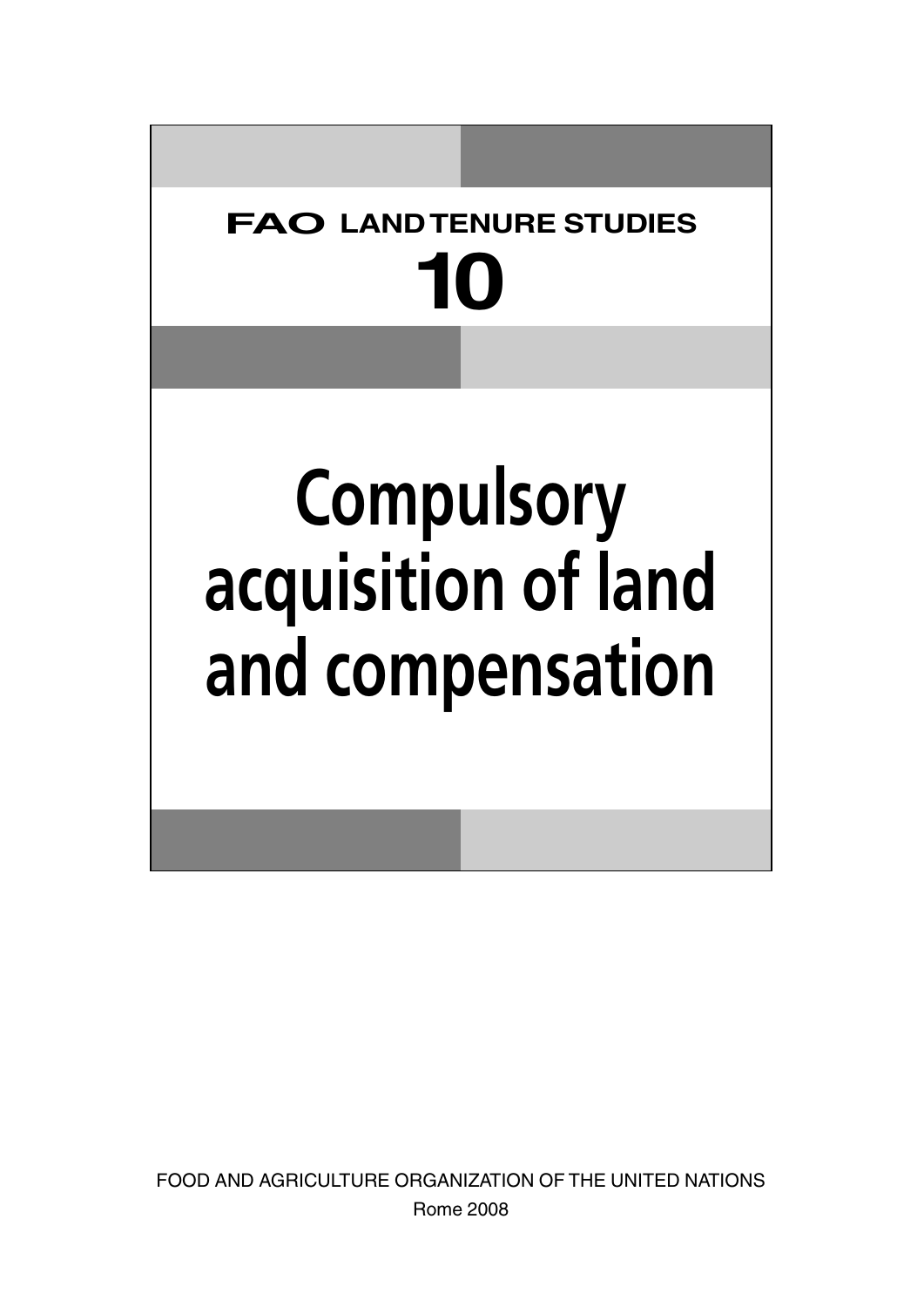The designations employed and the presentation of material in this information product do not imply the expression of any opinion whatsoever on the part of the Food and Agriculture Organization of the United Nations (FAO) concerning the legal or development status of any country, territory, city or area or of its authorities, or concerning the delimitation of its frontiers or boundaries. The mention of specific companies or products of manufacturers, whether or not these have been patented, does not imply that these have been endorsed or recommended by FAO in preference to others of a similar nature that are not mentioned.

ISBN 978-92-5-106143-5

All rights reserved. Reproduction and dissemination of material in this information product for educational or other non-commercial purposes are authorized without any prior written permission from the copyright holders provided the source is fully acknowledged. Reproduction of material in this information product for resale or other commercial purposes is prohibited without written permission of the copyright holders. Applications for such permission should be addressed to: Chief Electronic Publishing Policy and Support Branch **Communication Division FAO** Viale delle Terme di Caracalla, 00153 Rome, Italy or by e-mail to: copyright@fao.org

© FAO 2009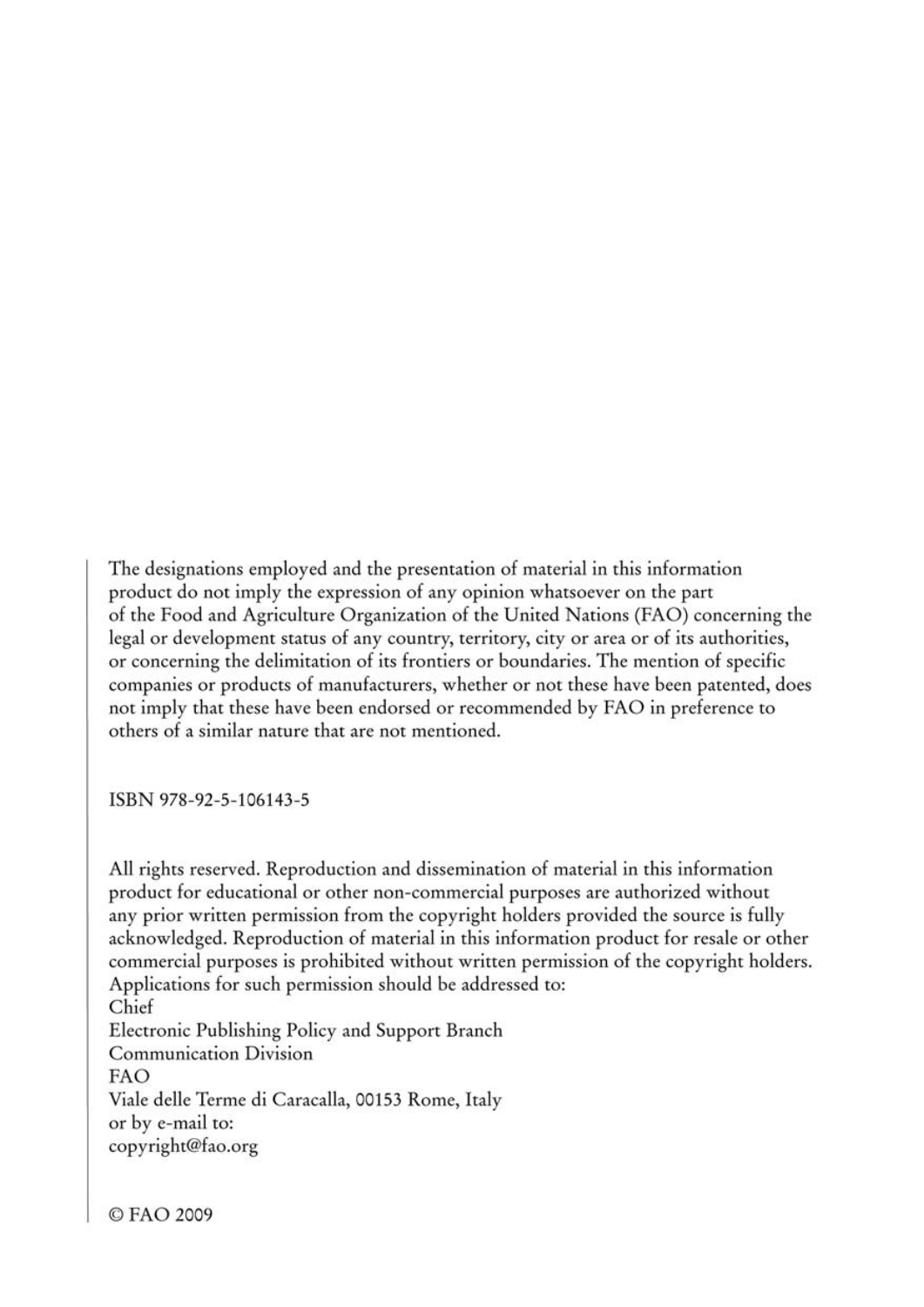### **FAOLand Tenure Studies**

FAO's Land Tenure Studies are concise presentations on the often complicated and controversial subject of land tenure, especially as it relates to food security, poverty alleviation and rural development. These studies do not seek to be exhaustive but instead reflect what FAO and its many international collaborators have discovered are "good practices" for a particular aspect of land tenure and its administration.

The studies cover various aspects of improving access to land and other natural resources and increasing tenure security. They address the role of land tenure in rural development, gender and access to land, improved access to land through leasing arrangements, rural property taxation systems, land consolidation, land access and administration after violent conflicts, good governance in land tenure and administration, and compulsory acquisition of land and compensation.

More information on the Land Tenure Studies, and on FAO's work in land tenure, is available at: http://www.fao.org/nr/lten/lten\_en.htm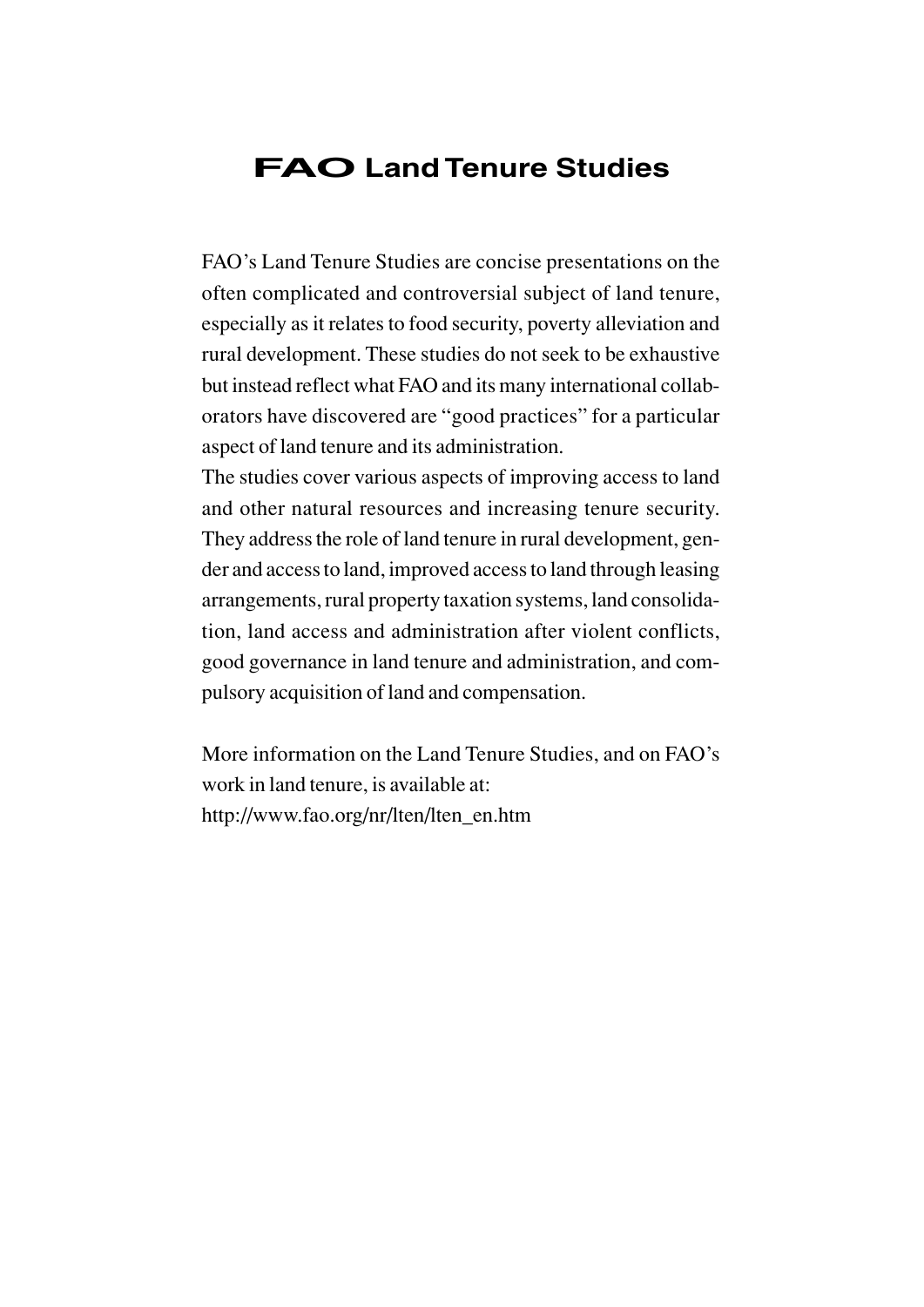#### **Acknowledgements**

*Guide prepared by: Simon Keith, Patrick McAuslan, Rachael Knight, Jonathon Lindsay, Paul Munro-Faure and David Palmer.*

*Review panel: Erik Blaabjerg, David Callies, Lorenzo Cotula, Allen Crawford, Richard Grover, Morten Hartvigsen, Andrew Hilton, Trevor Knowles, Malcolm Langford, Li Ping, Hamish McDonald, Sofia Monsalve Suarez, Opiata Odindo, Alexei Overchuk, Jean du Plessis, Frances Plimmer, Remy Seitchiping, John Sheehan, Mika Torhonen and Heléne Swanepoel.*

The guide was prepared as part of FAO's Regular Programme work in land tenure and was undertaken with support from the World Bank Thematic Group on Land Policy and Administration and in co-operation with the International Federation of Surveyors (FIG) and UN-Habitat's Land, Tenure and Property Administration Section.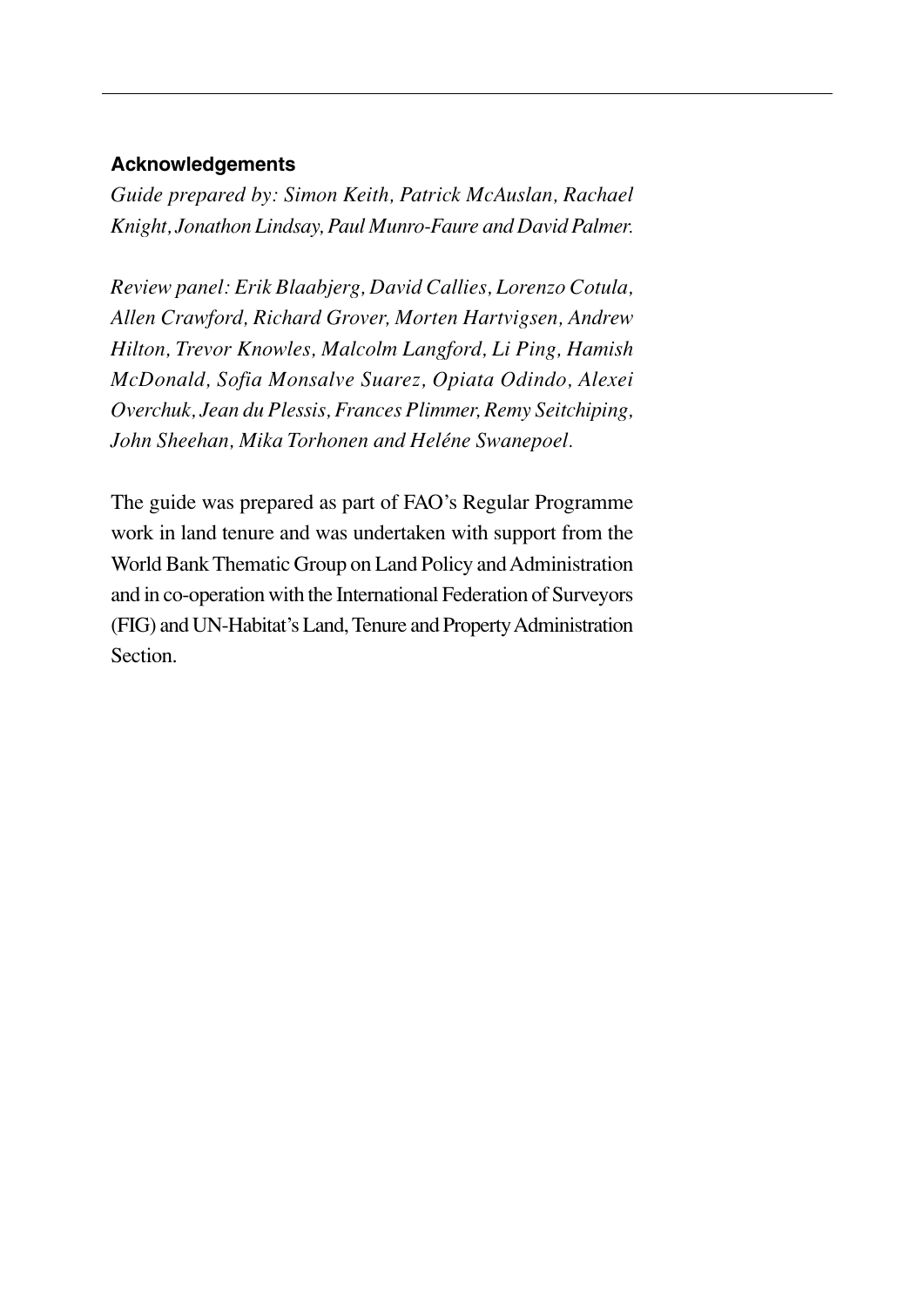## **Contents**

| Foreword                                                           | vii            |
|--------------------------------------------------------------------|----------------|
| <b>1. INTRODUCTION</b>                                             | 1              |
| 2. WHAT IS COMPULSORY ACQUISITION?                                 | 5              |
| What are the sources of the power of compulsory acquisition?       | $\overline{7}$ |
| What are the limits of the power?                                  | 8              |
| For what purposes may the power be used?                           | 10             |
| Who has the power to compulsorily acquire land?                    | 12             |
| What is considered to be compulsory acquisition and what           |                |
| rights should be compensated?                                      | 14             |
| The process of compulsory acquisition                              | 15             |
| 3. PLANNING AND PUBLICITY                                          | 19             |
| Planning                                                           | 19             |
| <b>Notice</b>                                                      | 20             |
| <b>Public meetings and review</b>                                  | 21             |
| 4. VALUATION, COMPENSATION AND TAKING POSSESSION                   | 23             |
| Procedures for valuation and compensation                          | 24             |
| Determining valuation and compensation                             | 27             |
| Valuation and compensation for the partial acquisition of land     | 31             |
| Valuation and compensation for partial rights                      | 32             |
| Valuation and compensation of religious sites                      | 33             |
| Valuation and compensation of land owned by extended families      | 33             |
| Valuation and compensation of customary land                       | 34             |
| Valuation and compensation of informal rights and for illegal uses | 37             |
| Alternative land as compensation                                   | 38             |
| Taking possession of the land                                      | 44             |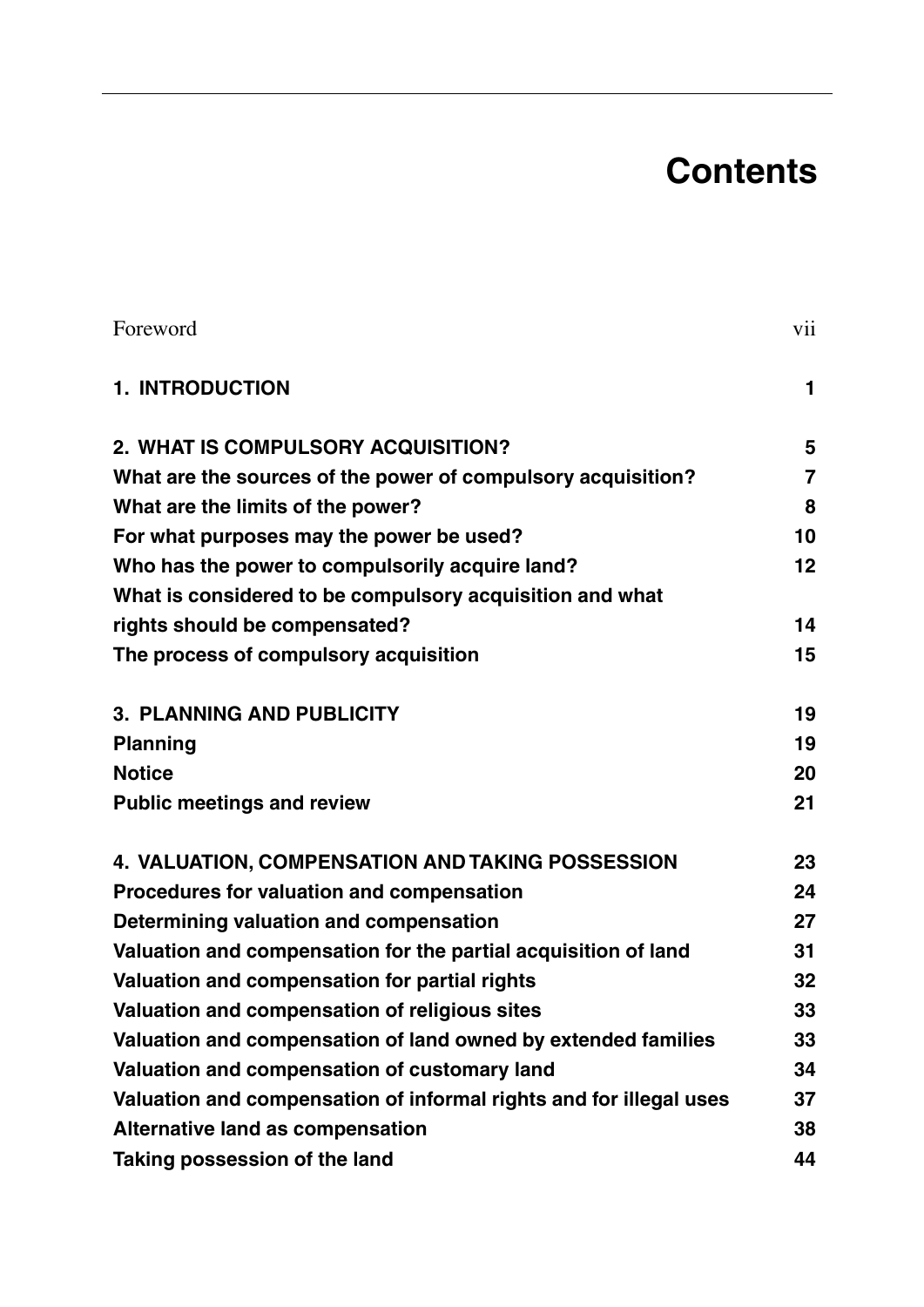| 5. APPEALS                                                                                         | 45 |
|----------------------------------------------------------------------------------------------------|----|
| The need for opportunities to appeal<br>Reasons for appeals<br>Mechanisms for reviewing the appeal | 45 |
|                                                                                                    | 46 |
|                                                                                                    | 47 |
|                                                                                                    |    |
| <b>6. ADVOCACY AND ASSISTANCE</b>                                                                  | 49 |
|                                                                                                    |    |
| <b>7. FINAL COMMENTS</b>                                                                           | 53 |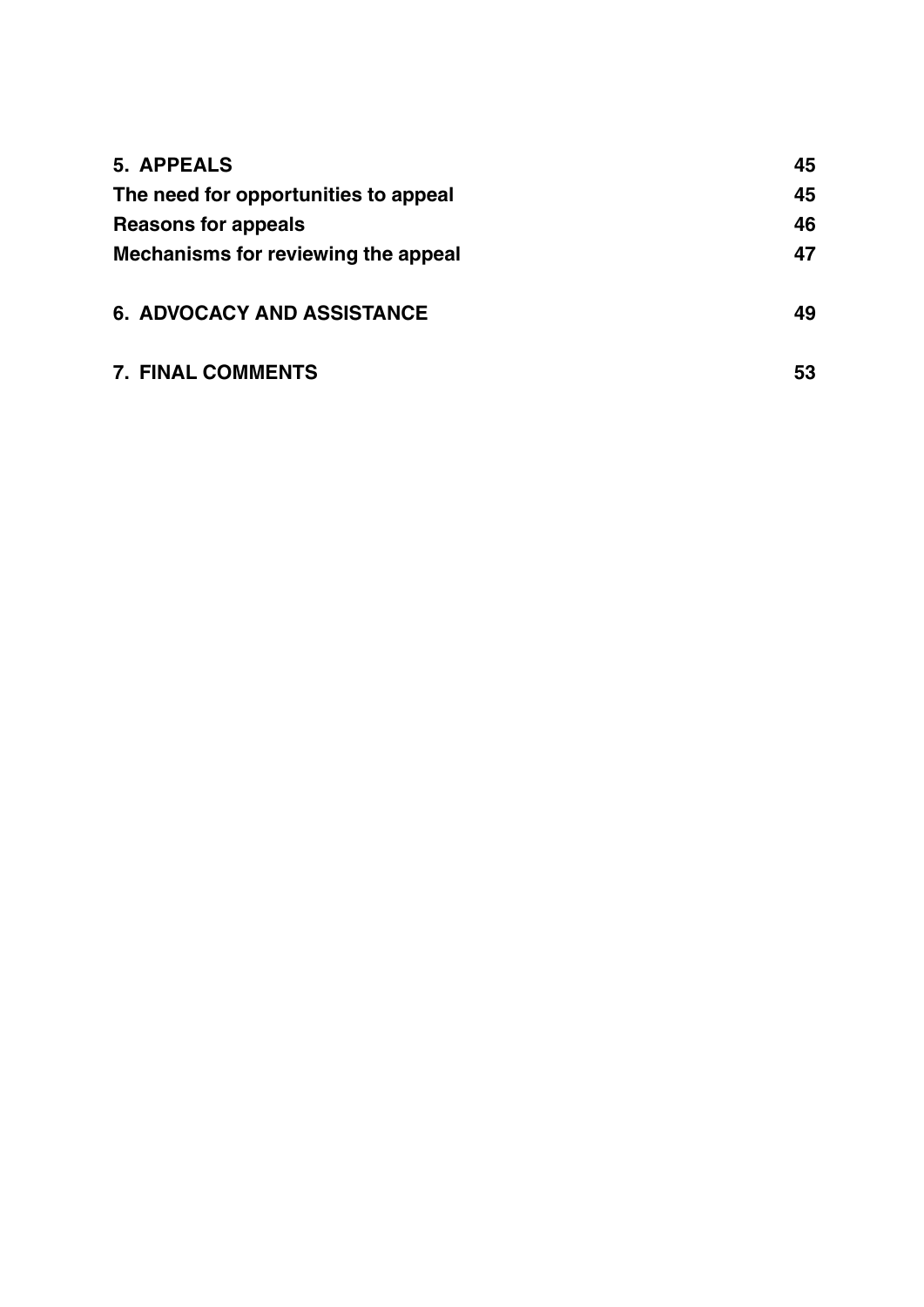## **Foreword**

This volume is part of a series of Land Tenure Studies produced by FAO's Land Tenure and Management Unit of the Land and Water Division. Land tenure arrangements are a key factor in achieving food security and sustainable rural development. Equitable and secure access to land, especially for the rural poor, is a crucial factor for reducing poverty and hunger, for increasing agricultural productivity, and for improving rural conditions. Effective land tenure institutions are needed to administer who has rights to which natural resources for which purposes, for how long, and under what conditions.

Countries retain powers of compulsory acquisition in order to enable governments to acquire land for specific purposes. The nature of these powers and the ways in which they are used are invariably sensitive and have wide implications, including from the perspective of international agreements on human rights and their national expressions. Compulsory acquisition is disruptive for those who are affected and whose land is taken and, if done poorly, will have serious negative impacts on people and their livelihoods.

It is important, therefore, that satisfactory approaches are in place and effectively implemented to ensure that communities and people are placed in at least equivalent positions to those before the land acquisition. Prerequisites for this are appropriate legal frameworks and capacities for implementation, and good governance and adherence to the rule of law (see FAO Land Tenure Study 9: Good governance in land tenure and administration.)

FAO has been working since 2004 on raising awareness of the importance of compulsory acquisition and prepared this guide and related publications and policy materials with partners, including the World Bank, UN-Habitat and the International Federation of Surveyors (FIG).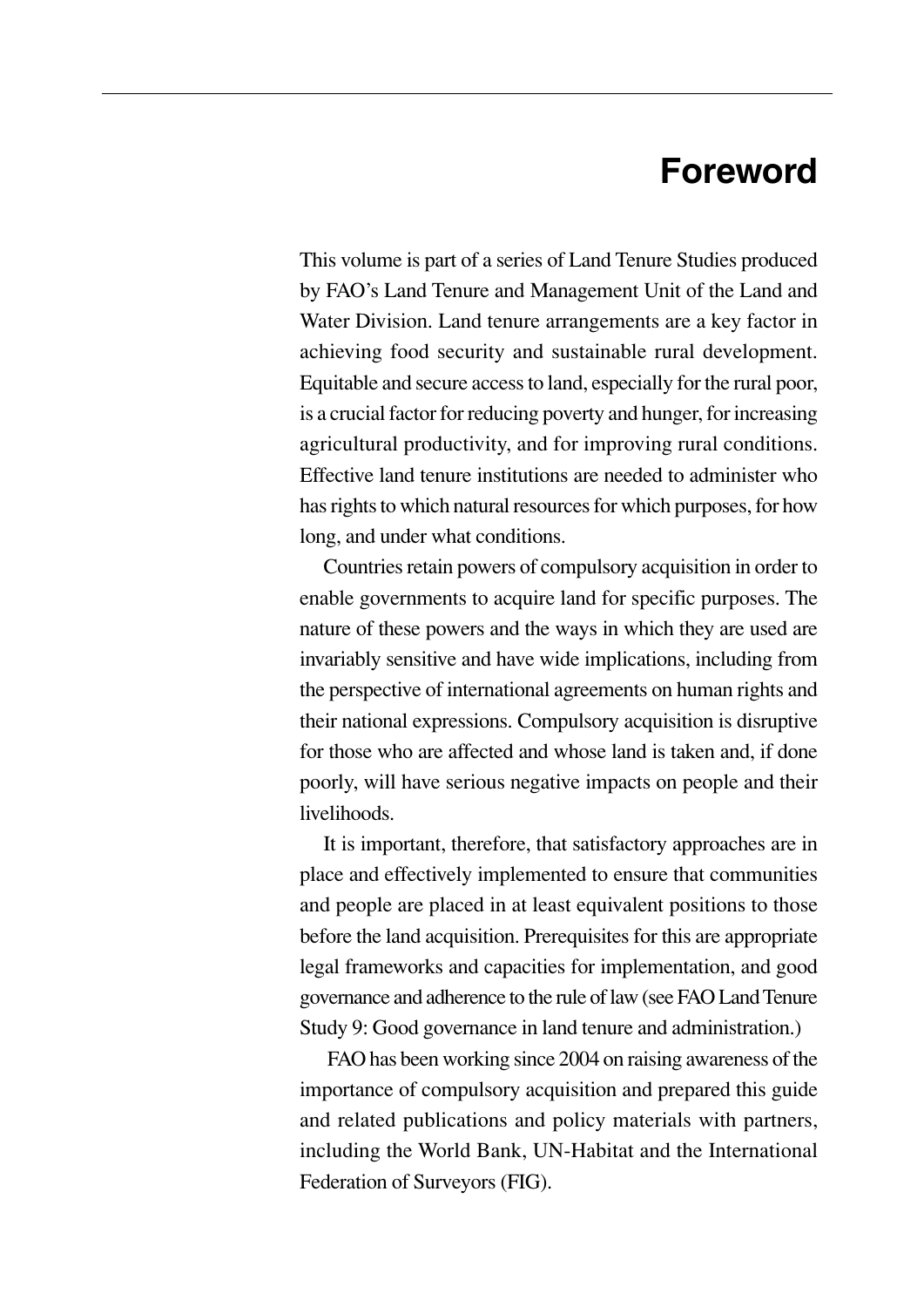This guide is intended to support land tenure and land administration officials, valuers and civil society partners who are involved where policies, legal frameworks and capacities are being developed, and where compulsory acquisitions are being implemented. The guide, like others in the series, does not seek to be exhaustive but rather reflects what FAO and its many collaborators have discovered are "good practices". FAO's Land Tenure and Management Unit looks forward to continuing collaboration with its larger audience.

> **Paul Munro-Faure**  Chief Land Tenure and Management Unit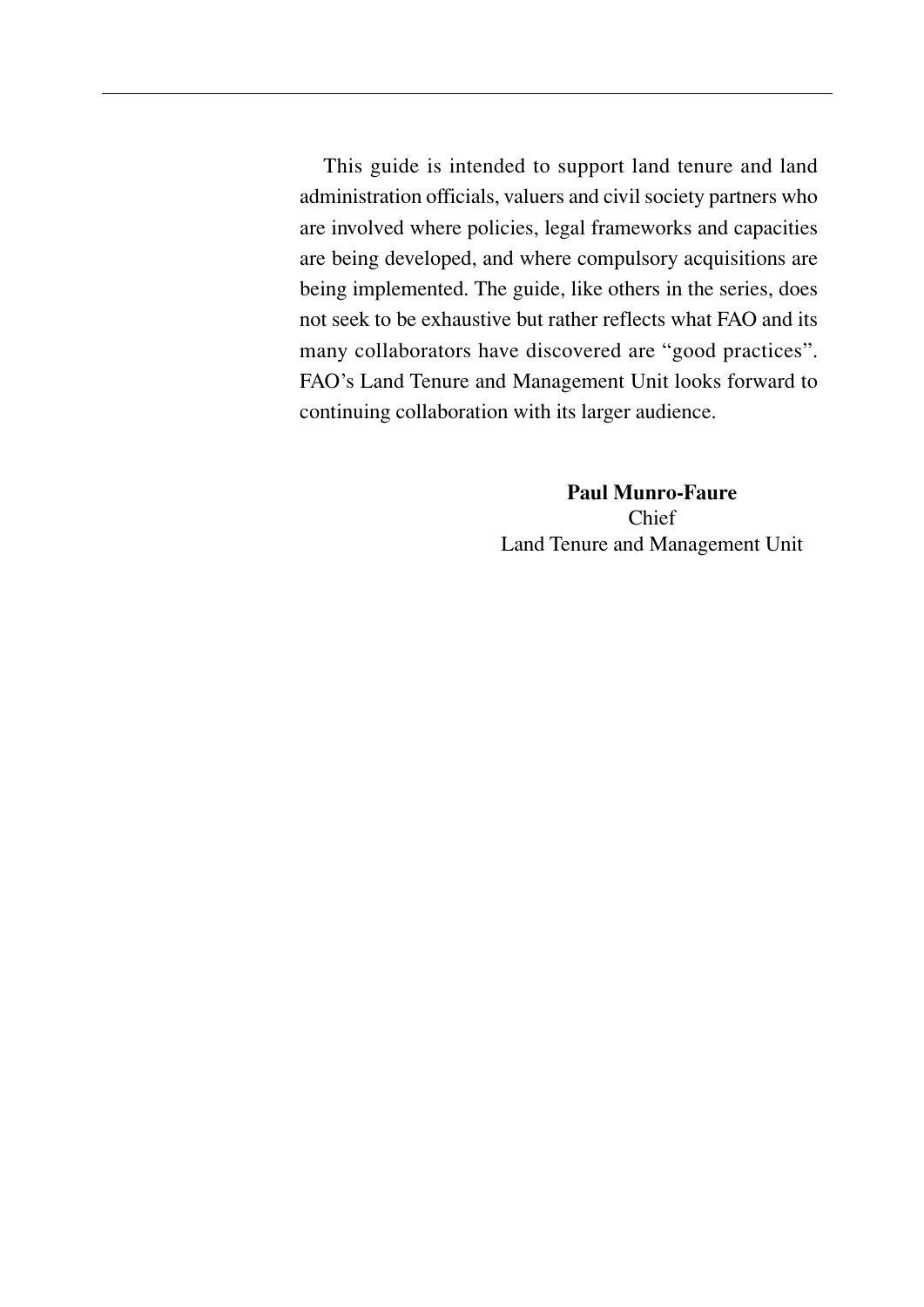## **1. Introduction**

- Sustainable development requires governments to provide public facilities and infrastructure that ensure safety and security, health and welfare, social and economic enhancement, and protection and restoration of the natural environment. An early step in the process of providing such facilities and infrastructure is the acquisition of appropriate land. In some cases, several locations could be suitable for a facility such as a new government office, and the government may be able to purchase land at one of the locations through the land market. In other cases, specific land parcels are required, for example, in order to accommodate the route of a new road, the protection of certain areas from flooding, or the fulfilment of requirements of redistributive land reform legislation. That land may not be on sale at the time it is required. In order to obtain land when and where it is needed, governments have the power of compulsory acquisition of land: they can compel owners to sell their land in order for it to be used for specific purposes. The power, discussed in this guide as the compulsory acquisition of land, is also referred to as expropriation, eminent domain, compulsory purchase, land acquisition and resumption. 1.1
- The compulsory acquisition of land has always been a delicate issue and is increasingly so nowadays in the context of rapid growth and changes in land use. Governments are under increasing pressure to deliver public services in the face of an already high and growing demand for land. Many recent policy dialogues on land have highlighted compulsory acquisition as an area filled with tension. From the perspective of government and other economic actors, the often conflictual and inefficient aspects of the process are seen as a constraint to economic growth and rational development. 1.2
- The process also brings tension for people who are threatened with dispossession. The compulsory acquisition of land for development purposes may ultimately bring benefits to society but it is disruptive to people whose land is acquired. It displaces families from their homes, farmers from their fields, and businesses from their neighbourhoods. It may separate families, interfere with livelihoods, 1.3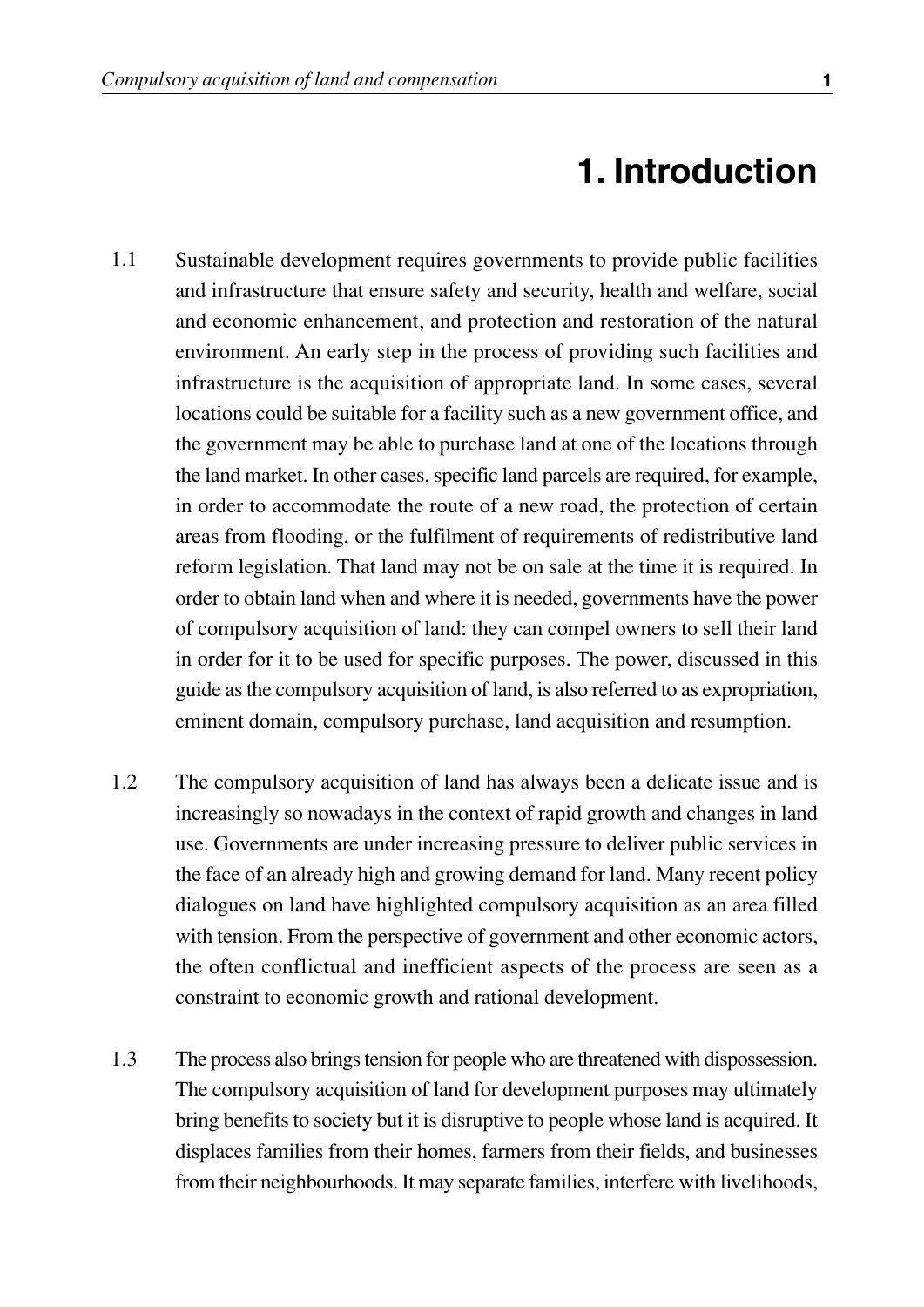deprive communities of important religious or cultural sites, and destroy networks of social relations. If compulsory acquisition is done poorly, it may leave people homeless and landless, with no way of earning a livelihood, without access to necessary resources or community support, and with the feeling that they have suffered a grave injustice. If, on the other hand, governments carry out compulsory acquisition satisfactorily, they leave communities and people in equivalent situations while at the same time providing the intended benefits to society.

- The power of compulsory acquisition can be abused. Unfair procedures for the compulsory acquisition of land and inequitable compensation for its loss can reduce land tenure security, increase tensions between the government and citizens, and reduce public confidence in the rule of law. Unclear, unpredictable and unenforceable procedures create opportunities for corruption. Good governance is necessary to provide a balance between the need of the government to acquire land rapidly, and the need to protect the rights of people whose land is to be acquired. Conflict is reduced when there are clear policies that define the specific purposes for which the government may acquire land, and when there are transparent, fair procedures for acquiring land and for providing equitable compensation. Effective and fair compulsory acquisition cannot exist without good governance and adherence to the rule of law (see FAO Land Tenure Studies 9: Good governance in land tenure and administration). 1.4
- This guide provides advice on how countries can equitably and efficiently acquire land necessary for development. It is intended for use by policy-makers, land administration specialists and development professionals, and their counterparts in civil society organizations. The guide identifies issues that should be considered in the design and implementation of compulsory acquisition policies, legislation and procedures. It provides only general advice; its contents should be assessed and applied in a manner appropriate to each situation. Some circumstances, and suggested responses to them, may not apply in a given setting. 1.5
- The guide places emphasis on the compulsory acquisition of land for planned development. For such projects, the procedures for compulsory acquisition 1.6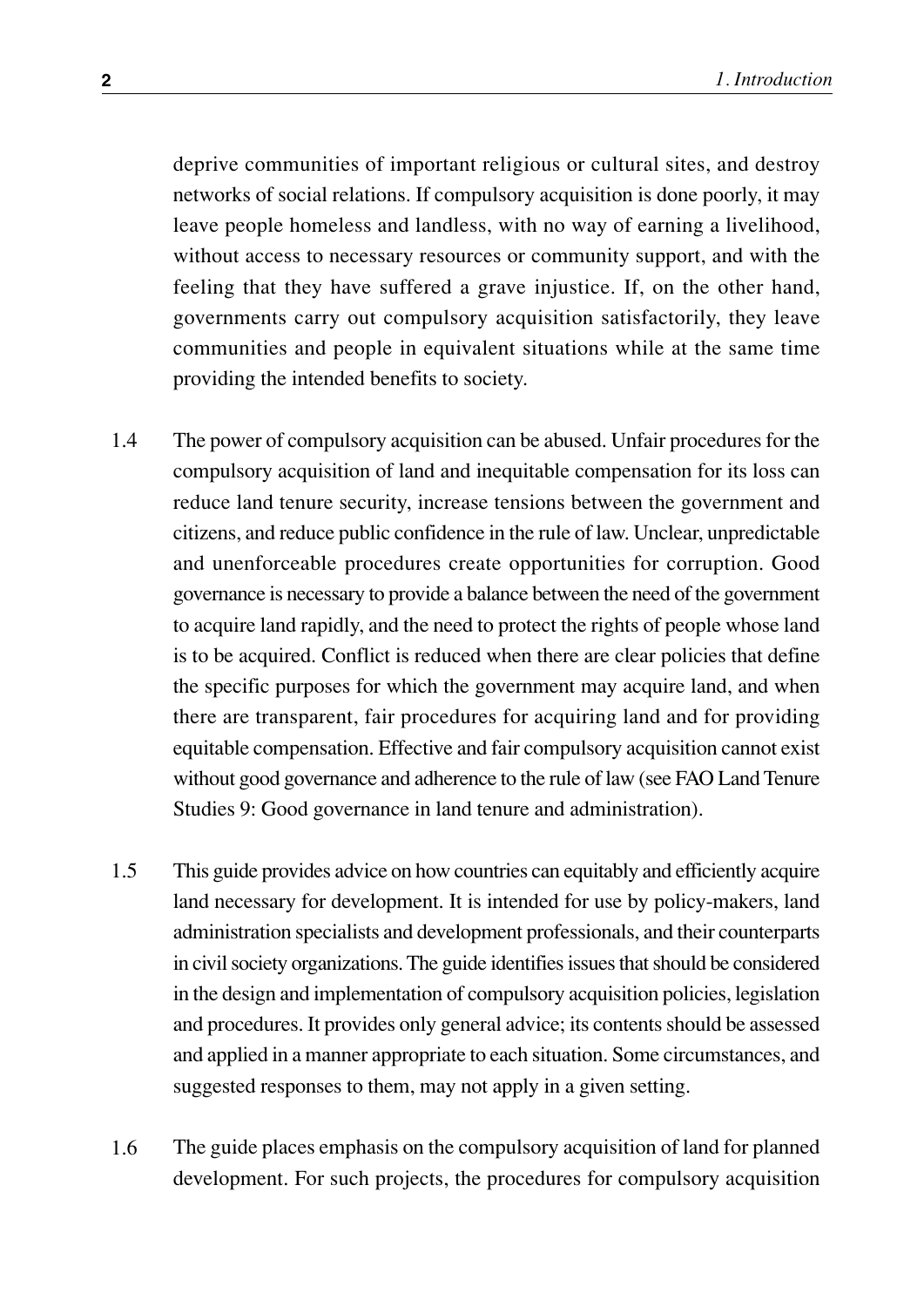provide for specific periods of time for each phase of the process. Different procedures may be used during emergencies: some countries have special legislation that permits the government to acquire land within a short period after publication of the notice of intention and before compensation is determined and paid. (The need for land for temporary and permanent settlements after wars is described in FAO Land Tenure Studies 8: Access to rural land and land administration after violent conflicts.) Similarly, where land is to be compulsorily acquired for redistributive land reforms, legislation may make specific provision for paying compensation which is lower than the value of the land. Such decisions are considered to be broader policy matters outside the scope of this technical guide. While this guide is not specifically oriented towards compulsory acquisition in emergencies or land reforms, some of the material and guidance may be useful to people working in such situations.

- Chapter 2 provides an overview of compulsory acquisition: what it can be used for, the principles that should guide it, and problems that might be encountered. It sets out, in generic terms, the process of compulsory acquisition. 1.7
- Chapters 3, 4 and 5 provide more details on the various steps of the process. Chapter 3 presents information on the preparatory stages, i.e. planning for the compulsory acquisition of land, providing notice and holding public meetings. Chapter 4 deals with the core of the matter: the steps of valuation and compensation, and the taking of possession of the land by the government. Chapter 5 describes the appeals mechanisms which people can use to challenge the purpose of the project, the procedures used, and the amount of compensation offered. 1.8
- As it is often the poor who suffer most from the compulsory acquisition of land, chapter 6 shows how assistance can be provided to people so they can safeguard their rights. Chapter 7 provides concluding comments, including a summary of recommendations. 1.9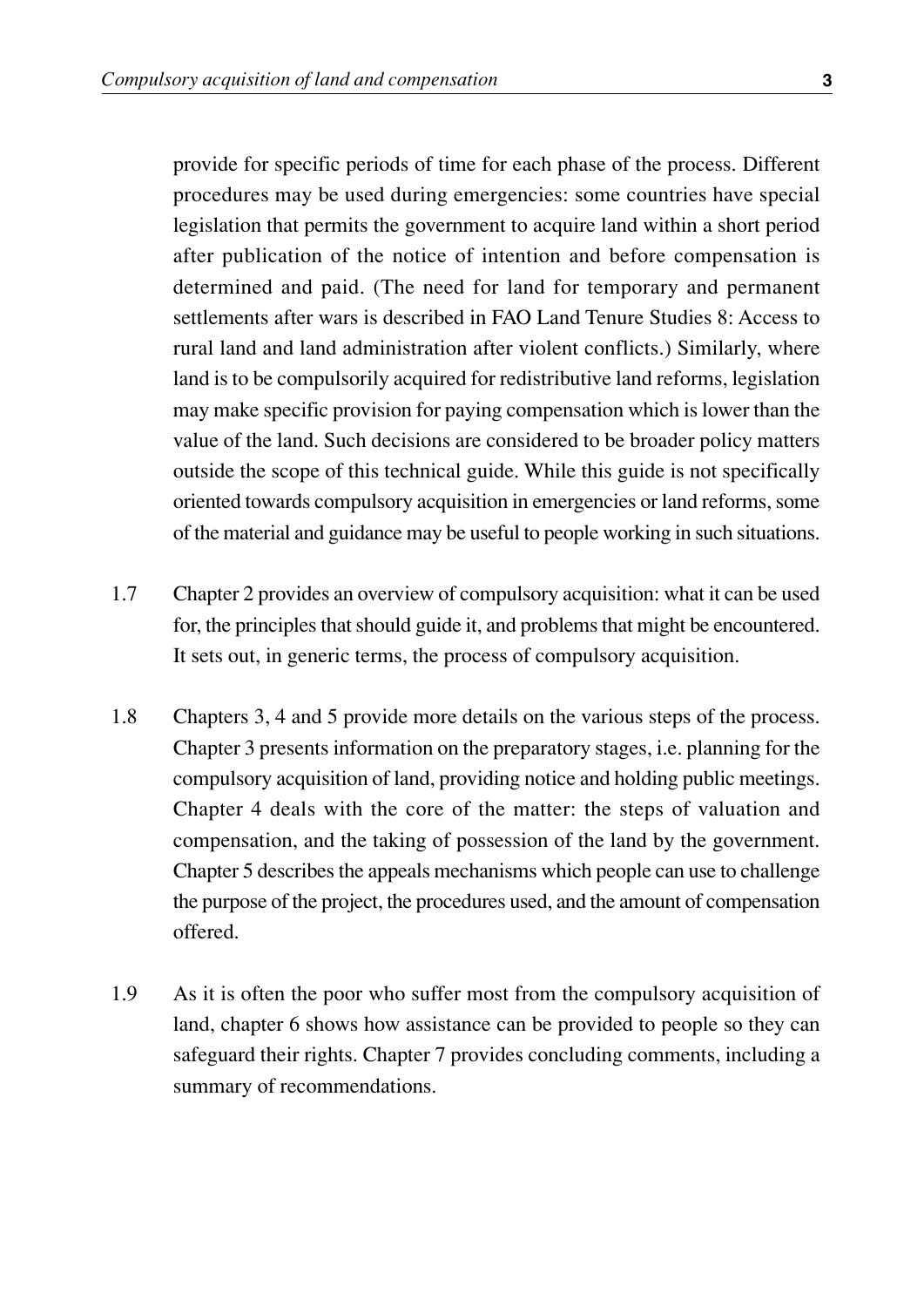### **2. What is compulsory acquisition?**

- Compulsory acquisition is the power of government to acquire private rights in land without the willing consent of its owner or occupant in order to benefit society. It is a power possessed in one form or another by governments of all modern nations. This power is often necessary for social and economic development and the protection of the natural environment. Land must be provided for investments such as roads, railways, harbours and airports; for hospitals and schools; for electricity, water and sewage facilities; and for the protection against flooding and the protection of water courses and environmentally fragile areas. A government cannot rely on land markets alone to ensure that land is acquired when and where it is needed. However, a number of countries require that the government should attempt to buy the required land in good faith before it uses its power of compulsory acquisition. 2.1
- Compulsory acquisition requires finding the balance between the public need for land on the one hand, and the provision of land tenure security and the protection of private property rights on the other hand. In seeking this balance, countries should apply principles that ensure that the use of this power is limited, i.e. it is used for the benefit of society for public use, public purpose, or in the public interest. Legislation should define the basis of compensation for the land, and guarantee the procedural rights of people who are affected, including the right of notice, the right to be heard, and the right to appeal. It should provide for fair and transparent procedures and equivalent compensation. Box 1 gives some principles for legislation on compulsory acquisition. 2.2
- Compulsory acquisition is inherently disruptive. Even when compensation is generous and procedures are generally fair and efficient, the displacement of people from established homes, businesses and communities will still entail significant human costs. Where the process is designed or implemented poorly, the economic, social and political costs may be enormous. 2.3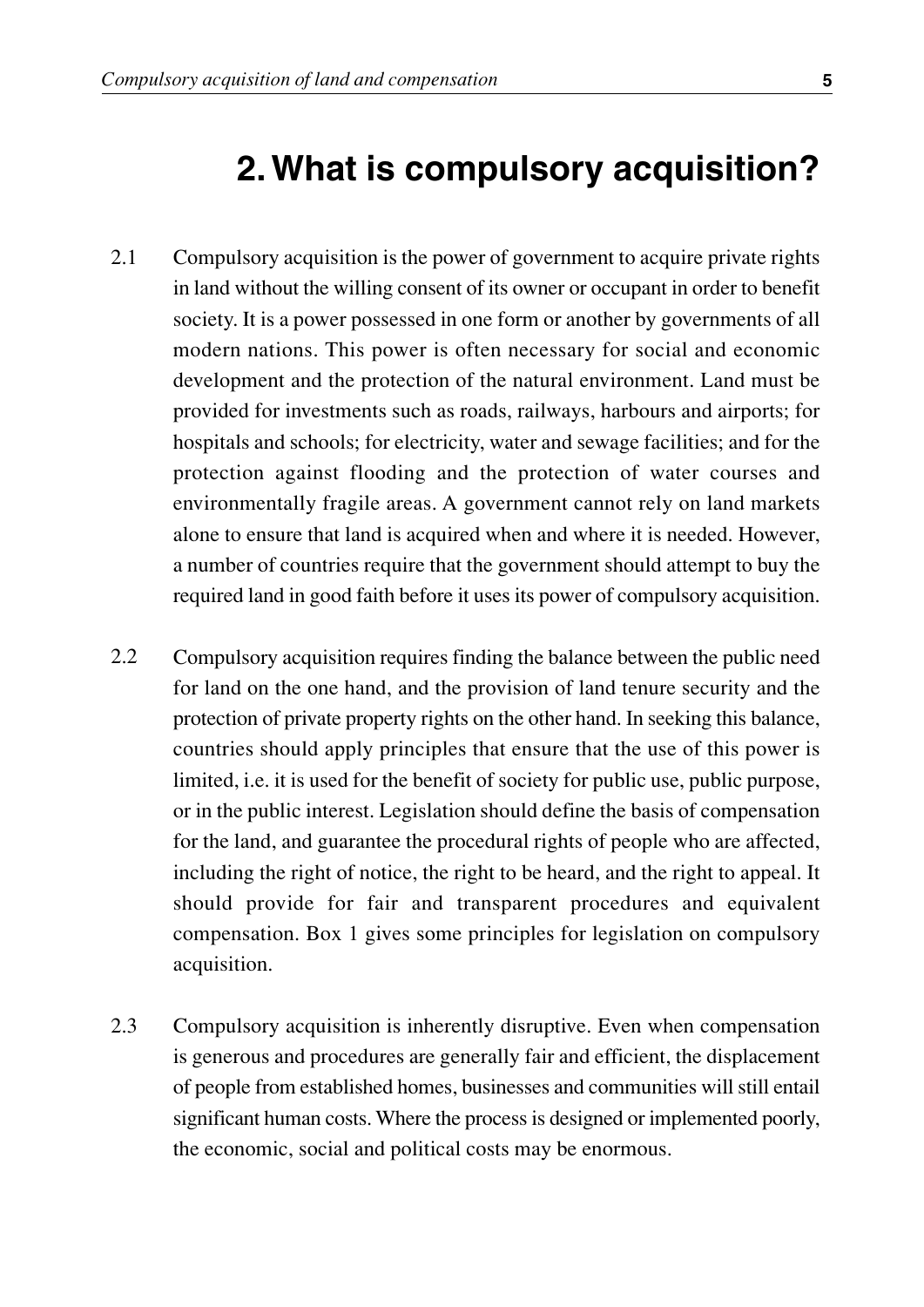#### BOX 1

#### **PRINCIPLES FOR LEGISLATION ON COMPULSORY ACQUISITION**

Principles for legislation on compulsory acquisition should include:

- Protection of due process and fair procedure. Rules that place reasonable constraints on the power of the government to compulsorily acquire land strengthen the confidence of people in the justice system, empower people to protect their land rights, and increase the perception of tenure security. Rules should provide for appropriate advance consultation, participatory planning and accessible mechanisms for appeals, and should limit the discretion of officials.
- Good governance. Agencies that compulsorily acquire land should be accountable for the good faith implementation of the legislation. Laws that are not observed by local officials undermine the legitimacy of compulsory acquisition. Good governance reduces the abuse of power and opportunities for corruption.
- Equivalent compensation. Claimants should be paid compensation which is no more or no less than the loss resulting from the compulsory acquisition of their land. Laws should ensure that affected owners and occupants receive equivalent compensation, whether in money or alternative land. Regulations should set out clear and consistent valuation bases for achieving this.

#### Problems may arise when compulsory acquisition is not done well: 2.4

- Reduced tenure security: Policies and legislation that strengthen land rights of individuals and communities may be eroded through compulsory acquisition. People may believe they lack tenure security if the government can acquire rights in private land without following defined procedures, and/or without offering adequate compensation.
- Reduced investments in the economy: Insecure tenure, with the threat of the arbitrary loss of land and associated income, discourages domestic and foreign investment.
- Weakened land markets: Threats to tenure security discourage land transactions, reduce the acceptability of land as collateral, discourage people from investing or maintaining their property, and depress land values.
- Opportunities created for corruption and the abuse of power: The lack of protection and transparency can result in injustices which anger citizens and undermine the legitimacy of government.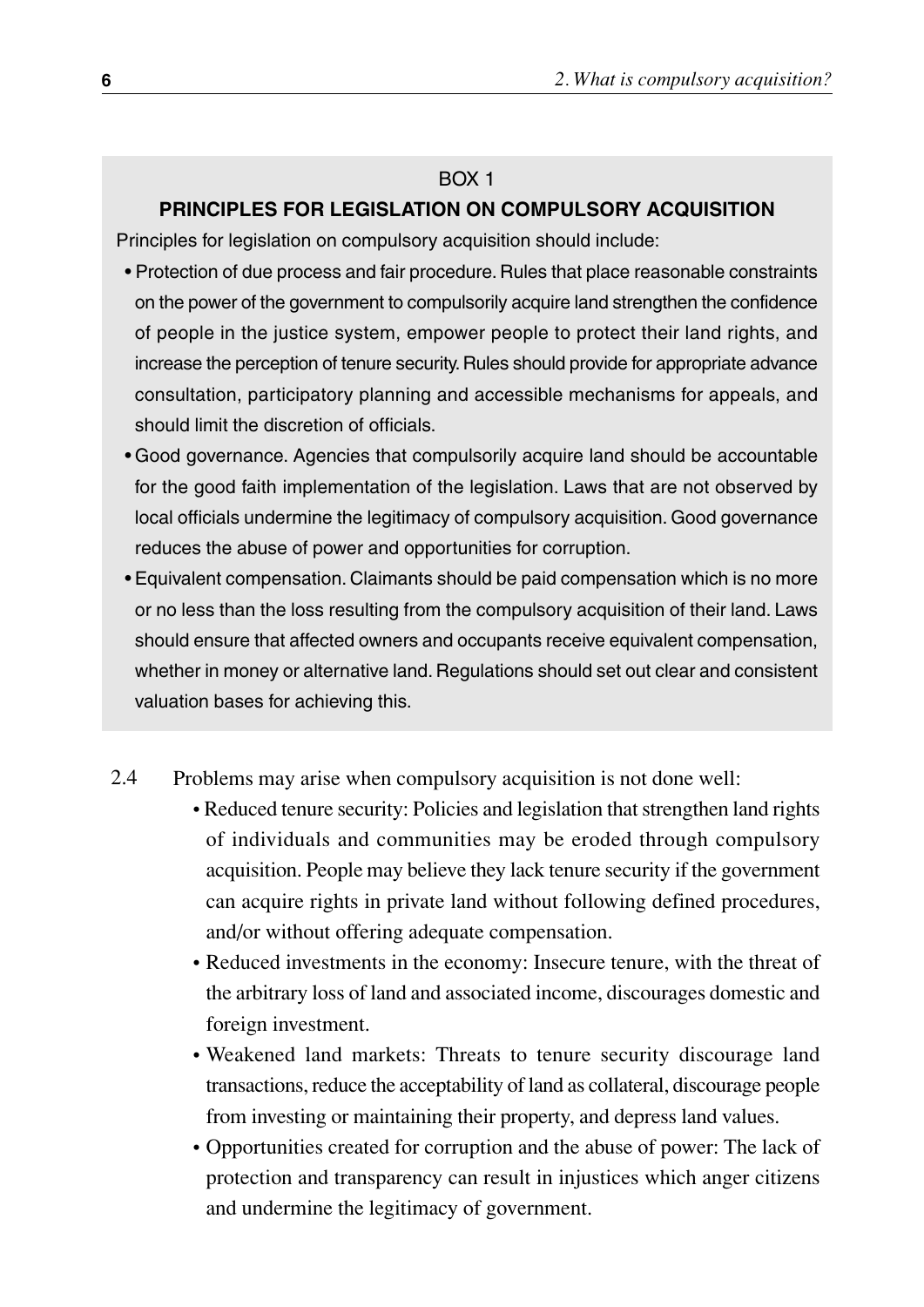- Delayed projects: Appeals against unfair procedures may hold up the acquisition of land, and thus block projects and increase costs.
- Inadequate compensation paid to owners and occupants: Financial awards may be inadequate to allow people to enjoy sustainable livelihoods after their land is acquired. People may feel that they are not compensated for the loss of cultural, religious or emotional aspects of the land.

#### **WHAT ARE THE SOURCES OF THE POWER OF COMPULSORY ACQUISITION?**

- The constitutions of many countries provide for both the protection of private property rights and the power of the government to acquire land without the willing consent of the owner. There is, however, great variation. Some countries have broadly defined provisions for compulsory acquisition, while those of other countries are more specific. 2.5
- Constitutional frameworks that have broadly defined provisions concentrate on basic principles and often simply assert the power to compulsorily acquire land as the single exception to fully protected private property rights. For example, the constitution of the United States of America mandates that: "No person...shall be deprived of...property, without due process of law; nor shall private property be taken for public use without just compensation." (Article V). Similarly, Rwanda's constitution states: "Private property, whether individual or collective, shall be inviolable. No infringement shall take place except for the reason of public utility, in the cases and manner established by the law, and in return for fair and prior compensation." (Title II, Article 23). Such constitutions leave the details of compulsory acquisition to other legislation and, in some instances, to the interpretation of the courts. 2.6
- Other constitutional frameworks specify in detail the mechanisms by which the government can compulsorily acquire land. They tend to include a specific list of the purposes for which land may be acquired. For example, Ghana's constitution includes provisions detailing exactly what kinds of projects allow the government to use its power of compulsory acquisition, and specifies that displaced inhabitants should be resettled on suitable alternative land (Chapter Five, Article 20). Chile's constitution identifies the purposes for which land 2.7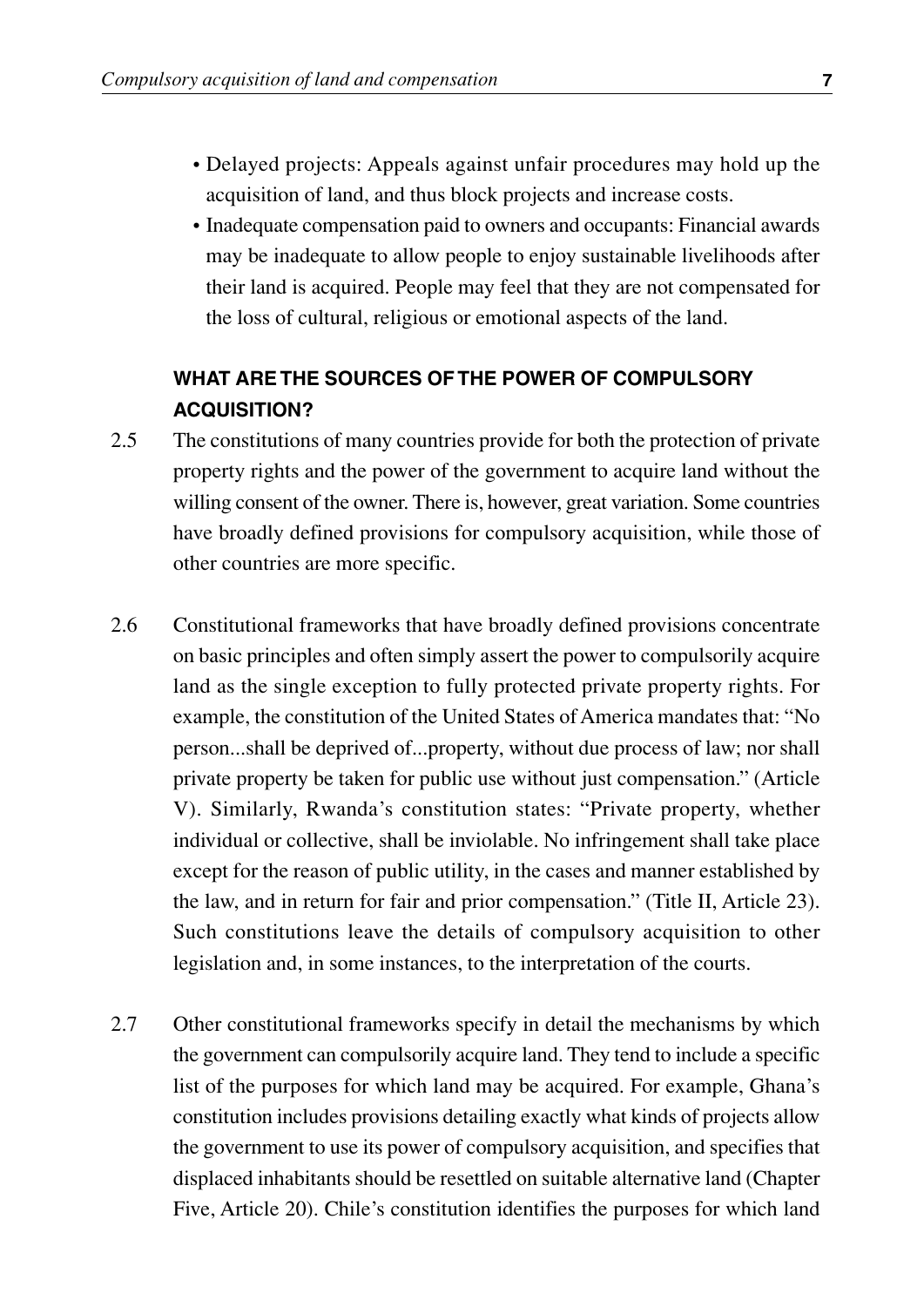may be compulsorily acquired, the right of property holders to contest the action in court, a framework for the calculation of compensation, the mechanisms by which the state must pay people who are deprived of their property, and the timing and sequence of possession (Chapter III, Article 19, §24).

Most countries supplement the constitutional basis for compulsory acquisition, whether broadly or specifically defined, with extensive laws and regulations. National or sub-national laws usually describe in detail the purposes for which compulsory acquisition can be used, the agencies and officials with the power to compulsorily acquire land, the procedures to be followed, the methods for determining compensation, the rights of affected owners or occupants and how grievances are to be addressed. The regulations that accompany these laws may be particularly important as they often provide the acquiring agency with instructions on how to carry out compulsory acquisition during all phases of the process. 2.8

2.9

The laws governing compulsory acquisition are part property law and part administrative law which dictates governance procedures. Principles of administrative justice and good governance often require that such powers are bound by legal rules which allow for hearings and appeals, and are subject to judicial review.

#### **WHAT ARE THE LIMITS OF THE POWER?** 2.10

A balanced approach to compulsory acquisition requires a respect for the human rights of owners and occupants of the land to be acquired. Various international laws reflect the concern for protection of land rights and the payment of compensation when people are displaced (Box 2). Multilateral financial institutions link funding for large scale development projects to compliance with principles that protect people who may be displaced as a result of projects that they support. Governments should review national legislation and amend it to comply with human rights principles.

2.11

The acquisition of the land of indigenous communities is particularly sensitive. Protection of indigenous peoples'rights in relation to land is specifically expressed within a human rights framework (Box 3).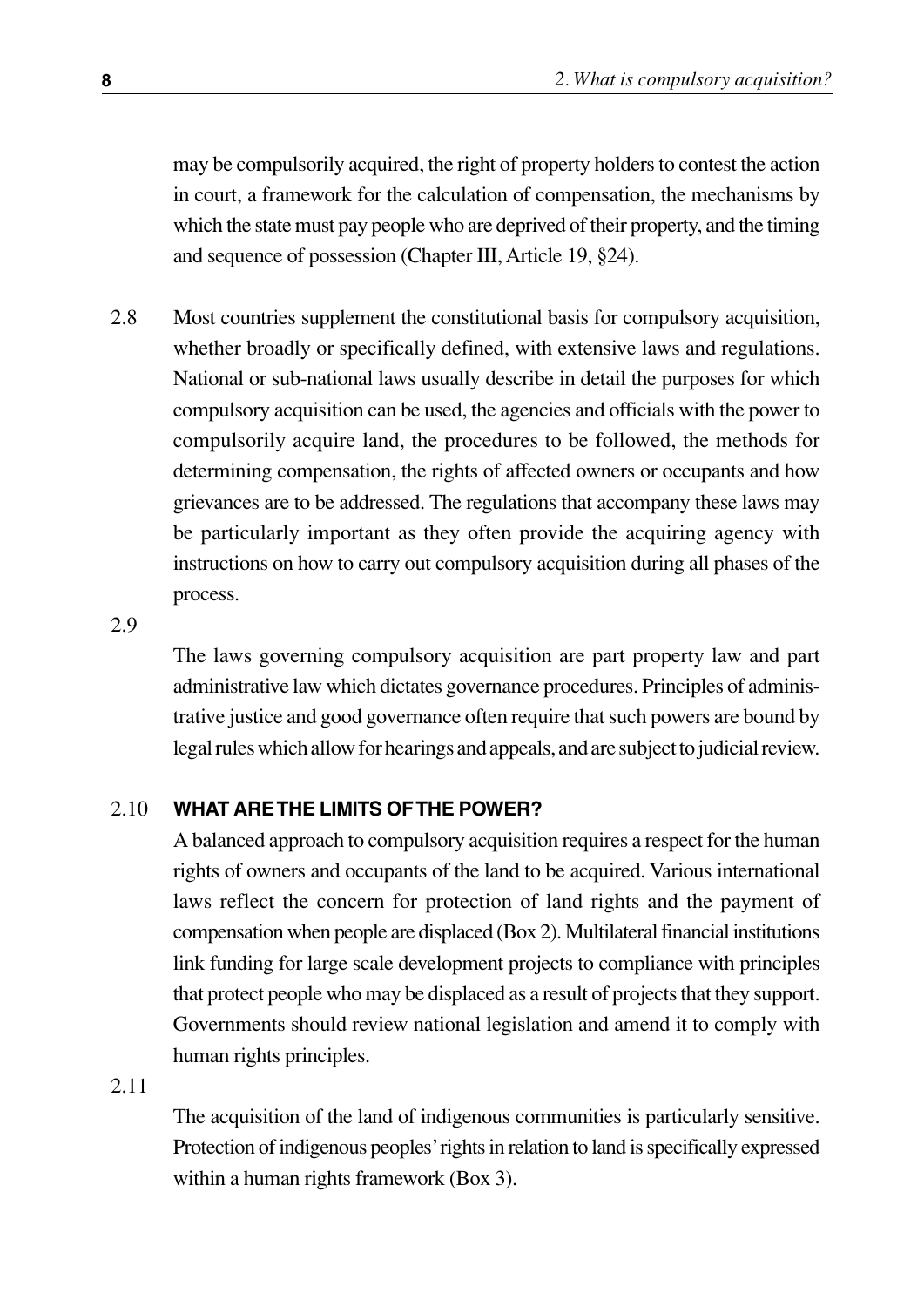#### BOX 2

#### **HUMAN RIGHTS LAW AND COMPULSORY ACQUISITION**

The Universal Declaration of Human Rights (Article 17) provides that "everyone has the right to own property alone as well as in association with others" and that "no one shall be arbitrarily deprived of his property".

Several regional conventions on human rights also protect rights to property, including:

- The American Convention on Human Rights, adopted at the Inter-American Specialized Conference on Human Rights, San José, Costa Rica, 1969, (Article 21 Right to Property): "1. Everyone has the right to the use and enjoyment of his property. The law may subordinate such use and enjoyment to the interest of society.2.No one shall be deprived of his property except upon payment of just compensation, for reasons of public utility or social interest, and in the cases and according to the forms established by law."
- The African Charter on Human and Peoples' Rights, 1986: "Article 14. The right to property shall be guaranteed. It may only be encroached upon in the interest of public need or in the general interest of the community and in accordance with the provisions of appropriate laws.""Article 21.1.All peoples shall freely dispose of their wealth and natural resources. This right shall be exercised in the exclusive interest of the people. In no case shall a people be deprived of it. 2. In case of spoilation, the dispossessed people shall have the right to the lawful recovery of its property as well as to an adequate compensation."
- The European Convention on Human Rights and Fundamental Freedoms, 1950, (Article 8, First Protocol): "1. Everyone has the right to respect for his private and family life, his home and his correspondence. 2. There shall be no interference by a public authority with the exercise of this right except such as is in accordance with the law and is necessary in a democratic society in the interests of national security, public safety or the economic well-being of the country, for the prevention of disorder or crime, for the protection of health or morals, or for the protection of the rights and freedoms of others." This right is expanded by Article 1, First Protocol: "Every natural or legal person is entitled to the peaceful enjoyment of his possessions. No one shall be deprived of his possessions except in the public interest and subject to the conditions provided for by law and by the general principles of international law. The preceding provisions shall not, however, in any way impair the right of a State to enforce such laws as it deems necessary to control the use of property in accordance with the general interest or to secure the payment of taxes or other contributions or penalties."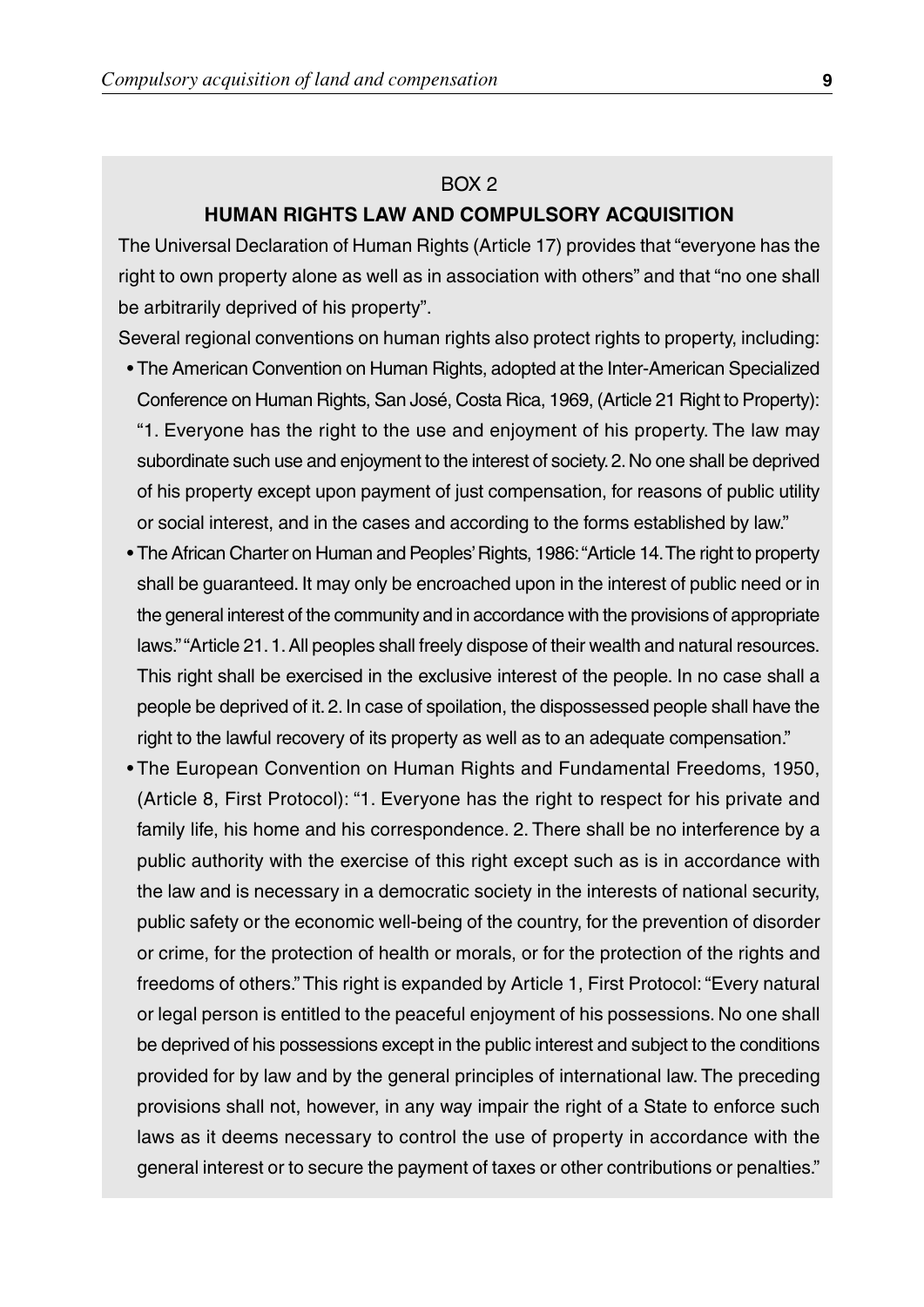#### BOX 3 **INDIGENOUS LAND RIGHTS**

Secure rights to land and other natural resources are essential for the livelihoods of indigenous peoples. These rights are the basis of their economy and are often the foundation of their spiritual, cultural and social identity. Despite this, the natural resource base and livelihoods of indigenous peoples have been undermined by development projects, urban expansion, establishment of national parks, mineral exploration, logging of forests and the growth of large agribusinesses.

Numerous international statements and declarations recognise the rights of indigenous peoples to their lands. The Habitat Agenda, reaffirmed by the Istanbul Declaration on Human Settlements (1996), commits to the following objectives: "Protecting, within the national context, the legal traditional rights of indigenous people to land and other resources, as well as strengthening of land management… [and] Protecting and maintaining the historical, cultural and natural heritage, including traditional shelter and settlement patterns, as appropriate, of indigenous and other people…." (paragraph 40 (m), (r), (s)).

The International Labour Organisation's Convention concerning Indigenous and Tribal Peoples in Independent Countries (No. 169) sets out in Article 14(1) that: "The rights of ownership and possession of [indigenous people] over the lands which they traditionally occupy shall be recognised. In addition, measures shall be taken in appropriate cases to safeguard the right of the peoples concerned to use lands not exclusively occupied by them but to which they have traditionally had access for their subsistence and traditional activities."

#### **FOR WHAT PURPOSES MAY THE POWER BE USED?**

- Many constitutions and laws refer to compulsory acquisition being used for public purposes, for public uses and/or in the public interest. In practice these terms are often not clearly distinguished and they tend to be used interchangeably. 2.12
- A broad survey of both developed and developing countries reveals the following among the commonly accepted purposes for compulsory acquisition: 2.13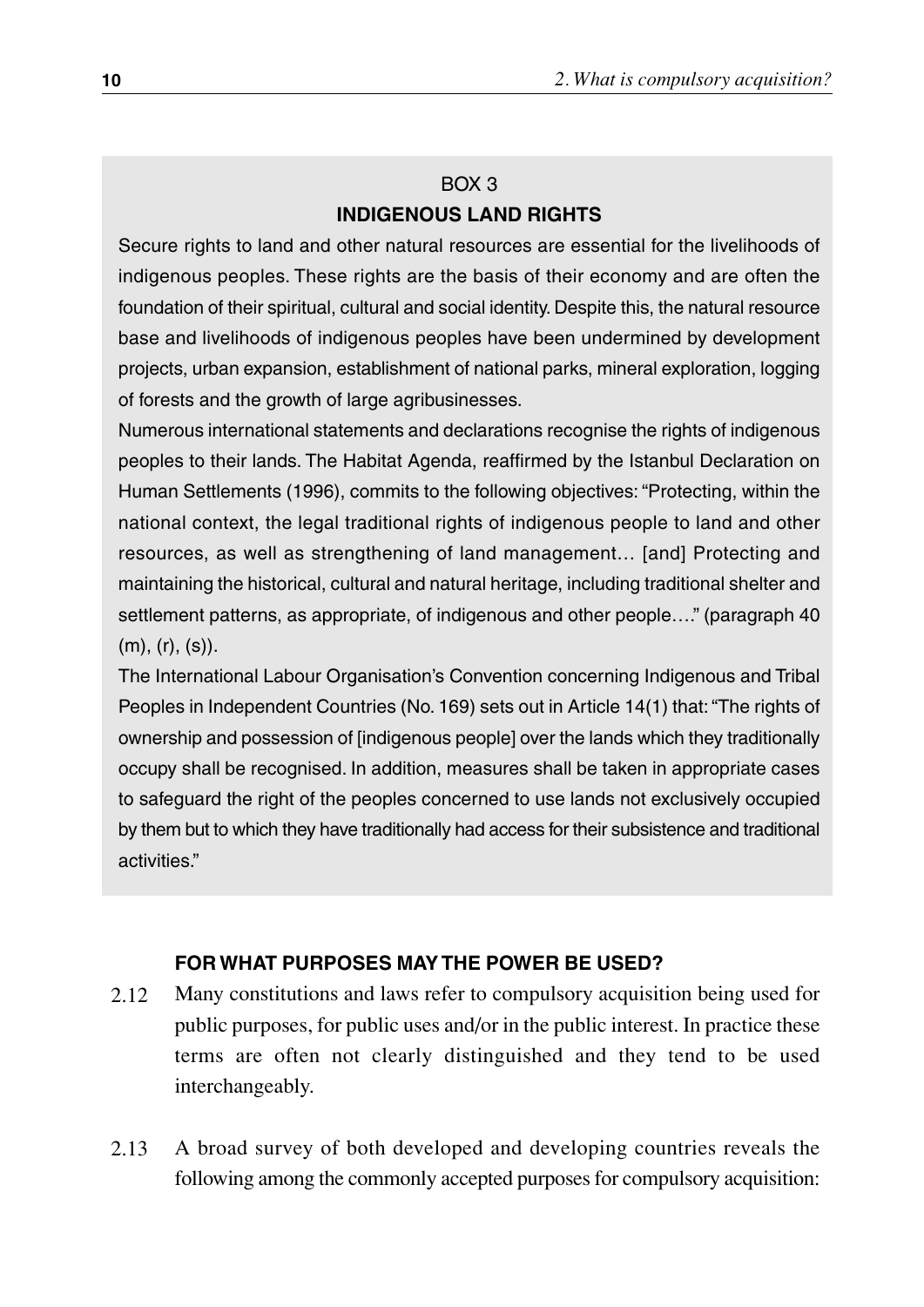- Transportation uses including roads, canals, highways, railways, bridges, wharves and airports;
- Public buildings including schools, libraries, hospitals, factories, religious institutions and public housing;
- Public utilities for water, sewage, electricity, gas, communication, irrigation and drainage, dams and reservoirs;
- Public parks, playgrounds, gardens, sports facilities and cemeteries;
- Defence purposes.
- An exercise in compulsory acquisition is more likely to be regarded as legitimate if land is taken for a purpose clearly identified in legislation. An exclusive list of purposes reduces ambiguity by providing a comprehensive, non-negotiable inventory beyond which the government may not compulsorily acquire land. Yet exclusive lists may be too inflexible to provide for the full range of public needs: the government may one day need to acquire land for a public purpose that was not considered when the law was written. 2.14
- Inclusive lists contain, along with the list of permissible purposes, an open-ended clause that allows for flexibility. Poland's relevant law identifies specific purposes for which land may be acquired and then adds as a final item: "Other obvious public goals." (Expropriation Law of 1991,Article 46.1.) Such provisions provide the flexibility to expand the eligible purposes when required. At the same time, the scope for expansion is limited: the list of purposes identified provides guidelines for the judiciary when adjudicating challenges to the legitimacy of compulsory acquisition for a purpose that is not defined in the list. 2.15
- The rationale for compulsory acquisition may be straightforward when land is acquired by the government for use by a public entity, for example for a public school or hospital, or for a new public road or airport. The rationale for acquiring land for a public purpose or in the public interest may be also clear where the land will be held by a private entity but used for a public purpose. For example, in countries where the generation and transmission of electricity is privatized, the government may support private electricity companies to acquire land for the infrastructure needed to ensure service to their customers. 2.16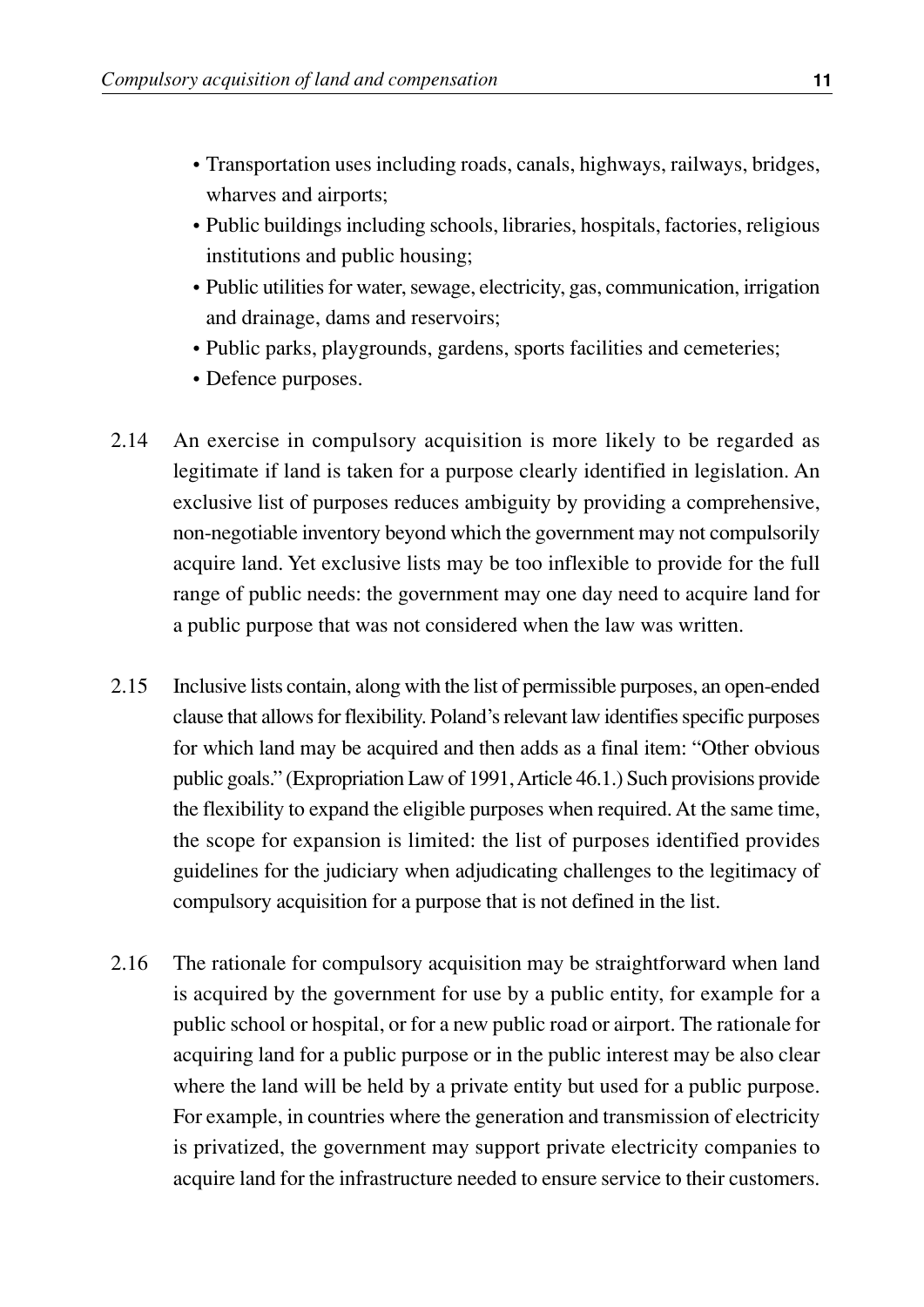- More controversial are cases where private land is acquired by government and then transferred to private developers and large businesses on the justification that the change in ownership and use will benefit the public. In a number of countries, compulsory acquisition has been used as a tool to help assemble land in order to promote urban renewal and attract commercial investment in areas where buildings and infrastructure have deteriorated substantially. It has been used also on behalf of developers (both private, and public-private ventures) in order to change the land use of an area, for example, from residential to commercial use. In such cases, it is argued that the development benefits the wider public by creating economic growth and jobs, and by increasing the tax base which in turn allows the government to improve its delivery of public services. Proposals to use compulsory acquisition of land for private development should undergo a public scrutiny that ensures that the balance between the public need for land and the protection of private property rights is properly considered, and that the compensation reflects the profit potential of the land to be acquired. 2.17
- In countries where policies of redistributive land reform have been adopted, these are usually considered as being in the public interest, even if the reform transfers land from one private owner to another. Such land reforms are often part of government programmes to address social injustices and to promote agricultural and rural development. In challenges to a land reform, the government may have to prove that the redistribution of land from one citizen to another is for a purpose that is beneficial to the community. Clear intent in legislation can help to diminish the potential for conflicting court decisions in such challenges. Where such redistributive land reforms are addressed using powers of compulsory acquisition, governments have sometimes adopted a policy where full compensation is not provided for land that is compulsorily acquired. Such policy decisions can be controversial but it is beyond the scope of this guide to address them. 2.18

#### **WHO HAS THE POWER TO COMPULSORILY ACQUIRE LAND?**

Each country has its own set of agencies, ministries and officials who have the power to compulsorily acquire land. The national level of government is usually granted authority for compulsory acquisition by the constitution, and 2.19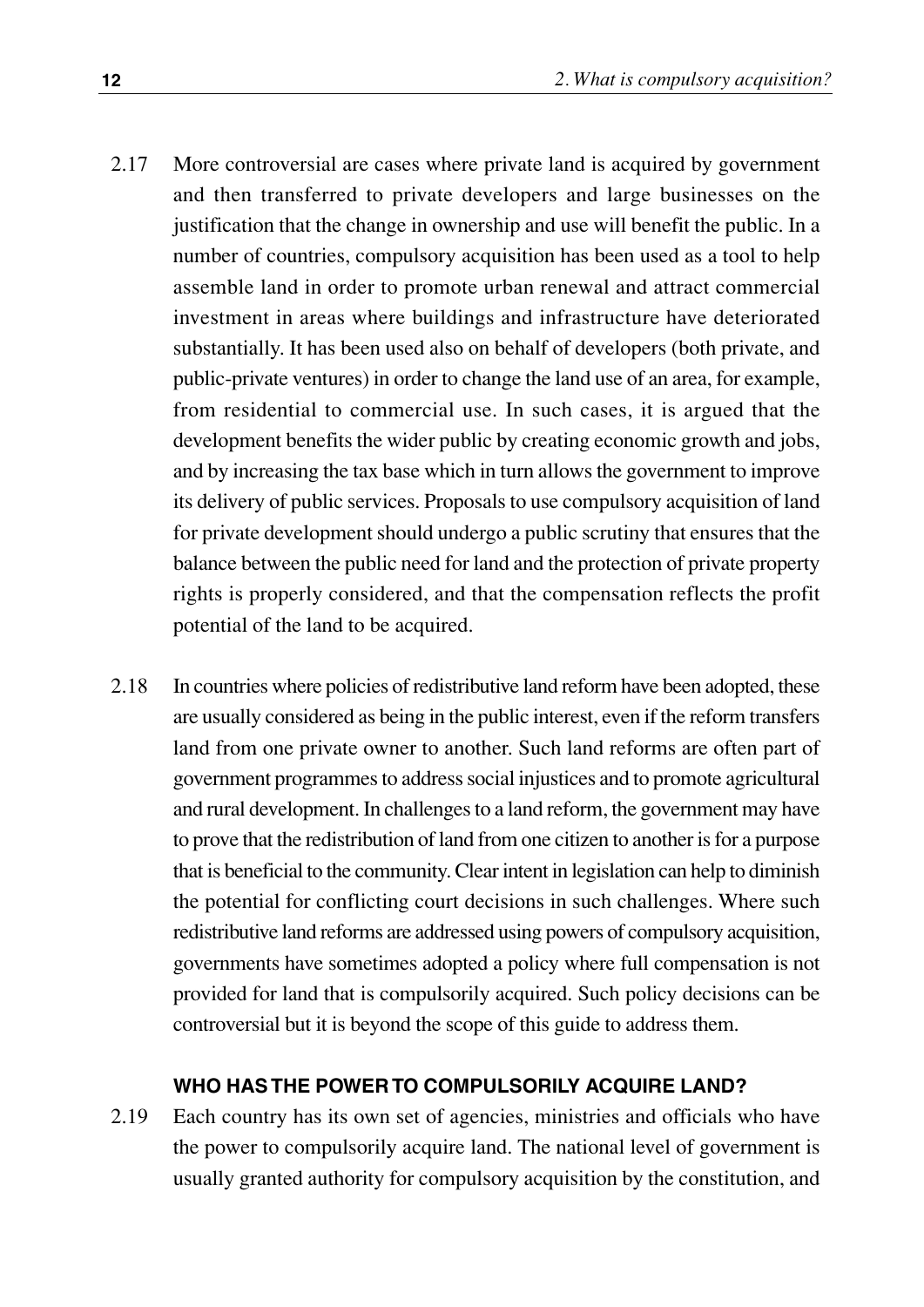relevant laws often designate the head of government or a specific minister as the person empowered to authorize the functions associated with compulsory acquisition. In some countries, power is assigned only to the national government while in other countries it may be also vested at the regional level. It may be possible for local governments and parastatal organizations to compulsorily acquire land for public works, although usually with the permission of higher levels of government. Relevant laws and regulations should clearly identify the authorized government bodies in order to reduce opportunities for abuse of power (see Box 4).

2.20 The centralization of the power of compulsory acquisition may enhance uniformity of standards, achieve a coherent national land policy and establish a body of core expertise. However, centralization may also lead to delays in the acquisition of land, and does not guarantee that processes will be implemented fairly. There is a strong case for adopting a mid-way position: the use of checks and balances that allow lower levels of government to compulsorily acquire land but only with the authorization and supervision from higher levels of government.

#### $ROX 4$

#### **EXAMPLES OF AGENCIES WITH THE POWER TO COMPULSORILY ACQUIRE LAND**

The power of compulsory acquisition may be granted to agencies such as the following:

- Government departments, ministries and agencies at the national and regional levels;
- Local governments;
- Public bodies with statutory obligations, e.g. companies responsible for energy and water services;
- Private bodies regulated by government, e.g. airport authorities, forest enterprises, energy companies, railways, and telecommunications companies;
- Other miscellaneous bodies.

Each agency authorized to compulsorily acquire land may have its own regulatory guidelines on what acquisitions are permitted and how to carry out the processes defined in national legislation.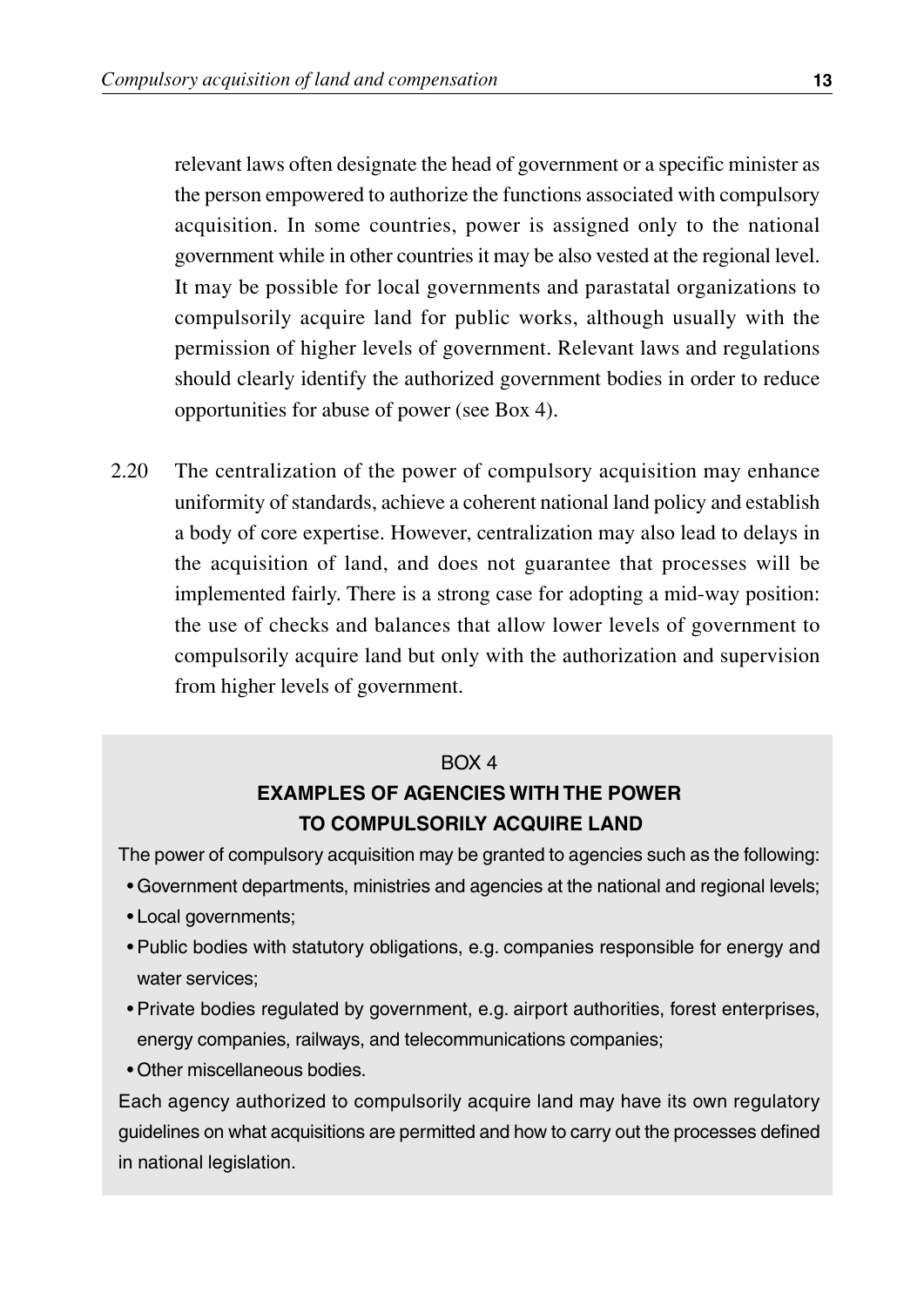#### **WHAT IS CONSIDERED TO BE COMPULSORY ACQUISITION AND WHAT RIGHTS SHOULD BE COMPENSATED?**

- When does compulsory acquisition occur? This question is usually easy to answer, but on occasion it can be more difficult than it appears at first glance. The extent of loss of land rights by owners and occupants may vary considerably, both in terms of the amount of land involved and the types of rights that are affected. This has implications for the extent to which a particular government action is governed by the principles of compulsory acquisition. It also has implications regarding the rights and remedies of people affected by that action. 2.21
- Compulsory acquisition is commonly associated with the transfer of ownership of a land parcel in its entirety. This may occur in large scale projects (e.g. construction of dams or airports) as well as in smaller projects (e.g. construction of hospitals or schools). However, compulsory acquisition may be also used to acquire part of a parcel, e.g. for the construction of a road. In some cases, the acquisition of portion of a land parcel may leave the remainder of the land intact. The remainder may be large enough for continued use by the owner or occupant despite its reduced value; or it may be so small that the person can no longer use it to maintain a living. In other cases, a new road may cut through the middle of the parcel, leaving the remainder divided into several unconnected pieces, some of which may be without access routes. In some countries, the governing legislation may allow the landowner to require the acquiring agency to acquire the whole parcel. 2.22
- The use of specific portions of a land parcel may be also acquired for easements or servitudes to provide for the passage of pipelines and cables. Rights acquired usually include the right to enter the parcel to make repairs. The rights acquired may be granted temporarily or permanently, and may be transferable to others. 2.23
- People may be deprived of some enjoyment of their land even if it is not acquired. For example, the construction of a highway may cause the value of neighbouring parcels to decrease because of the increased noise. Traditionally such losses have not been regarded as being eligible for compensation but 2.24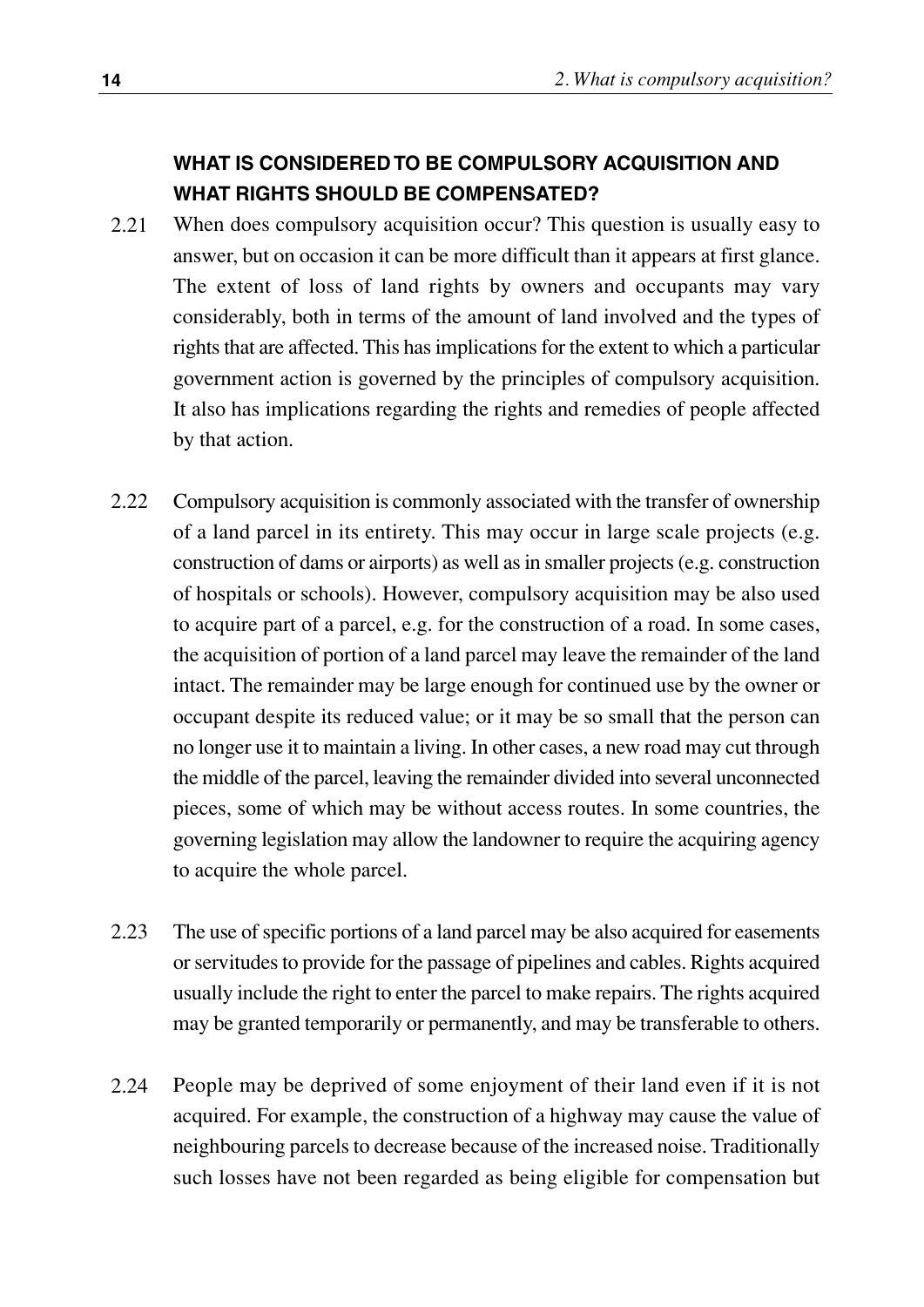legislation is increasingly providing for at least some compensation in such circumstances. A project may also increase the values of neighbouring parcels. Some equivalence may be provided through changed tax burdens: people whose land declined in value may pay less property taxation while others may find their tax bill has increased to reflect the higher land values.

- 2.25 People may also suffer a loss when governments impose new and significant restrictions on the uses to which land may be put. Such zoning or land use controls may substantially reduce the usefulness or value of particular parcels. The payment of compensation for such losses where the land has not changed hands is not widely adopted. However, some countries do provide for compensation in such cases. The actions (known as "regulatory takings" or "planning compensation") are complex and their treatment is beyond the scope of this guide.
- 2.26 Compulsory acquisition is not limited to contexts in which the state seeks to acquire land that is privately owned. Full private ownership of land does not exist in some countries, and the state is the owner of all land. In other countries, the state retains ownership of substantial areas of land. A range of private occupancy, lease or use rights may be permitted over such state-owned land. Chapter 4 addresses the acquisition, valuation and compensation of land that is privately owned, as well as of private rights in state-owned land, and of customary and informal rights.

#### **THE PROCESS OF COMPULSORY ACQUISITION**

2.27 Compulsory acquisition is a power of government, but it is also the process by which that power is exercised. Attention to the procedures of compulsory acquisition is critical if a government's exercise of this power is to be efficient, fair and legitimate. Processes for the compulsory acquisition of land for projectbased, planned development are usually different from processes for acquiring land during emergencies or for land reforms. Yet other processes may exist for electricity companies and others to acquire easements or servitudes. In general, a well designed compulsory acquisition process for a development project should include the following steps: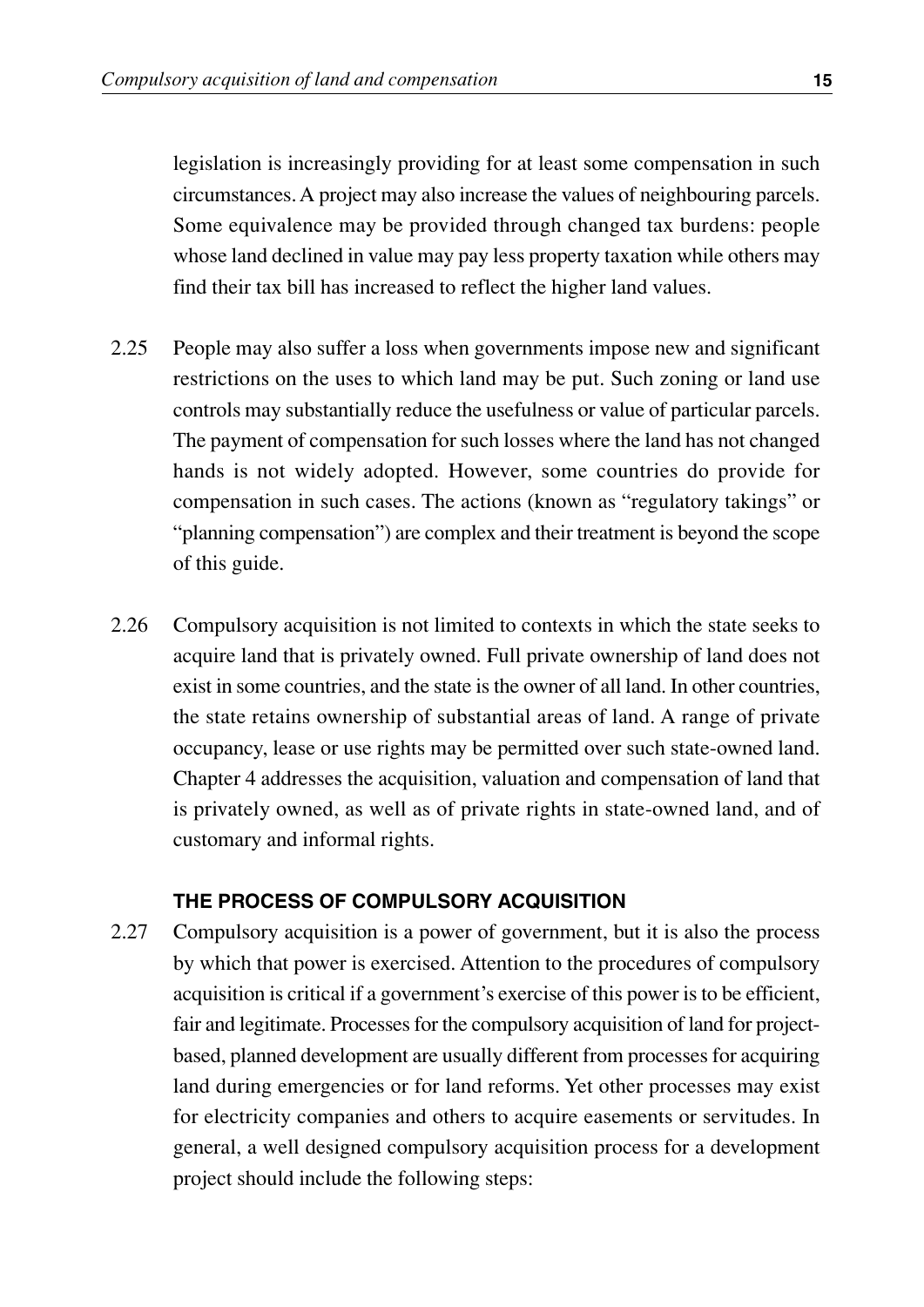- 1. Planning: Determining the different land options available for meeting the public need in a participatory fashion. The exact location and size of the land to be acquired is identified. Relevant data are collected. The impact of the project is assessed with the participation of the affected people.
- 2. Publicity: Notice is published to inform owners and occupants in the designated area that the government intends to acquire their land. People are requested to submit claims for compensation for land to be acquired. The notice describes the purpose and process, including important deadlines and the procedural rights of people. Public meetings provide people with an opportunity to learn more about the project, and to express their opinions and needs for compensation.
- 3. Valuation and submission of claims: Equivalent compensation for the land to be acquired is determined at the stated date of valuation. Owners and occupants submit their claims. The land is valued by the acquiring agency or another government body. The acquiring agency considers the submitted claim, and offers what it believes to be appropriate compensation. Negotiations may follow.
- 4. Payment of compensation: The government pays people for their land or resettles them on alternate land.
- 5. Possession: The government takes ownership and physical possession of the land for the intended purpose.
- 6. Appeals: Owners and occupants are given the chance to contest the compulsory acquisition, including the decision to acquire the land, the process by which the land was acquired, and the amount of compensation offered.
- 7. Restitution: Opportunity for restitution of land if the purpose for which the land was used is no longer relevant.
- 2.28 Each of these steps is considered in more detail in the following chapters. Chapter 3 describes planning and publicity. Chapter 4 provides information on valuation, compensation and the taking of possession by government. Chapter 5 describes the mechanisms for appeals. Box 5 provides an overview of the principles that should guide the process for compulsory acquisition for a planned development project.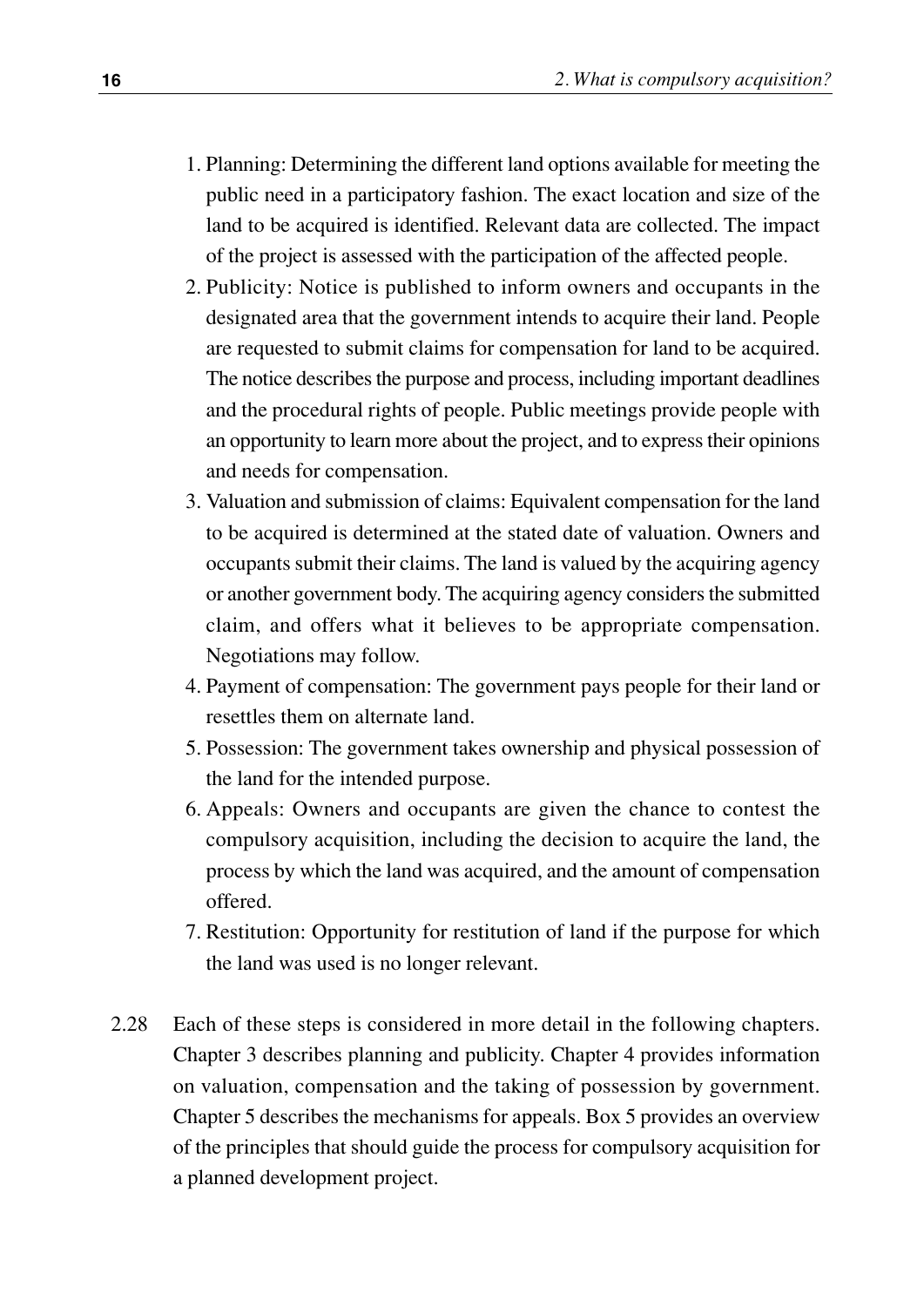#### $ROX<sub>5</sub>$

#### **PRINCIPLES THAT SHOULD GUIDE THE PROCESS FOR COMPULSORY ACQUISITION**

Processes should be based on the following principles:

- The land and land rights to be acquired should be kept to a minimum. For example, if the creation of an easement or servitude can serve the purpose of the project, there is no need to acquire ownership of the land parcel.
- Participatory planning processes should involve all affected parties, including owners and occupants, government and non-governmental organizations.
- Due process should be defined in law with specified time limits so that people can understand and meet important deadlines.
- Procedures should be transparent and flexible, and undertaken in good faith.
- Notice should be clear in written and oral form, translated into appropriate languages, with procedures clearly explained and advice about where to get help.
- Assistance should be provided so owners and occupants can participate effectively in negotiations on valuation and compensation.
- The process should be supervised and monitored to ensure that the acquiring agency is accountable for its actions, and personal discretion is limited.
- The government should take possession of the land after owners and occupants have been paid at least partial compensation, accompanied by clearly defined compensation guarantees.
- There is a danger that acquisition processes can last for many years, creating long-term insecurity and uncertainty for owners and occupants. Legislation should provide that the acquisition will be regarded as abandoned if the process is not completed within a specified period as a result of delays by the acquiring agency. 2.29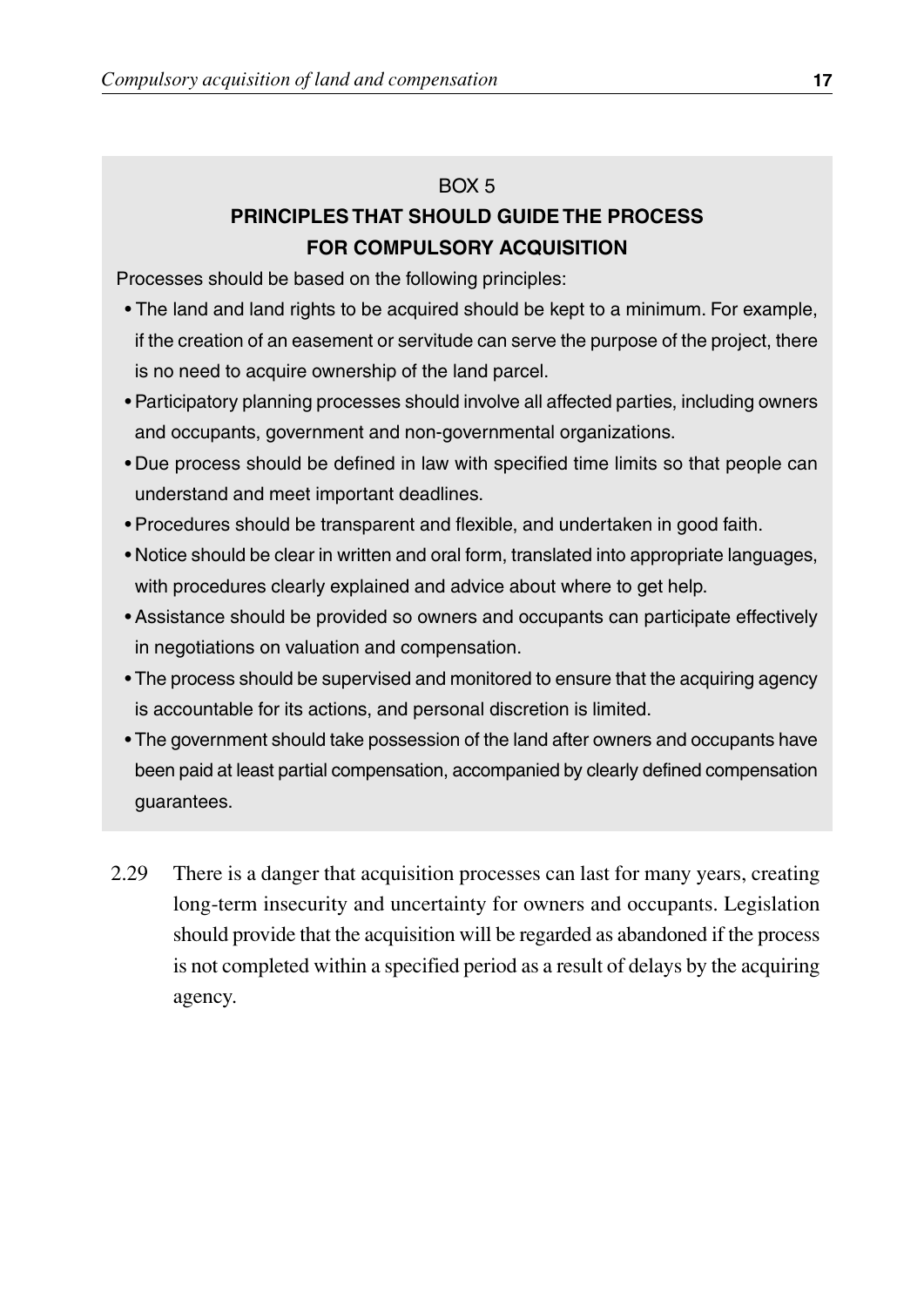## **3. Planning and publicity**

3.1 This chapter provides a description of the preparatory steps for compulsory acquisition, i.e. the initial planning, notice and public meetings.

#### **PLANNING**

- 3.2 The planning phase of a major public investment project should include the identification of any lands to be acquired for the project. Options should be analysed and presented to the public for their understanding and consultation in order to choose the site that presents the fewest obstacles and the best outcomes, having regard to all impacts, including those on any owners and occupants. In accordance with human rights law, evictions should occur only in exceptional circumstances (see chapter 4). The acquiring agency should obtain necessary permissions, if any, for the compulsory acquisition of the land identified for the project.
- 3.3 An impact assessment is a common requirement of the planning phase. Such assessments should ensure that the acquiring agency considers the social, economic, and environmental impacts before deciding whether and how to proceed with the project, and determines ways to minimize any negative aspects. Impact assessments should involve a variety of stakeholders in research and discussion about the project. Affected communities should be included in the planning process and, if necessary, they should be provided with the support needed to enable them to participate effectively. Their inclusion from the start will help the acquiring agency to consider fully the cultural, social and environmental concerns of local communities, and to identify measures to prevent or mitigate negative aspects of the project.
- 3.4 Decisions, assessment of options, and appeals processes should be based on the collection and analysis of data such as who lives on the land to be acquired; what land rights they enjoy; what natural resources and other assets they depend on for their livelihood; and what community resources, public spaces, burial grounds or religious sites exist within the project area. Comprehensive mapping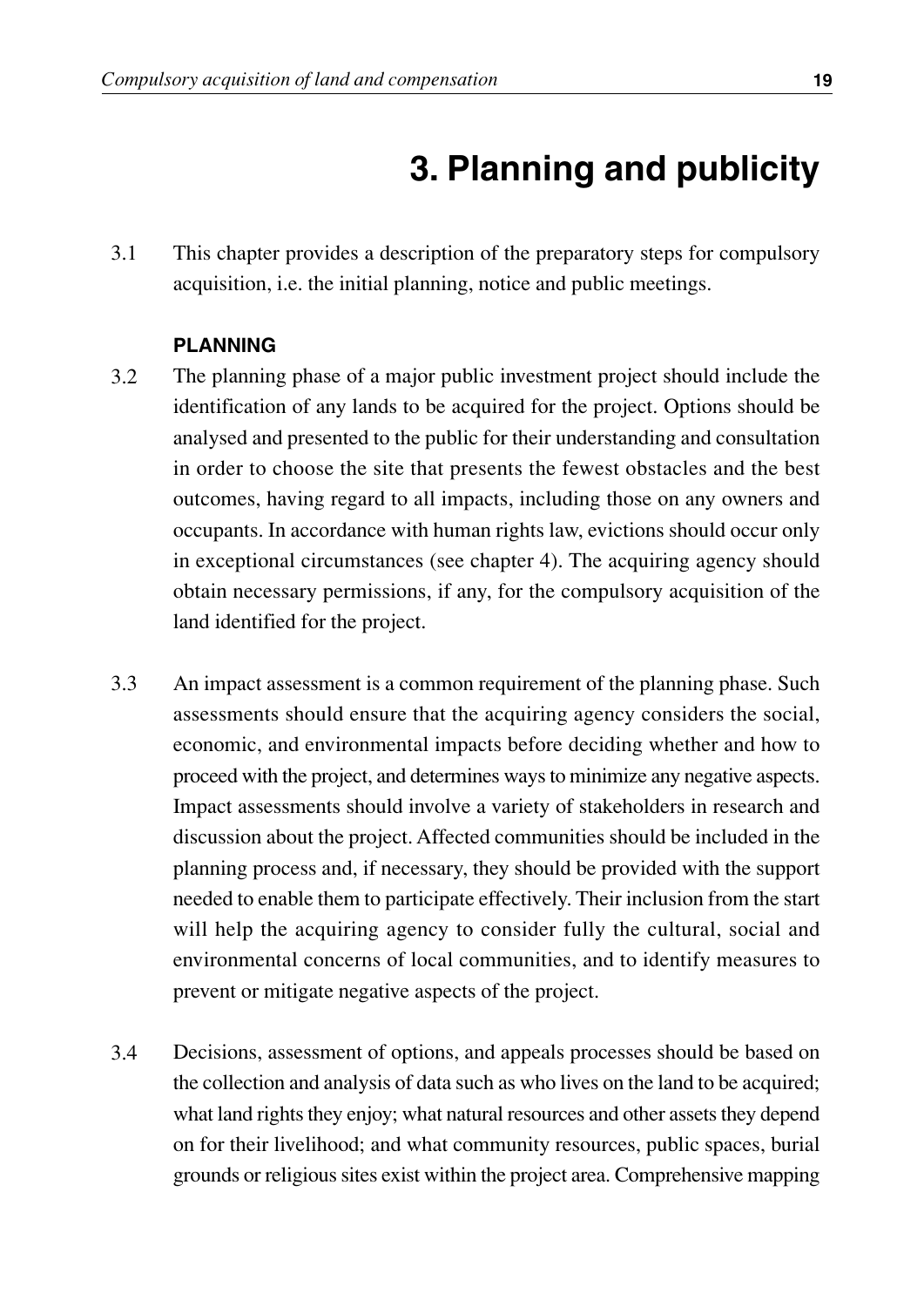of the project area should document land use and cropping patterns, and the location of protected sites including cemeteries and sacred areas. Communities should receive support to allow them to contribute to the mapping.

The acquiring agency should establish a clear definition of which owners and occupants will be entitled to compensation in the context of the relevant legislation. It should define the date for establishing eligibility to be considered an owner or occupant. An inventory of affected owners and occupants should be prepared. The total compensation costs should be estimated and the necessary budget secured by the acquiring agency. 3.5

#### **NOTICE**

- The provision of notice of the intention to compulsorily acquire land protects the rights of affected people. Notice should be given as early as possible to allow people to object to the acquisition of their land, to submit compensation claims, or to appeal against incorrect implementation of procedures. The timing of notice varies: a period of three to six months is common in many countries; some countries require that owners and occupants are given at least one year's notice. Legislation should ensure that the timing is not so short that it erodes the effectiveness of safeguards for due process. 3.6
- Notice should be served to all owners, occupants and other affected people. It is often difficult to identify and contact all those who may hold rights to the land to be acquired. For example, the owner of a land parcel may have died and the heirs may not have registered the transfer of ownership. Difficulties also exist when rights are not clearly defined, e.g. in informal settlements or land held under customary tenure. 3.7
- To ensure that all affected people are aware of the project, notice should be publicised as widely as possible. Printed information should be sent or delivered to affected households and displayed in public areas and prominently on the land to be acquired. Information should be disseminated through popular publications, and radio and television programmes. The information should be comprehensible: a legal notice does not mean genuine notice if people cannot understand what is 3.8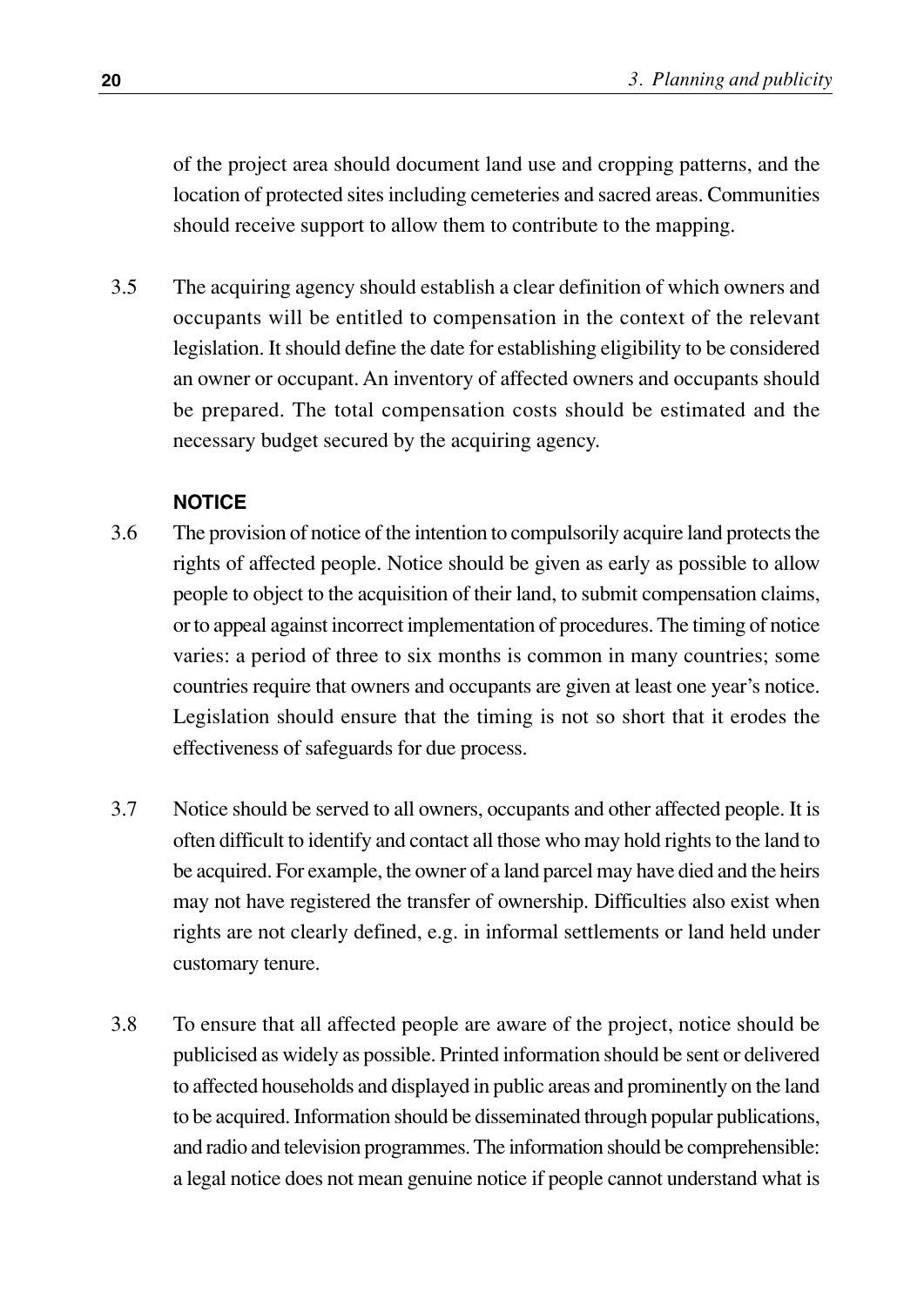being said. The information and the communication process should be sensitive to gender differences. Information should be presented in local languages. Oral communication will be important in areas of high rates of illiteracy.

The information should explain the purpose of the acquisition, identify the land to be acquired, and provide a clear description of the procedures. It should describe the rights of owners and occupants, including the rights of appeal, and should reassure people of their rights, including in respect of compensation and when it is payable. The information should include the various time limits, e.g. for submission of claims for compensation. The dates, times and venues of public meetings should be stated, along with the dates on which the project's valuers will enter the land to determine its value, and the final date on which the land will be acquired. Information should be provided on where people can get help with the process. 3.9

#### **PUBLIC MEETINGS AND REVIEW**

- Public meetings provide an opportunity for people to learn more about the project, to receive answers to their questions about the process and its procedures, and to voice their concerns. The meetings illustrate accountability and transparency when the government has to justify its proposal to compulsorily acquire land. Open discussion at public meetings should help the government to improve its understanding of the needs and concerns of affected communities, and to prepare responses that reduce the number of challenges to the compulsory acquisition. Ongoing, open communication about the project can be crucial to its success: when people are not given sufficient opportunity to express dissent as part of the normal process, they may engage in other forms of protest that block the project. Meetings should be held at times and places that are convenient for all affected people, both men and women, and should be planned and designed with local communities to ensure that all are heard, especially the vulnerable. Local languages should be used in presentations and discussions. 3.10
- The period for public comment begins with preparation of documents that describe the main features of the project. The information should be displayed in a location that is easily accessible to the public. People should have the 3.11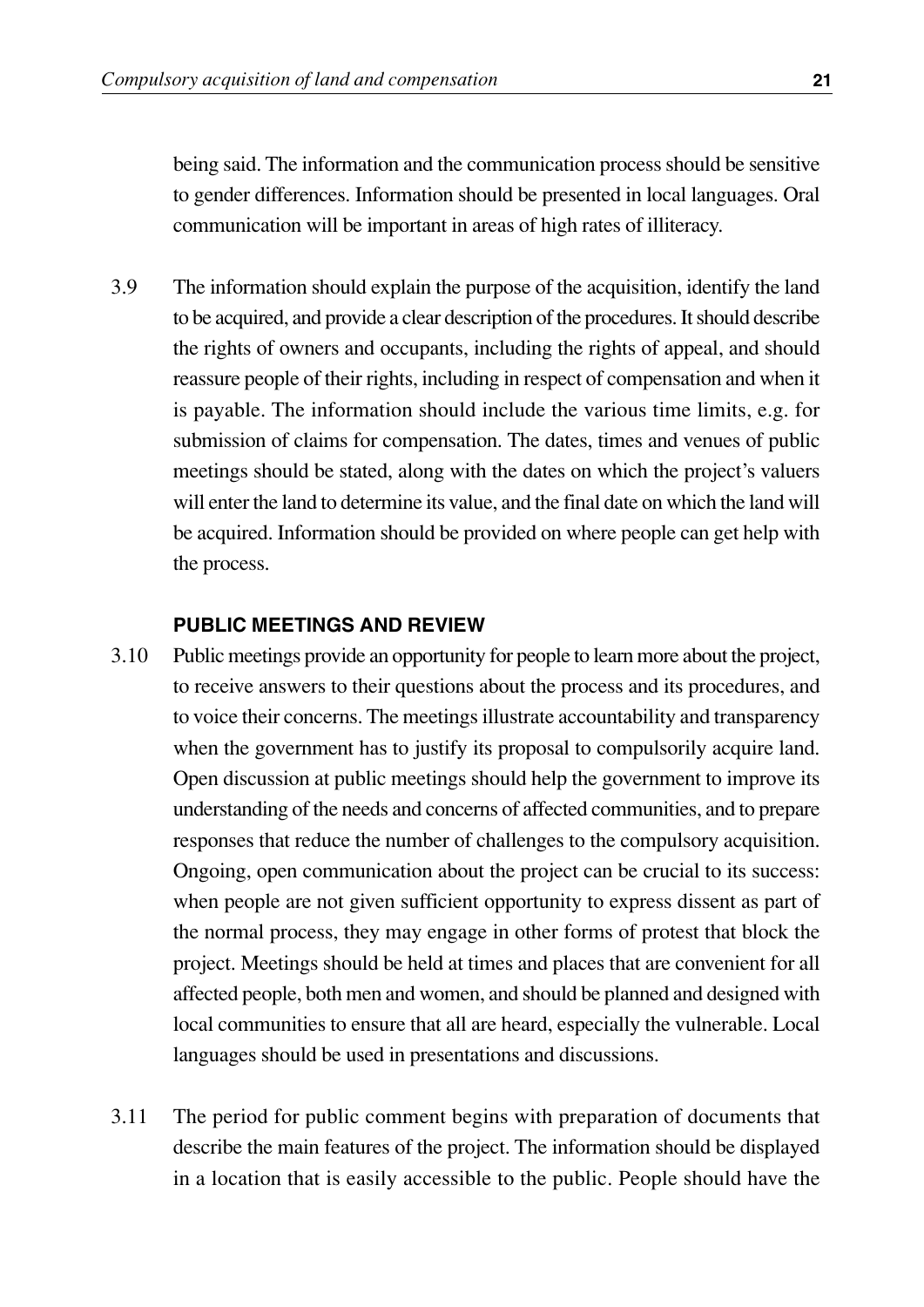opportunity to review the documents and submit written or oral objections to the project. The government should respond to these objections in writing. The body overseeing the public review should recommend whether or not to alter the original plan as a result of the objections received. Based on the report received, the decision of the relevant government official is final unless any appeal is received.

Once notice has been given and the public review process is concluded, people should submit claims for compensation of losses that will result from the compulsory acquisition of their land. These actions are described in chapter 4. 3.12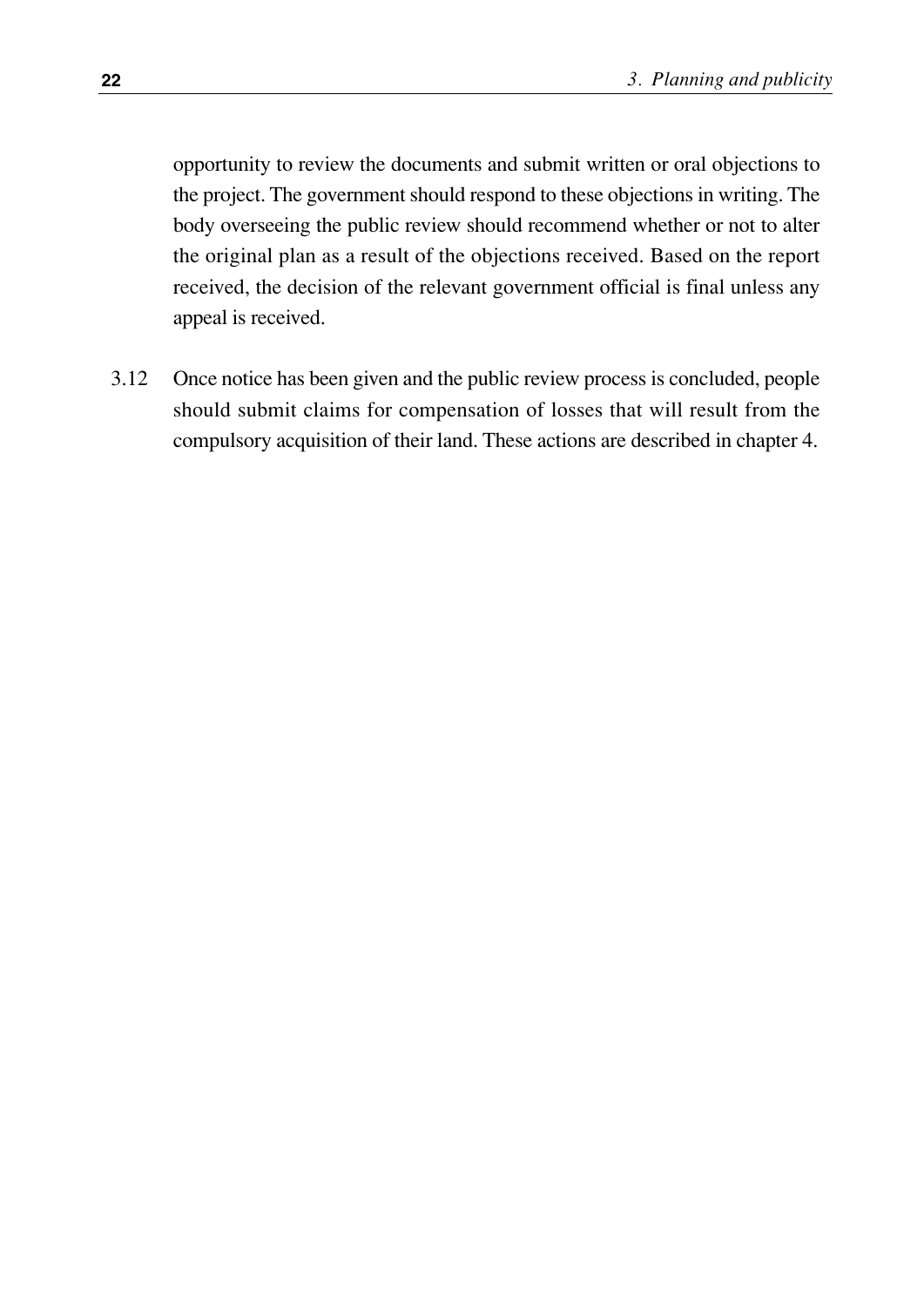## **4. Valuation, compensation and taking possession**

Compensation, whether in financial form or as replacement land or structures, is at the heart of compulsory acquisition. As a direct result of government action, people lose their homes, their land, and at times their means of livelihood. Compensation is to repay them for these losses, and should be based on principles of equity and equivalence (Box 6). The principle of equivalence is crucial to determining compensation: affected owners and occupants should be neither enriched nor impoverished as a result of the compulsory acquisition. Financial compensation on the basis of equivalence of only the loss of land rarely achieves the aim of putting those affected in the same position as they were before the acquisition; the money paid cannot fully replace what is lost. In some countries, there is legal provision recognising this in the form of additional compensation to reflect the compulsory nature of the acquisition. In practice, given that the aim of the acquisition is to support development, there are strong arguments for compensation to improve the position of those affected wherever possible. 4.1

#### BOX 6

#### **PRINCIPLES OF EQUITY AND EQUIVALENCE**

Guiding principles for ensuring equity and equivalence include:

- Equivalence: people should receive compensation that is no more or no less than the loss resulting from the compulsory acquisition of their land.Appropriate measures should ensure that those affected, and particularly the vulnerable, are not disadvantaged.
- Balance of interests: the process should safeguard the rights of people who lose ownership or use rights of their land while ensuring that the public interest is not jeopardized.
- Flexibility: the law should be specific enough to provide clear guidelines, but flexible enough to allow for the determination of appropriate equivalent compensation in special cases. Legislators cannot foresee all possible scenarios, and a rigid application of detailed provisions may result in people not being compensated for losses that are not identified in the legislation.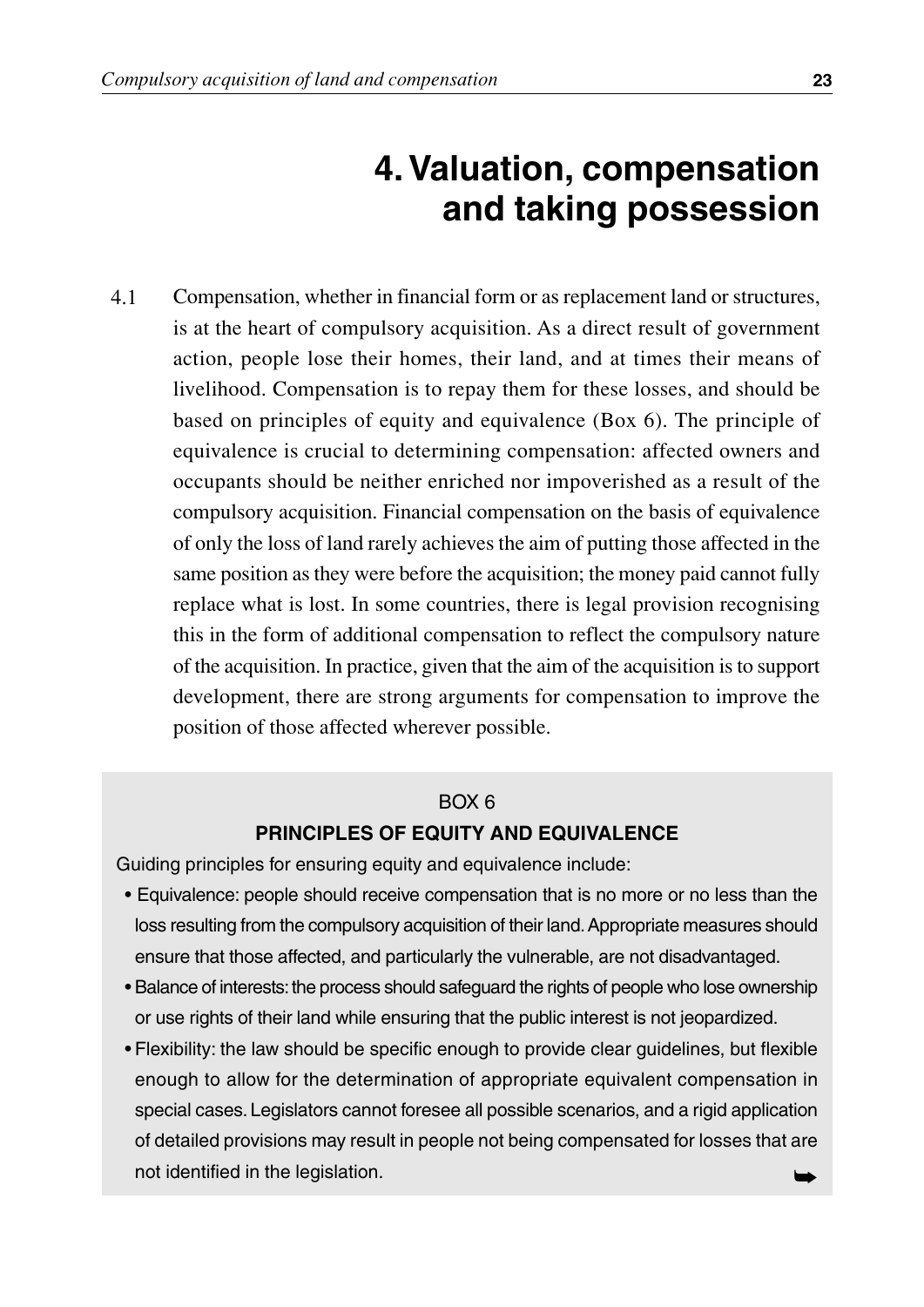- Compensation should address both *de facto* and *de jure* rights in an equitable manner following the principle of equivalence.Where occupants have no recognizable legal right or claim to the land occupied, they may be entitled to resettlement assistance and to compensation for assets other than land. Some form of fair payment for squatters is important, particularly where they are poor, are driven to informality out of necessity, and especially where government has condoned or encouraged the settlement in the first place.
- Fairness and transparency: the negotiating powers of the acquiring agency and affected people should be as equal as possible. Reasonable costs of affected people, including support to the poor and illiterate in negotiations, should be paid as part of the compensation. Negotiations should be based on an open exchange of information.
- The calculation of compensation is based on the value of the land rights and improvements to the land, and on any related costs. The determination of equivalent compensation can be difficult, particularly when land markets are weak or do not exist, when land is held communally, or when people have only rights to use the land. Many factors can lead to inadequate compensation (Box 7). Legislation should ensure fair processes for determining valuation and compensation. While the public interest in keeping costs as low as possible is important, this concern should not deprive people of the equivalent compensation they need in order re-establish their lives after the loss of their land. 4.2

#### **PROCEDURES FOR VALUATION AND COMPENSATION**

- During the valuation phase, the acquiring agency and the people whose land is being acquired gather information and evidence to support their arguments for the compensation values they believe to be equitable. This work is triggered by the notice of intention to compulsorily acquire land. The notice of intention should set a deadline by which each affected owner or occupant submits a claim for compensation. 4.3
- Responsibility for the valuation of land varies from one country to another. In some countries the work is done by or for the acquiring agency while in other countries the valuations are the responsibility of independent commissions. The notice of intention should set a deadline by which each affected owner or occupant submits a claim for compensation. At some point after notice has been given, the project's valuers must enter the land to inspect it and all 4.4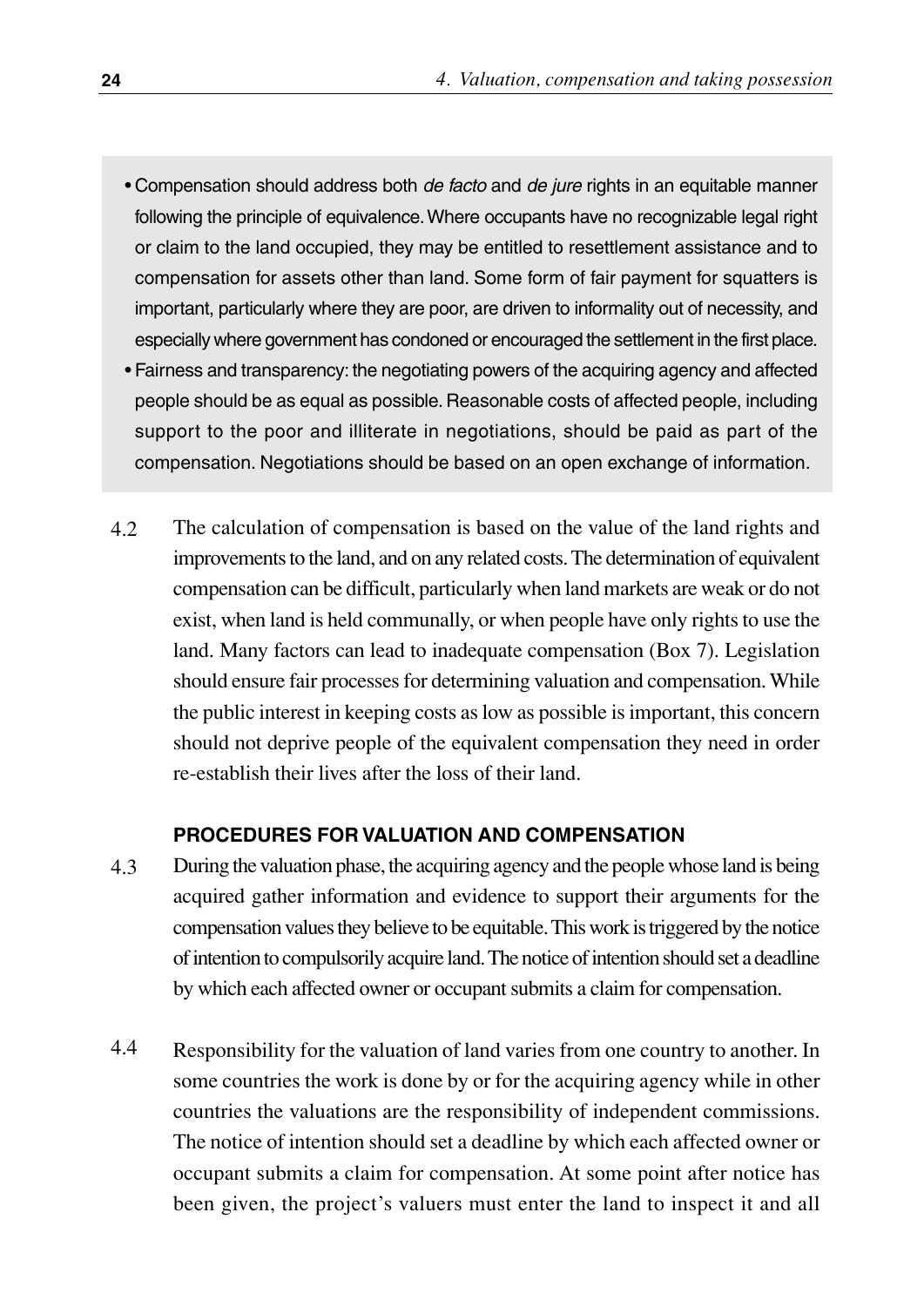#### BOX 7

#### **FACTORS THAT LEAD TO UNJUST COMPENSATION**

- Poorly drafted laws and regulations create confusion, error, conflicting outcomes, and opportunities for abuse of power.
- Determination of equivalent compensation is difficult when people do not have clear legal rights to the land.
- Affected owners and occupants often have less negotiating power, experience and skills than the acquiring agency. They may be unaware of their rights, and under pressure to accept a low offer in order to be able to resettle elsewhere quickly. The rich may be able to afford professional advice on the value of compensation but the poor are likely to be at a disadvantage.
- A lack of standards and good governance practices allows corrupt officials to provide favourable compensation to those who offer bribes.
- Accurate valuation is difficult because it is time-consuming and expensive: each land parcel must be inspected to determine the value of the land and improvements. A shortage of skilled valuers will increase the time required to complete the work. It may be difficult to prepare reliable indicators for valuation when land sales are informal, or where markets do not exist or are just developing. It may be also difficult to financially quantify non-economic losses, e.g. religious, historical or cultural claims to the land.
- News of the project may affect the market value of the land.Legislation that does not clearly state the basis for compensation may result in inequitably low compensation if values fall, and inequitably high compensation and greater costs to the government if values rise.
- Appeals processes that are expensive and difficult to use are accessible only to the rich. The poor may have little option but to accept the offer of compensation even if they believe it is inadequate.

improvements in order to determine their value. Owners and occupants should hire their own valuers, or find other ways to determine the value of their land.

In some countries, the acquiring agency makes an offer; if this offer is not accepted by the owner or occupant, the acquiring agency makes an official determination of compensation which can be appealed only in court or to a quasi-judicial body such as a tribunal (see chapter 5). In other countries, the acquiring agency is required to first negotiate in good faith. Good faith 4.5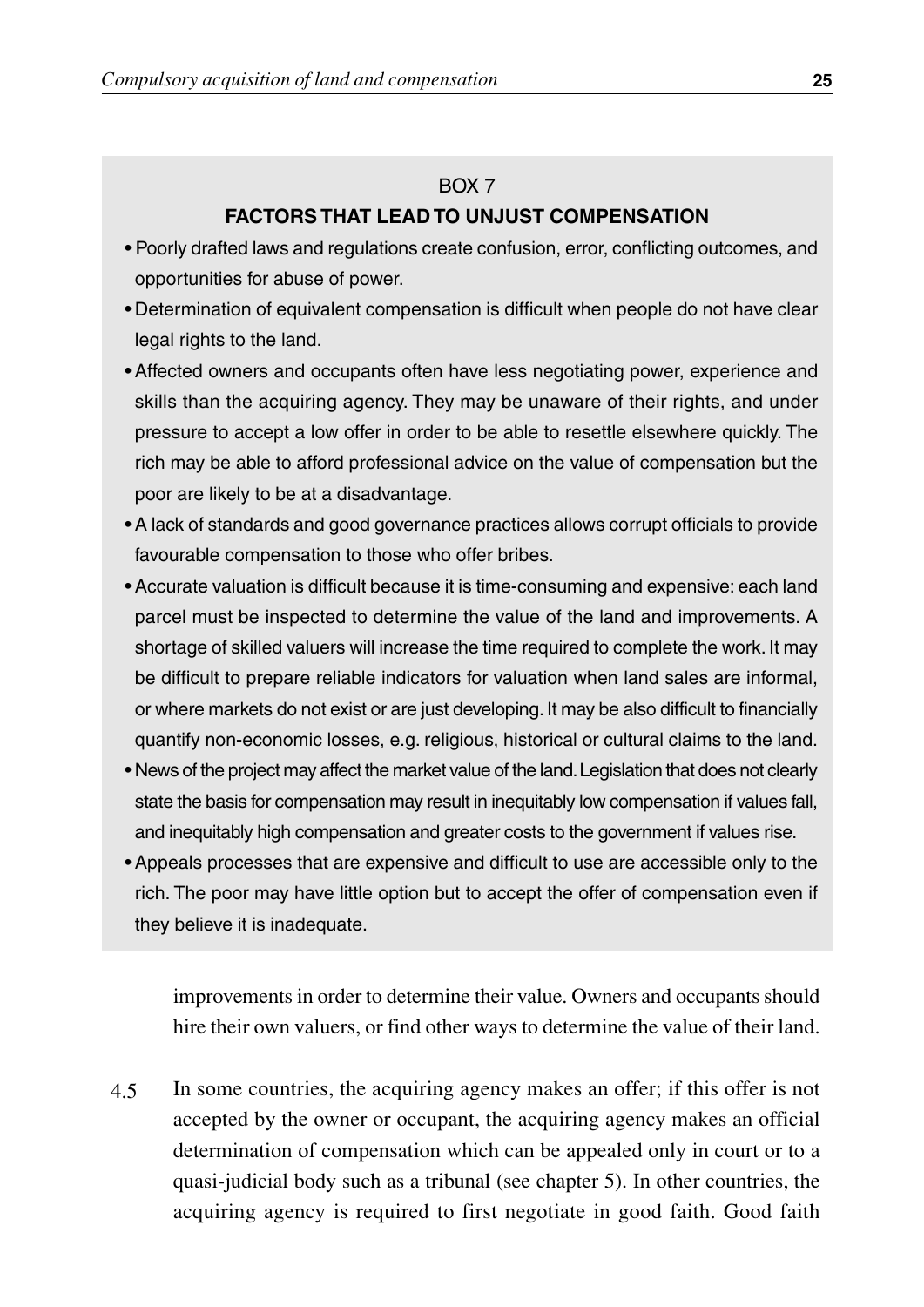negotiations can save time and money when they produce solutions which leave the owners and occupants satisfied enough with the outcome and thus unlikely to prolong the process by submitting appeals. Fair and transparent negotiations can help to break down barriers between the acquiring agency and the people whose land is being acquired, and can allow each party to have a better understanding of the needs of others. While negotiating, it is useful if the acquiring agency has some flexibility regarding the upper limit of compensation of each land parcel, as this may allow for the quick resolution of cases.

- 4.6 A drawback of negotiation is that there can be an imbalance in negotiating power. The government should ensure that owners and occupants know about the negotiation procedures and what their rights are in the process. It should cover the reasonable costs of specialists such as valuers and lawyers as a part of the compensation claim. Special assistance will be needed for most claimants, but it is particularly likely to be necessary for indigenous communities and other vulnerable groups. Chapter 6 provides more information on the need for advocacy and assistance.
- 4.7 There will be a need to build capacity for valuation in government and the private sector if the existing valuers are unable to carry out the work demanded by the project within a reasonable time. Sufficient numbers of valuation staff may have to be trained to assist in determining compensation values.
- 4.8 Legislation should enable the clear definition of the date at which the land should be valued as values can change rapidly as a result of awareness of the project. The most equitable approach is to have a valuation date that sets the value of the land as if the proposed project did not exist. For this reason, it is common for legislation to require that the value of a land parcel is linked to the date of the publication of notice. If legislation does not specifically link the date of valuation to such an event, the acquiring agency should specify dates appropriate to the nature of the project.
- 4.9 Many constitutions state that compensation should be paid promptly. However, the period in which payment is to be made is often left undefined in relevant legislation. When the acquiring agency takes possession before full compensation is paid, there may be little incentive for it to make the final payment. Legislation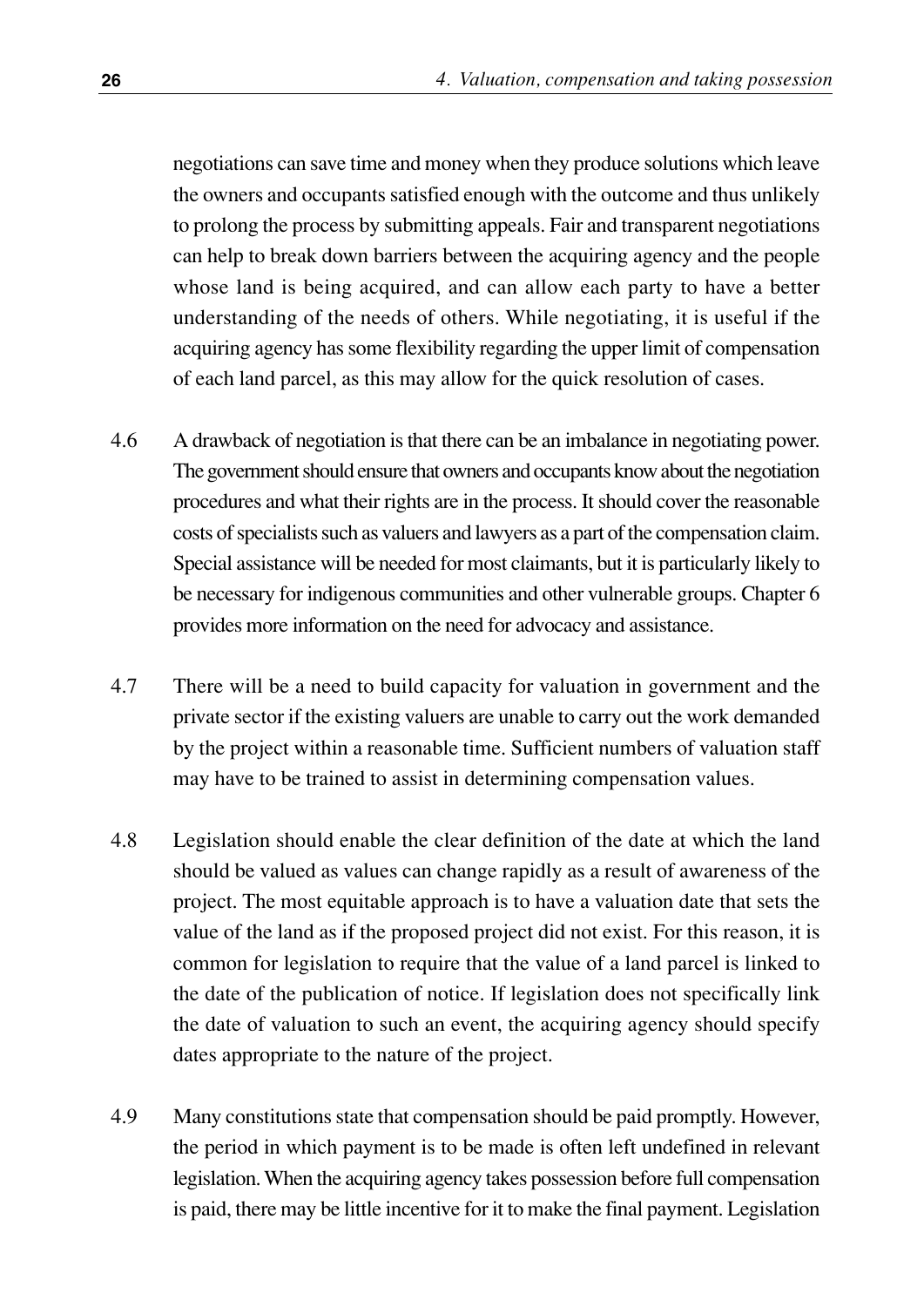should ensure that people receive full payment of the agreed-upon compensation sum in a timely manner. Any departure from a standard compensation rule should be based on clearly stated grounds set out in the law, and should be approved by a judicial body or administrative officer superior to the acquiring agency. Legislation should require that possession takes place only after a substantial percentage of the compensation offer has been paid. The laws of some countries include provisions for payment plans, time limits, and other procedures by which people can force payment. Legislation should entitle people to claim interest on any unpaid compensation starting from the date of possession.

- The assessment of compensation should recognise the taxation impacts and the taxation treatment by the State of any compensation payments. People who receive compensation should not have to pay tax on it. 4.10
- At times, owners and occupants may refuse to cooperate. Precautions should be taken to ensure that they have not refused because they did not receive notice of the compulsory acquisition or do not understand the contents of the notice. Legislation should allow the government to pay compensation into special accounts held in trust for any such people so that the acquiring agency is able to enter and take possession of land according to its schedule. 4.11

#### **DETERMINING VALUATION AND COMPENSATION**

- Most laws on compulsory acquisition broadly define equivalent compensation with reference to market value or "just compensation". In general, compensation should be for loss of any land acquired; for buildings and other improvements to the land acquired; for the reduction in value of any land retained as a result of the acquisition; and for any disturbances or other losses to the livelihoods of the owners or occupants caused by the acquisition and dispossession. 4.12
- If market value is the basis of compensation, legislation should clearly state what is understood by market value. A common approach is to define market value by the "willing buyer, willing seller" model, i.e. the amount which a willing buyer would pay a willing seller on the open market where some choice exists. The legislation should ensure that such an assessment does not include changes in the value of the property arising from the process of compulsory acquisition. 4.13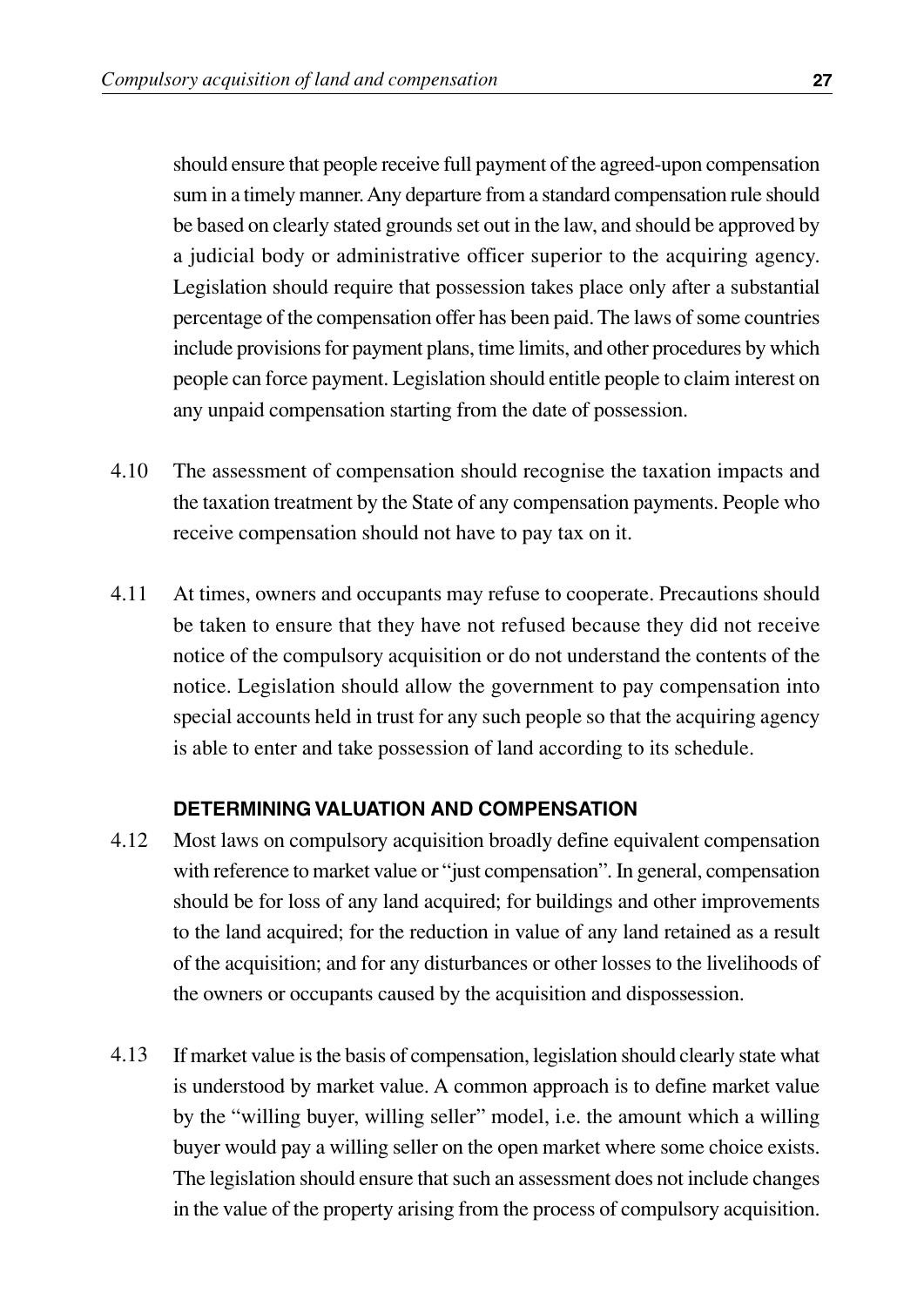- Assessing the market value of a land parcel is not always simple, particularly where land markets are weak. A variety of complex factors must often be considered. The value of land is usually affected by regulations that classify land according to permissible uses such as residential, agricultural, commercial or industrial. What if the person is using the land in a less valuable manner than is possible under existing regulations? Should compensation be determined on the basis of the existing use or on the other more valuable permitted use? The highest value permissible use (the "hope" value) will determine the value of the land in the market. Many compensation laws thus allow for compensation on the basis of the more valuable use as the person could have used the land in such a manner if compulsory acquisition had not occurred. In such cases, there are specific provisions for dealing with the assumptions to be made about development permissions for a more valuable use than the existing use. 4.14
- There are occasions where the owner can demonstrate that someone is prepared to pay more than the usual market value for the land, e.g. the land may be particularly attractive to a neighbour. Should such offers be taken into account when determining the market value? Generally, equivalence may be achieved only by including the additional value of such an offer in the assessment of compensation. However, care should be taken in the consideration of evidence to avoid situations where the owner and others collude to falsely drive up the price of land. 4.15
- It may not always be possible to determine compensation based on market value. Alternative approaches vary depending on the political economy of a country, the qualities of the land acquired, and the nature of the land rights. Some alternative approaches include: 4.16
	- A replacement cost model may be useful in countries without a clear market value for the land and where there is no market for a particular use (such as a religious building). Some countries calculate compensation by determining replacement costs for the land and buildings acquired and the value of projected agricultural output. In South Africa, compensation is determined by the amount it would cost to replace improvements to the land, plus additional funds based on percentages of the value of those improvements. The less a person is paid for the replacement of the improvements, the higher the percentage of the money value of those improvements he or she is paid in addition. In India, depending on the quality of the land and the way it is used,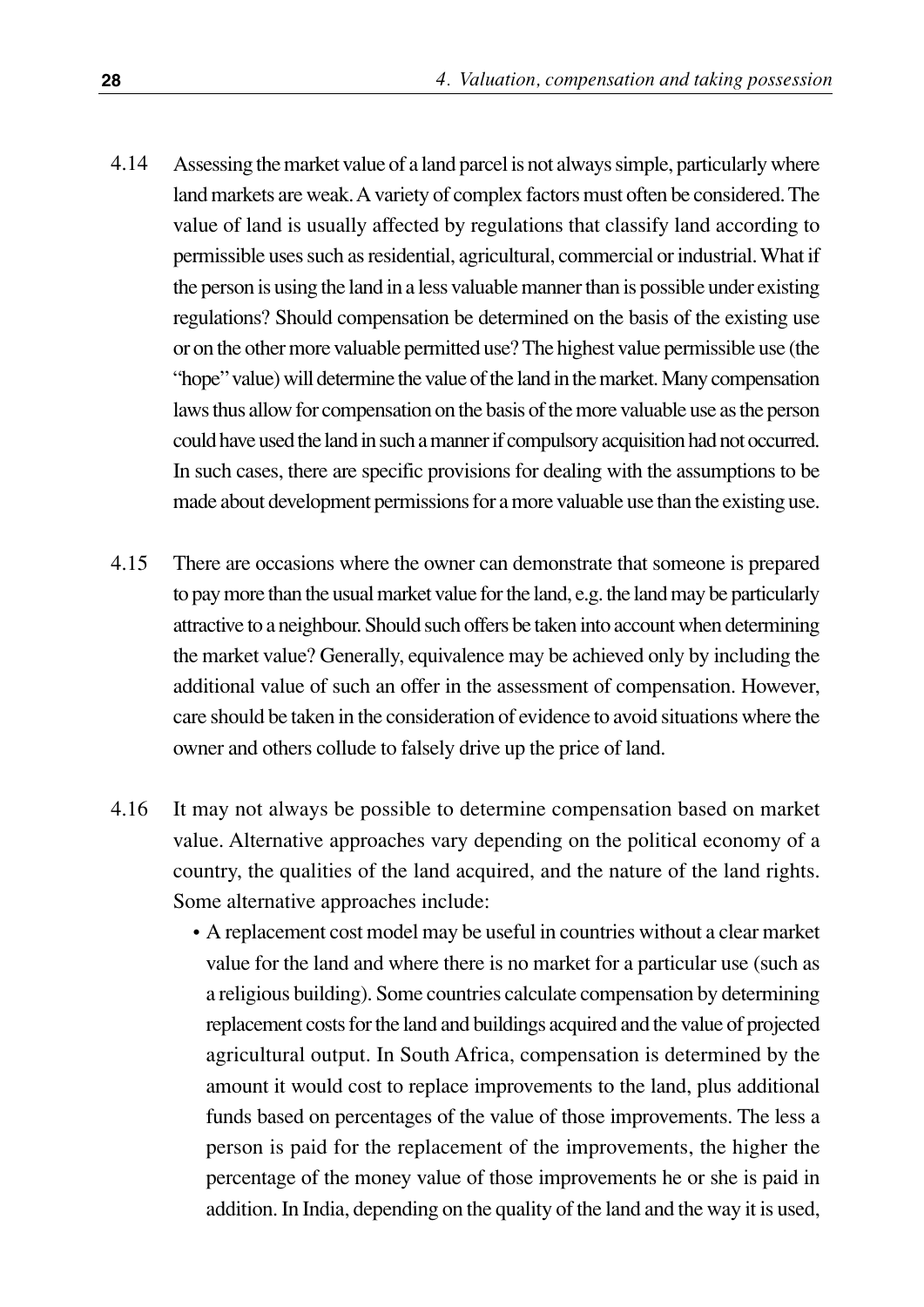the acquiring agency uses various approaches to determine the replacement cost of the land, and then chooses the approach that gives the highest value.

- Tax valuations are used in some countries to determine compensation. Such provisions are based on the logic that if people have had the benefit of paying taxes on the basis of low property values, they should accept compensation on the same basis. Linking compensation to a tax value does not put people back in the position they were in before the acquisition. The practice results in inequitable compensation, and is inappropriate as technical assessments of value for tax purposes are generally fundamentally different to those for the compulsory acquisition of land.
- In some countries transaction data reported as part of the registration process when parcels are bought and sold may provide evidence of land values. However, great care should be taken in the use of the declared transaction values because these may reflect the cadastral value rather than the actual market transaction value.
- Agricultural land is valued in specific ways in some countries. In Poland, the value is determined on the basis of the land's location; the quality of the soil and timber located on the land; improvements that promote agricultural production; and the degree of development on the land among other measures. The legislation also entitles owners of agricultural land under cultivation to any lost profits on the projected harvest, calculated according to the crop's current market price. 4.17
- Improvements to the land can be valued in various ways according to their nature. Houses and other buildings may be valued by applying market values, or by their replacement costs. Trees and perennial crops may be valued by calculating the annual produce value for one season and then providing the owner with a multiple of that annual value, determined by the nature of the tree or crop and how long it would take the owner to grow equivalent trees or crops. Compensation for timber trees may be based on their market value, while compensation for fruit trees may be based on replacement costs. 4.18
- The value for compensation should include more than the value of the land and improvements. The disturbance accompanying compulsory acquisition often means that people lose access to the sources of their livelihoods. This can be due to a farmer losing agricultural fields, a business owner losing a shop, or a community losing its 4.19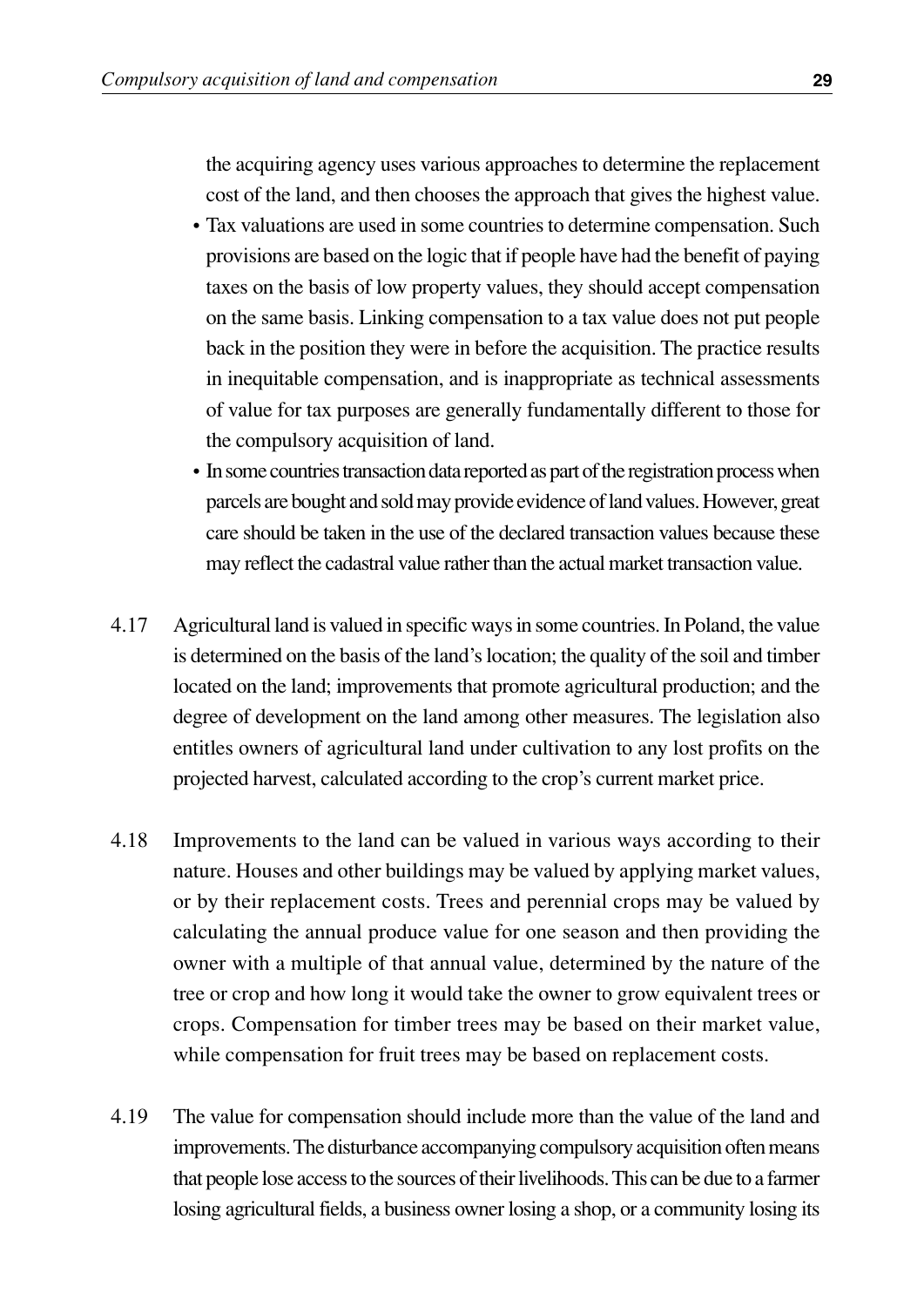traditional lands. Compensation may be awarded for the disturbance or disruption to a person's life under certain conditions. Some countries allow for additional compensation for personal distress in recognition that the sale is not voluntary and people may be deeply emotionally, culturally, or spiritually affected by the loss of their land. In the United Kingdom and several Commonwealth countries, this element of compensation is based on the principle of "value to the owner". Regulations identify what types of losses can be quantified and compensated. Losses related to land and buildings are based on the "willing buyer, willing seller" model, while losses to livelihoods are specific to the people affected. A number of other countries also provide for additional payments which may comprise a specific percentage of the claim, or be derived from some other measure such as the sale or rental value of the land.

- A pragmatic way of determining when compensation is equivalent and appropriate is to consider all the general categories of expenses caused by the compulsory acquisition and to legislate that payments should cover those categories of expenses (see Box 8, and Box 9 on compensation for loss of customary rights). These categories alone will not cover every eventuality; there will be circumstances that are impossible to foresee. Legislation should allow for flexibility in covering unforeseen expenses in situations when denying compensation would create injustices. It should identify a wide and varied list of eligible expenses and also clearly state the general principles that should be applied if additional circumstances are encountered. 4.20
- When land has special value to the acquiring agency (i.e. above the market value), should the additional value be reflected in the compensation? Many countries follow the principle that an acquiring agency should not have to pay for extra value created solely by its own actions. 4.21

#### **VALUATION AND COMPENSATION FOR THE PARTIAL ACQUISITION OF LAND**

When only a portion of a parcel of land is acquired, what compensation should be paid? The route of a new road may cut across a parcel and cause the remainder to be divided into several unconnected pieces. There may be a need to demarcate and fence the new boundaries, create new access routes to the pieces of the remaining land, and reconstruct drainage and irrigation systems to fit the new 4.22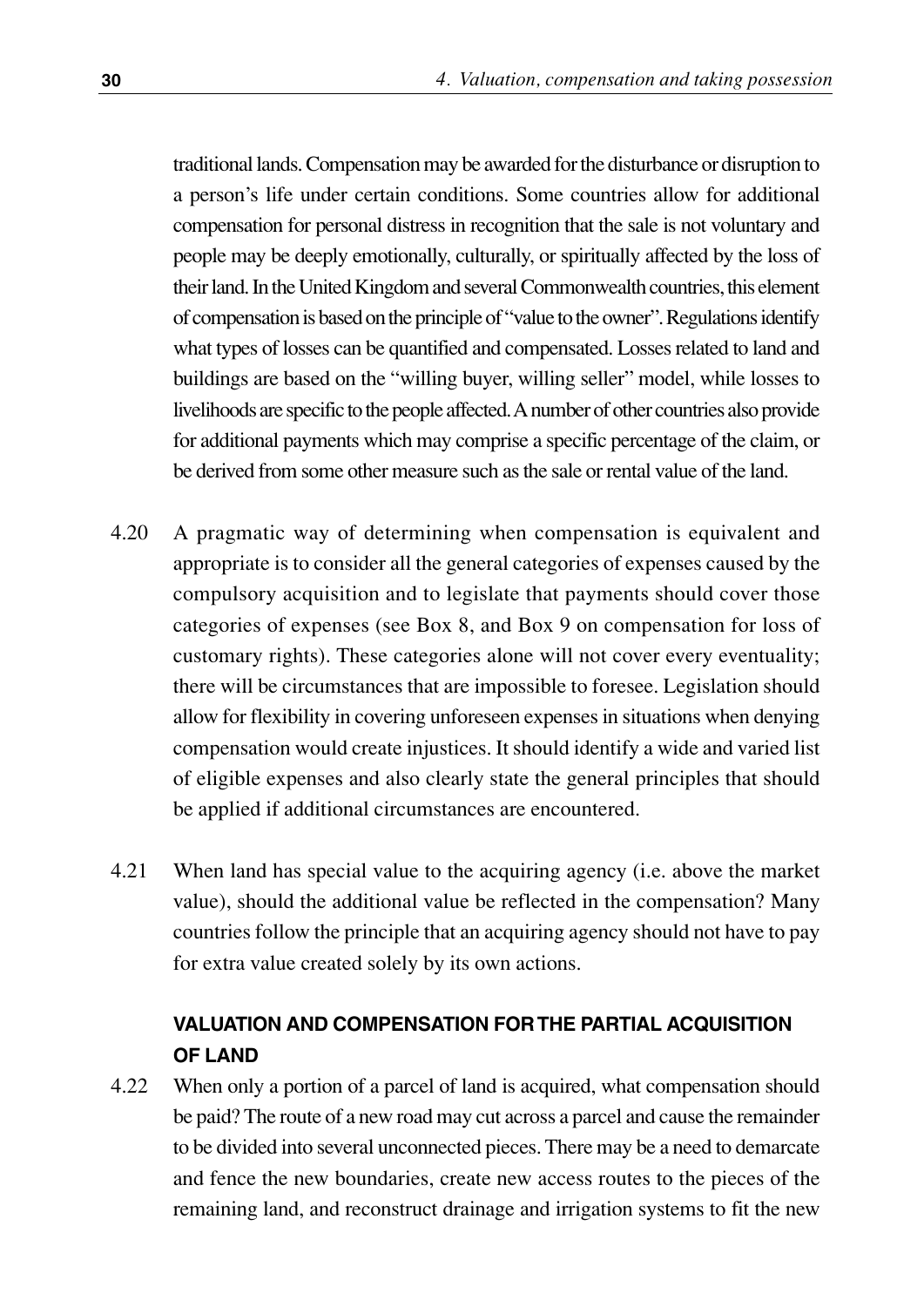#### $ROX$   $R$

#### **EXAMPLES OF WHAT MAY BE COMPENSATED**

Depending on the jurisdiction, the total compensation may be based on:

- The land itself.
- Improvements to the land, including crops.
- The value of any financial advantage other than market value that the person may enjoy by virtue of owning or occupying the land in question.
- Interest on unpaid compensation from the date of possession.
- Expenses incurred as a direct and reasonable consequence of the acquisition.
- Loss in value to other land owned by the affected owner due to the project. In some countries, the compensation will be reduced if the retained land increases in value as a result of the project, a condition sometimes referred to as "betterment".
- Legal or professional costs including the costs of obtaining advice, and of preparing and submitting documents.
- Costs of moving and costs of acquiring alternative accommodation.
- Costs associated with reorganization of farming operations when only a part of a parcel is acquired.
- Loss in value of a business displaced by the acquisition, or if the business is permanently closed because of the acquisition.
- Temporary loss of earnings.
- Personal hardship.
- Other losses or damages suffered.

parcel layout. Valuation for compensation in such cases should follow the principles used when an entire parcel of land is acquired. However, additional factors may arise, e.g. if a new road cuts a remote portion of agricultural land from the majority of the farm, the isolated portion may have little value to the owner, yet its market value may increase if it becomes more accessible to someone on the opposite side of the road. Alternatively, the value of the remaining land might increase as a result of the project: equivalence could be accomplished by balancing the compensation of the land acquired with the projected increase in value to the remaining land.

4.23 The use of land for easements or servitudes is also subject to compensation in most countries when providers of public services have to place electric power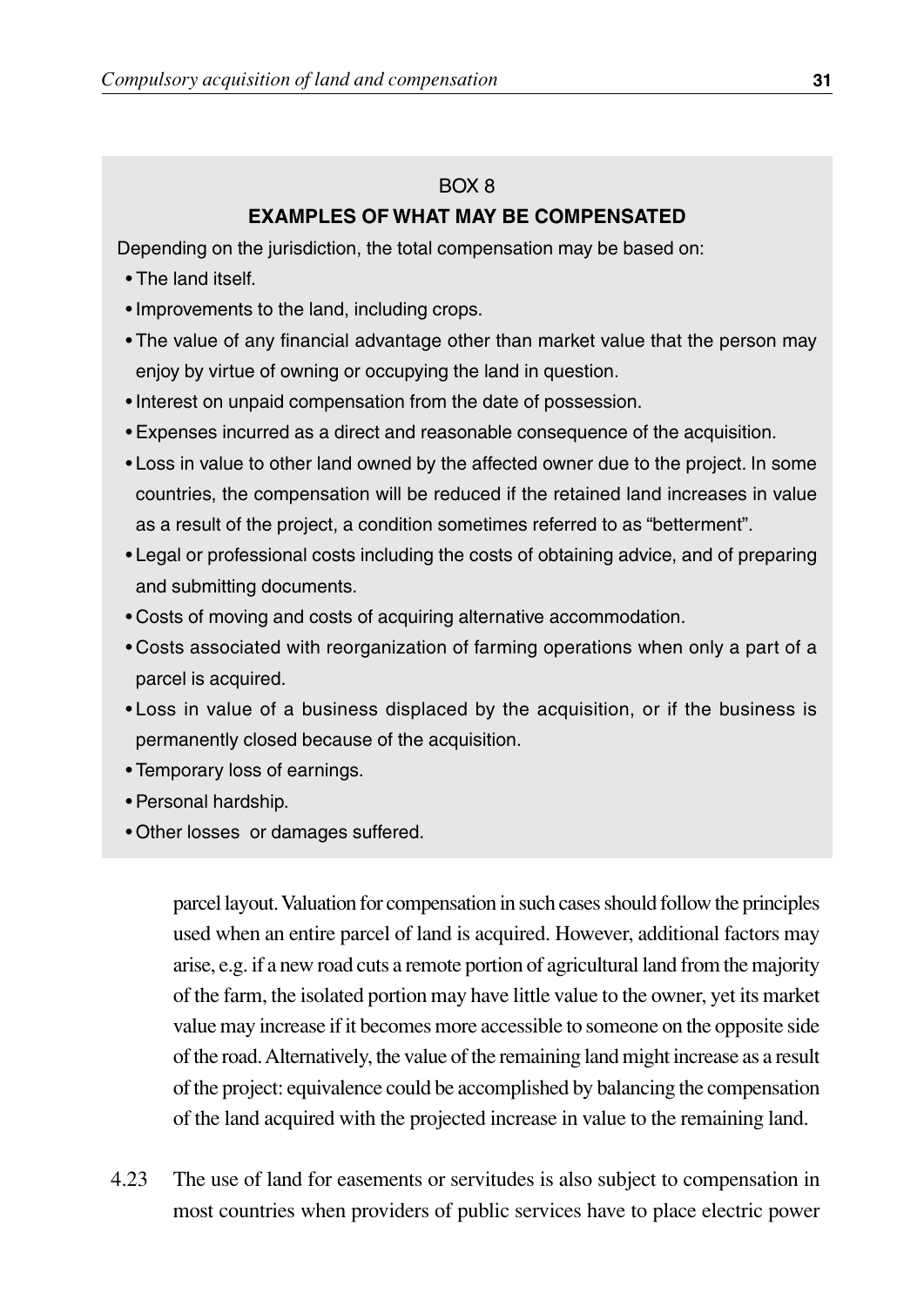transmission lines and pipelines on private land. In such instances, compensation is usually paid annually and is based on the market value of the area of land used.

People whose land is partially acquired usually do not have to relocate, but they may experience problems when the project is implemented, e.g. temporary obstruction of access, interference with electricity and water services, inability to maintain fence lines, interference with irrigation and drainage systems, and widespread dust or smoke. Additional compensation is required if the installation of underground pipelines in agricultural land damages the soil structure or causes drainage problems. Legislation should ensure that the acquiring agency is responsible for compensating affected owners and occupants for damages caused during construction, whether or not their land was acquired. 4.24

#### **VALUATION AND COMPENSATION FOR PARTIAL RIGHTS**

- What compensation should be given to people who use the land through leases or sharecropping agreements? Whether or not land is leased from the state or from private owners, lessees should be entitled to compensation for the loss of their land rights on the basis of the principle of equivalence. The terms and conditions of the leases may identify the basis for compensation in the event of the termination of the lease prior to its expiry. In any case, the compensation entitlement should put the claimants in the same position as they were prior to the acquisition. 4.25
- One approach is to base compensation on the replacement cost of finding equivalent land to lease. This may include payment of an amount equal to the rent for a certain number of months as well as compensation for disruption and moving costs. Alternatively, the compensation can be based on the value of the lease rights, taking into account the length of the lease; the remaining number of years; profit rent, if any; the lessee's right or prospect of renewing the lease; and any valuable investment in the land made by the lessee in accordance with the provisions of the lease. 4.26
- Legislation may also need to provide for the basis on which compensation is allocated between a landowner and a lessee or sharecropper. The provisions should conform with the general principle of equivalence in the value of the right acquired, as reflected in the terms and conditions of the lease or sharecropping agreement, and other types of compensation. 4.27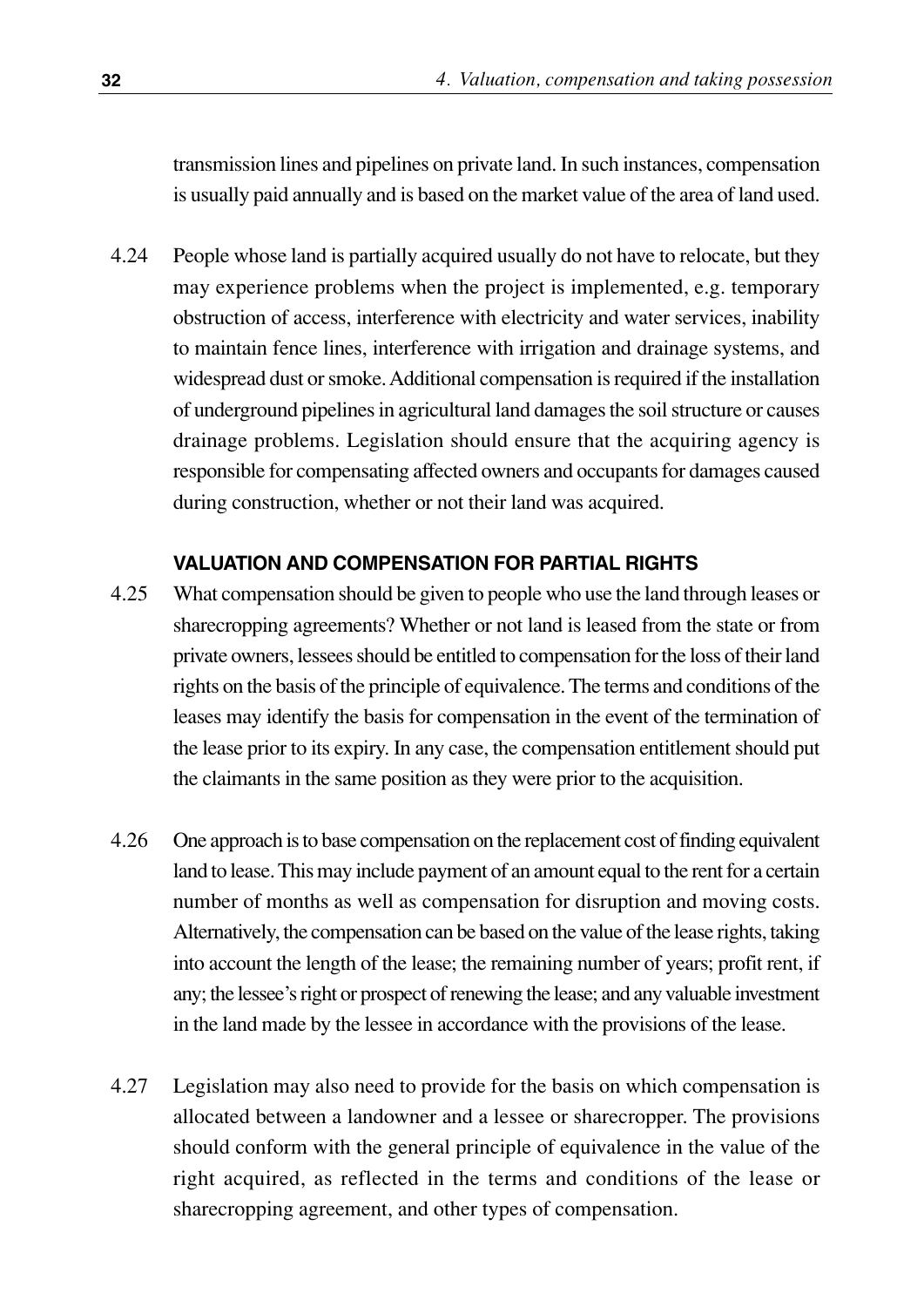#### **VALUATION AND COMPENSATION OF RELIGIOUS SITES**

- Valuation and compensation of sacred areas and religious sites are difficult. In the case of a temple, church, mosque and other building that houses the meetings of a religious group, it may be possible for the acquiring agency either to provide the group with an equivalent building on another site, or to pay compensation that covers the cost of constructing an equivalent place of worship at a new site, the cost of the new site, and costs associated with any disturbance. 4.28
- Financial compensation is often inappropriate when the religious site is a burial ground or sacred forest; some sacred areas simply cannot be replaced. Whenever possible, measures should be taken to avoid destruction of these sites. Even if an affected community can no longer live near its sacred areas, such preservation may at least enable community members to continue to visit the site according to traditional practices. Where it is impossible to avoid the use of such sites, an approach used in some cases is to agree on appropriate lease terms for their use by the acquiring agency. 4.29

#### **VALUATION AND COMPENSATION OF LAND OWNED BY EXTENDED FAMILIES**

- When a number of members of a family, including women and children, jointly own land, it may be unclear who should receive compensation. Some members of the family may live together on the land and jointly cultivate it while other coowners may have migrated elsewhere to seek work. Conflicts may arise when the land is compulsorily acquired: siblings may contest inheritance claims, or there may be inter-generational disputes. Women and children may have a great stake in the family home or agricultural land but hold few rights to control what happens to it. Local laws, or cultural or religious rules, may prevent women and other vulnerable groups from having a legal claim to the land on which they live and work. The male head of the family may be automatically considered the landowner and receive the compensation; this decision may lead to injustice and the eventual impoverishment of the entire family if the funds are mismanaged. 4.30
- To remedy these situations, legislation should require the acquiring agency to investigate which family members hold *de facto* interests in the land and will suffer personal losses from its compulsory acquisition. The legislation could 4.31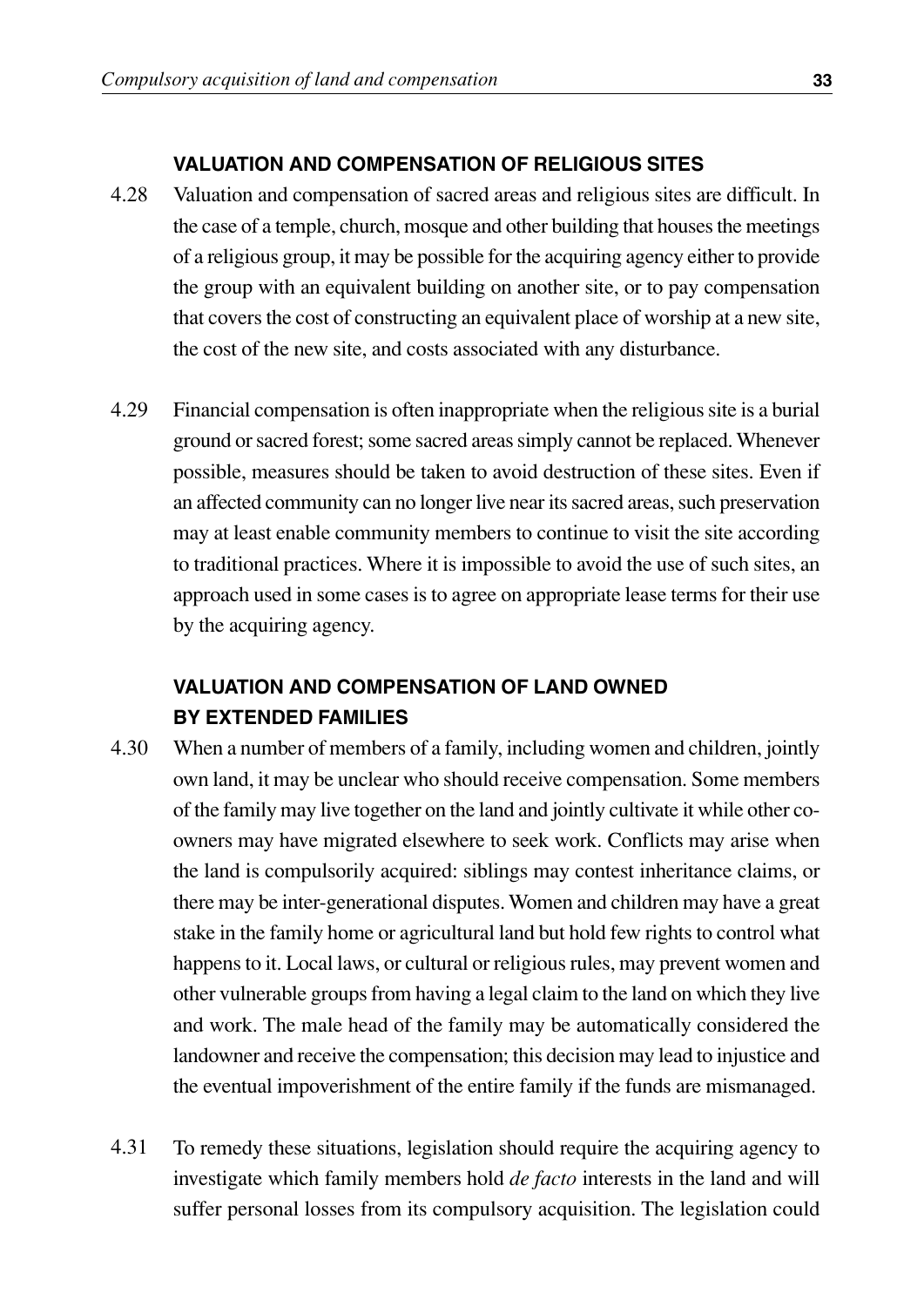create mechanisms though which compensation is paid to members of an affected family in a manner that ensures joint decision-making about the use of such funds.

#### **VALUATION AND COMPENSATION OF CUSTOMARY LAND**

- In many countries land is held under customary tenure, with traditional leaders being responsible for the administration of land according to customary practices. Typically some lands are assigned for the exclusive use of individuals or families (e.g. for residences and cultivation) while the use of other lands (e.g. forests and pastures) may be shared by all members of the community. 4.32
- Distinctions have often been made between customary tenure and statutory tenure (i.e. defined in written laws). Frequently, formal legislation did not recognise customary rights to land. Such customary tenure was often regarded as extra-legal, i.e. not against the law, but not recognised by the law. Lands under customary tenure were often treated as public or government land, vested in the nation or in the name of the president in trust for the citizens. In line with such nationalization of customary land, there was often an official view that the land itself had no value. The compulsory acquisition of customary land thus resulted in the payment of compensation only for improvements to the land, and not for the land itself. 4.33
- There is now increasing recognition of customary rights within formal law, which is leading to a blurring of the distinction between customary and statutory tenure. For example, until recent changes to the constitution and land act in Uganda, people living on customary land were regarded as occupants of state land; if the land was required by the government, people could be evicted after a notice period of three month, and with compensation limited to improvements to the land. The legal recognition of customary rights elevated customary tenure to the same level as other forms of tenure, and opened the door for people with customary rights to receive compensation for land that is compulsorily acquired. 4.34
- Customary land used by people considered to be indigenous may have special protections: the land may be regarded to be inalienable except under specific circumstances. The use of leases rather than outright sales may be a more appropriate solution for such lands. The International Labour Organisation's Convention concerning Indigenous and Tribal Peoples in Independent Countries 4.35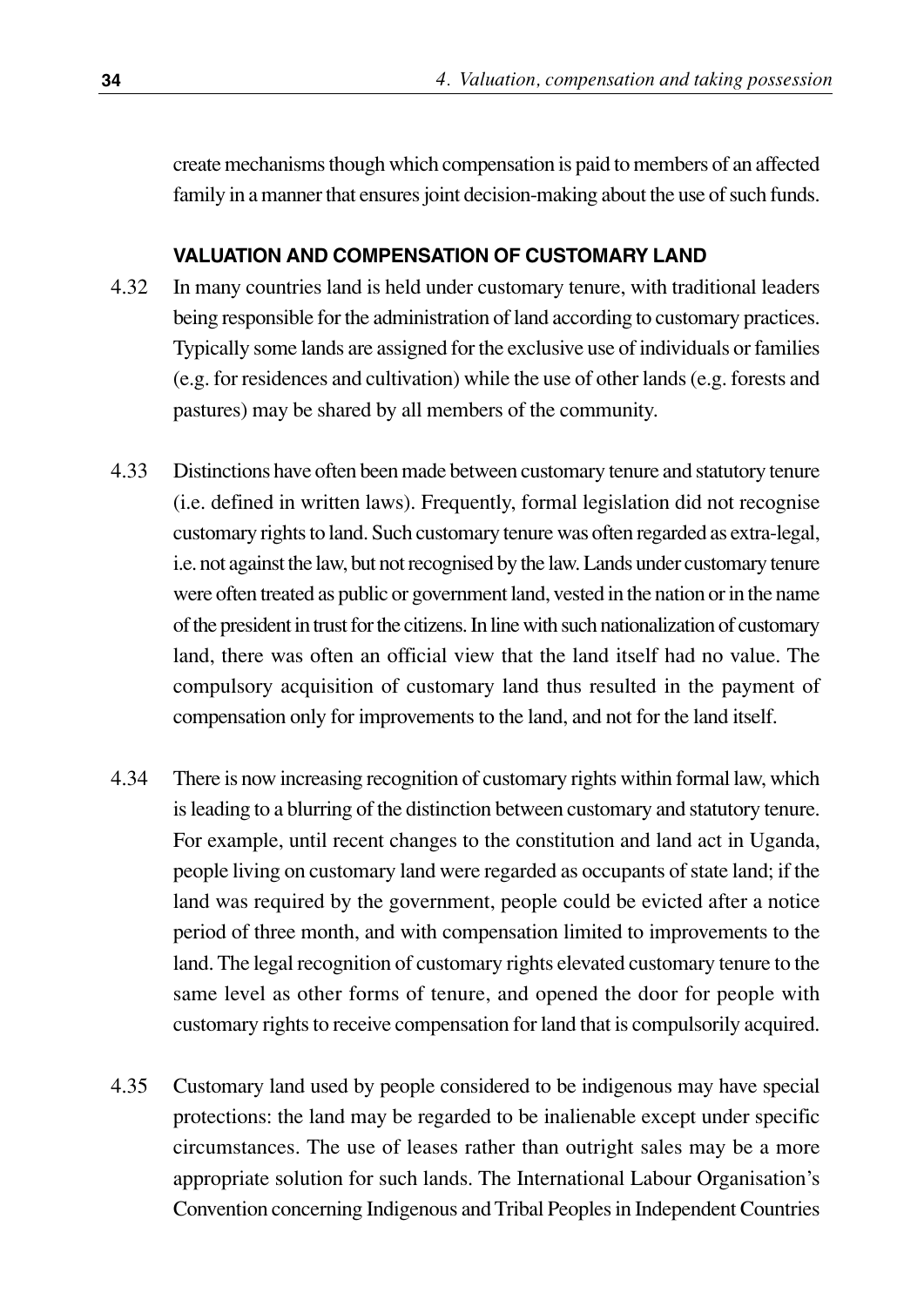(No. 169) sets out in Article 16(1) that, whenever possible, indigenous peoples "shall have the right to return to their traditional lands, as soon as the grounds for relocation cease to exist." If such return is not possible, then Article 16(4) provides that indigenous peoples shall "be provided in all possible cases with lands of quality and legal status at least equal to that of the lands previously occupied by them, suitable to provide for their present needs and future development. Where the peoples concerned express a preference for compensation in money or in kind, they shall be so compensated under appropriate guarantees."

- Decisions regarding the valuation of customary land may be based on a combination of statutory and customary law. Customary laws may dictate different methods of valuation according to local custom. In such instances, there may be a need for the clarification of tenure prior to determining the compensation claim (see Box 9). The acquiring agency should research relevant customary laws and practices to ensure that its methods of valuation will be acceptable to the community. If there is a land market in the country, it may be possible to value the customary land by applying standards of the national land market. When there is shared use of a resource such as forest land or pastures, the total value should take into account the value to each affected member of the community. 4.36
- The payment of financial compensation may present challenges. The compensation for the loss of shared resources may be complicated by arguments as to who is eligible to share in the award. Leaders may divide the compensation according to customs which discriminate against women and other vulnerable groups. Even payment of compensation for the loss of land used exclusively by an individual or family may be complicated if it is culturally and legally inappropriate for the acquiring agency to make the payment directly to the intended beneficiary. Yet if payment for all affected families is made as a lump sum to the customary leaders, there is a danger that the leaders will keep an unduly high amount for themselves, and will give the affected families amounts that are insufficient to allow them to re-establish their livelihoods elsewhere. 4.37
- There may be occasions when financial compensation is inadequate. In cases where a community is to be displaced, the allocation of land for resettlement or leasing arrangements may remove the problems associated with financial 4.38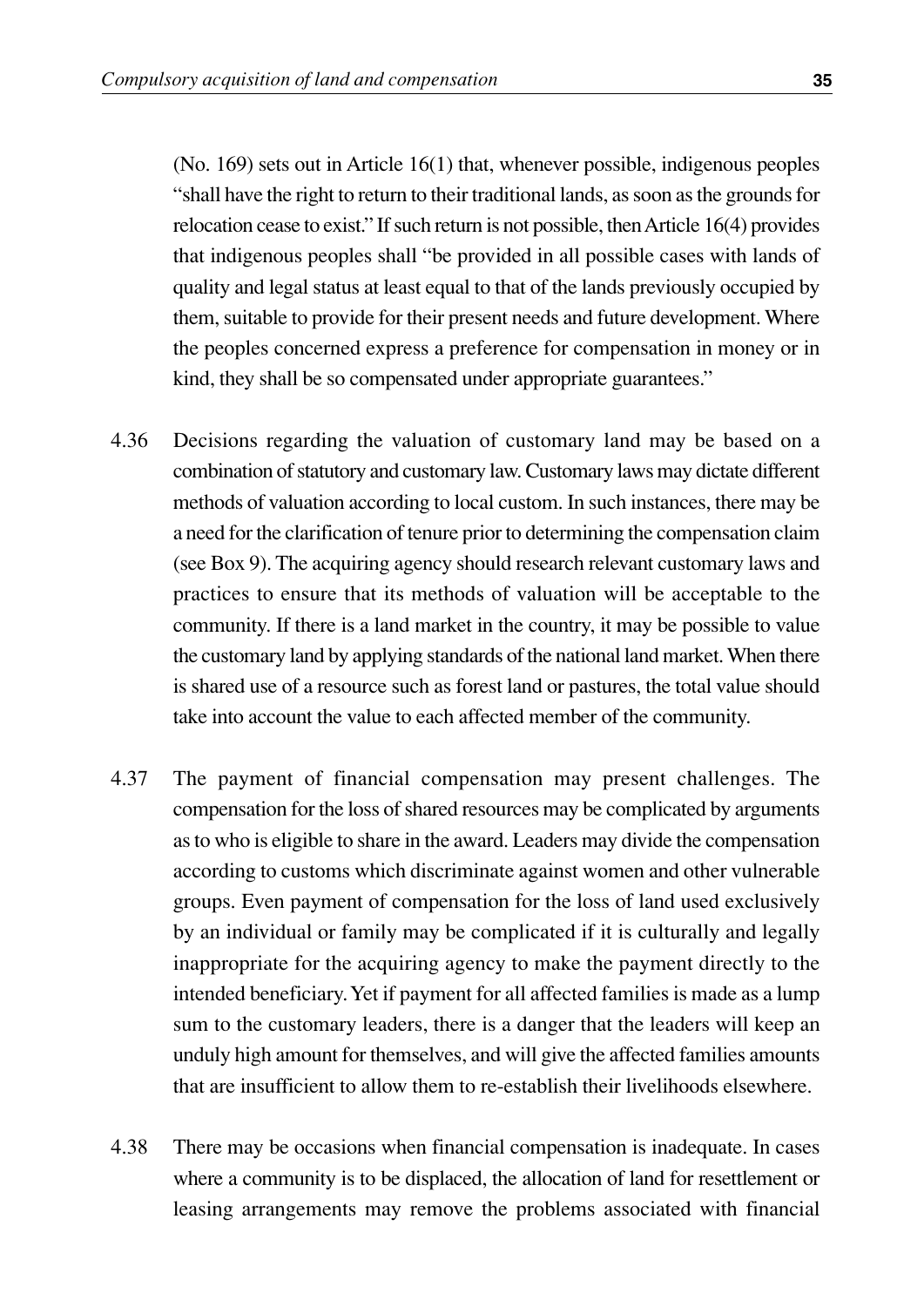#### $ROX$  9

#### **LOSSES OF CUSTOMARY RIGHTS THAT MAY REQUIRE COMPENSATION**

The Asian Development Bank's Summary of the Handbook on Resettlement: A Guide to Good Practice (1998) identifies the following losses for which compensation may be required:

- agricultural land;
- house plot (owned or occupied);
- business premises (owned or occupied);
- access to forest land;
- traditional use rights;
- community or pasture land;
- access to fishponds and fishing places;
- house or living quarters;
- other physical structures;
- structures used in commercial/industrial activity;
- displacement from rented or occupied commercial premises;
- income from standing crops;
- income from rent or sharecropping:
- income from wage earnings;
- income from affected business;
- income from tree or perennial crops;
- income from forest products;
- income from fishponds and fishing places:
- income from grazing land;
- subsistence from any of these sources;
- schools, community centres, markets, health centres;
- shrines, religious sites, places of worship and sacred grounds;
- cemeteries and other burial sites;
- access to food, medicines and natural resources.

compensation but, as shown below, the provision of alternative land as compensation can bring its own problems. In cases where only portion of a community's land is to be acquired, negotiations may reveal that compensation could also take the form of the provision of facilities such as schools, clinics, public toilets, wells, markets or storage areas. The loss of forest land may be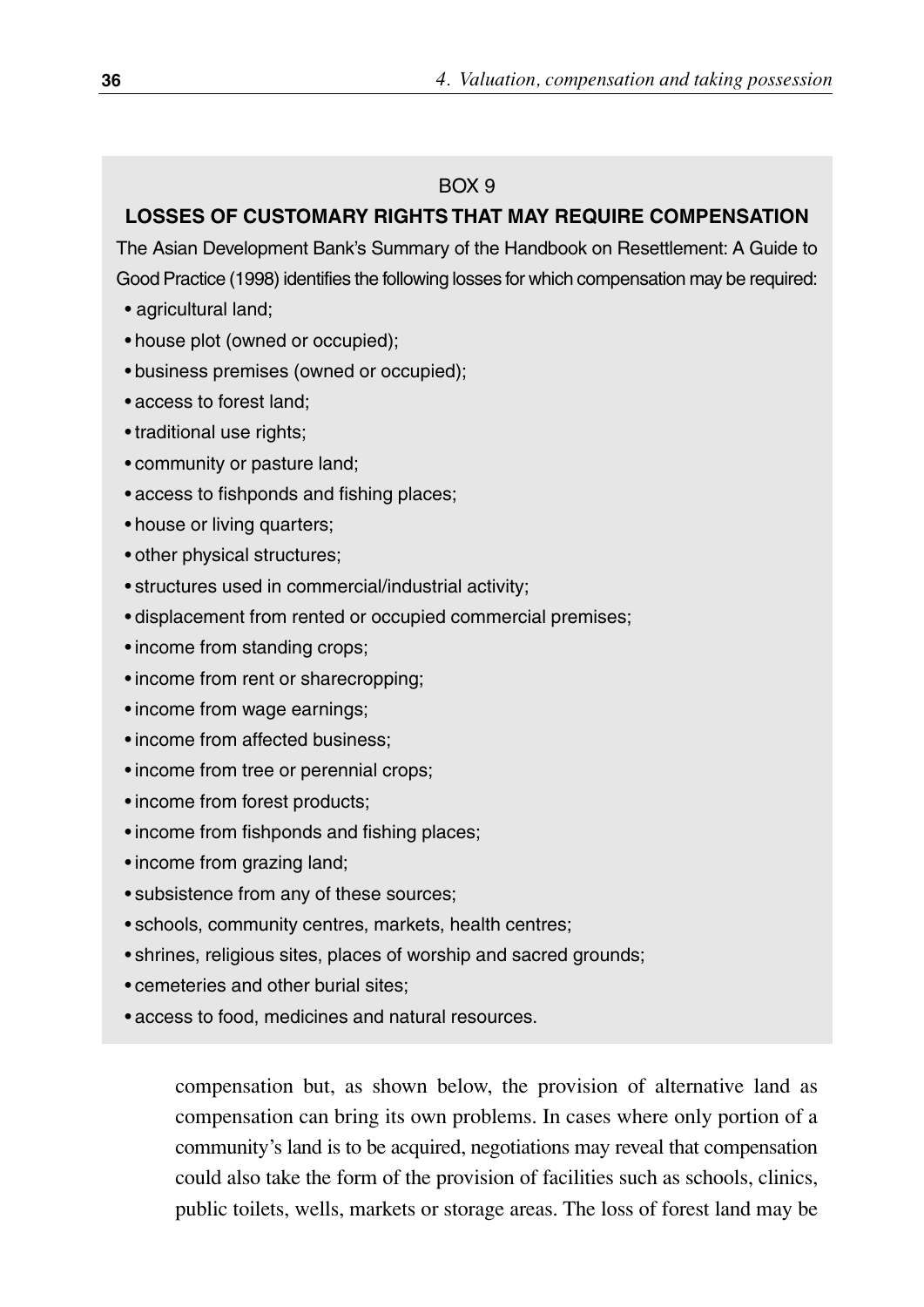partially compensated through assistance with reforestation of other community lands. Legislation should anticipate such instances for the valuation and compensation of customary land by including mechanisms that fairly and effectively resolve them. It should require that qualitative and quantitative research be carried out with the people affected to ensure that they receive equitable compensation when customary land is to be acquired.

#### **VALUATION AND COMPENSATION OF INFORMAL RIGHTS AND FOR ILLEGAL USES**

- The payment of compensation for rights that are not legally recognised may be a difficult policy question given the variety of cases that exist. In many such cases, people may be regarded to deserve compensation and an alternative place to settle if the land they occupy is to be used for a public investment project. For example, residents of an informal settlement who have only informal rights to their land and homes may be considered to be entitled to assistance, particularly if they are poor and had no alternative possibility for accommodation. The case may be especially compelling if the government has recognised or implicitly condoned in some manner the existence of the informal settlement. In other cases, people using land illegally may not be regarded as deserving of compensation. For example, a rich family that has erected a luxury hotel in a state-owned coastal area in violation of regulations may not be viewed as worthy of receiving compensation for the hotel, and alternative land for a new hotel. It may be difficult to distinguish between cases to determine whether or not a particular illegal or informal occupant is deserving of compensation, but clear guidelines should be developed. 4.39
- Legislation for compulsory acquisition tends to specifically exclude the payment of compensation for the value of the land to people who have only informal rights. However, in the case of occupants who are considered to deserve special assistance, the government should ensure that people are relocated to appropriate land. The following section emphasizes the need for policies and guidelines for involuntary resettlement in order to protect people who are displaced as a result of projects. 4.40
- Occupants who meet the requirements for compensation should receive payment equivalent to the replacement cost of the construction of their homes and other 4.41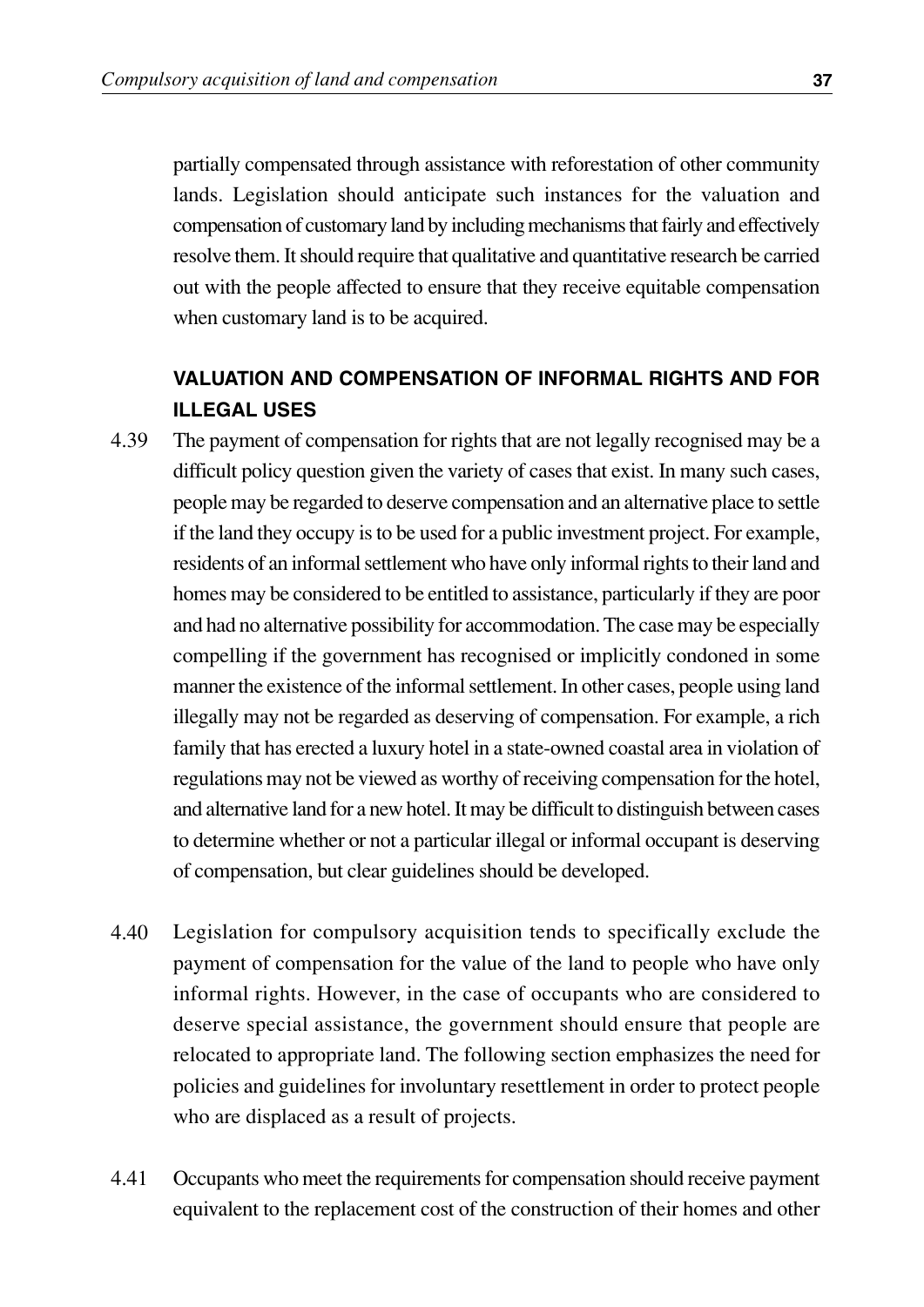improvements, as well as compensation for disruption and moving costs. The construction of homes and other structures in informal settlements is usually illegal, either because of zoning restrictions (e.g. the informal settlement is on land that is officially classified as agricultural and not residential), and/or because the construction did not follow legally defined procedures (e.g. building permits were not issued, and the buildings were not inspected and certified that they conform to building regulations). However, such illegality alone should not prevent the payment of compensation for the value of buildings.

In a project area where the occupants in general are considered to be eligible for compensation and resettlement, there is a risk that after the project planning has started, people will move in solely with the intention of benefiting from the payments. The acquiring agency should fix the date by which people must have established their occupation in the area in order to be considered eligible for compensation and resettlement. 4.42

#### **ALTERNATIVE LAND AS COMPENSATION**

- The decision as to whether compensation should be through resettlement or money may be difficult and complex. Caution must be taken to ensure that a proposed solution is not an attempt to avoid paying equivalent compensation, i.e. to propose financial compensation even if it is not equitable when the cost of resettlement is high; or to propose resettlement when financial compensation will be above the existing use values of the land to be acquired. In addition, displaced families may have their own reasons for preferring one option over the other. 4.43
- Providing suitable alternative land may be difficult in the light of current population pressures on the land and it is not anticipated that this will get any easier. However, many owners and occupants may prefer to receive land as compensation rather than money. The provision of land as compensation is usually associated with the resettlement of vulnerable groups, but the demand for alternative land exists in developed economies as well (Box 10). Providing suitable land can help to reduce objections to the process and reduce the overall costs of compensation. 4.44
- Resettlement of vulnerable people on alternative land is required when the loss of their land means a loss of their livelihoods, and they are unable to use financial 4.45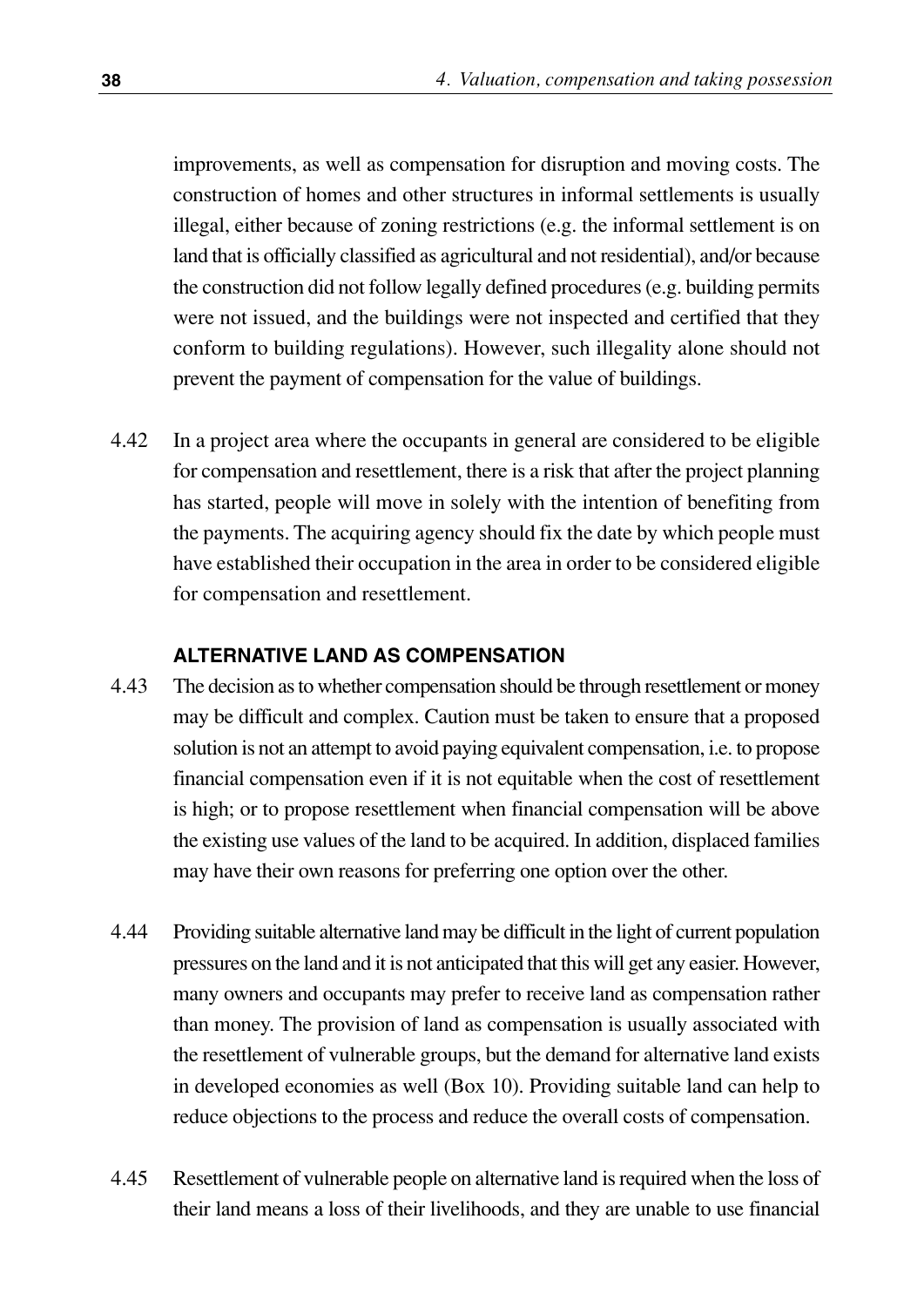#### BOX 10 **ALTERNATIVE LAND AS COMPENSATION IN DENMARK**

Projects such as the construction of new highways and railway lines often disrupt farming operations by cutting through fields. Other projects, such as the recreation of wetlands, may take much of the land of farmers.In Denmark, land consolidation techniques are used to assist farmers affected by such projects. Land consolidation specialists meet with affected farmers to identify their wishes, e.g. many farmers may want equivalent land elsewhere in order to continue their farming operations. The specialists help to identify suitable land that can be acquired for use as compensation, e.g.by negotiating with neighbouring farmers, or from the state land bank which buys land for later use in such projects.

The negotiated agreements of sale and exchange form the basis of the land transactions to be carried out as part of the compulsory acquisition. The process reduces appeals: by participating in the negotiated agreements, farmers are less likely to appeal against the acquisition of their land.The time spent by specialists to find solutions can also reduce the total compensation to be provided.For example, a farmer may have facilities for a herd of 100 cows. If the project would result in the farmer having land for only 20 cows, the government would have to pay compensation for the land as well as the loss in business. By finding alternative land which allows the farmer to maintain the size of the farming operation, the government has to pay only the costs of acquiring the alternative land, and not for the loss of business.

compensation to purchase similar land elsewhere or to find new ways to earn a living. People whose families have been farmers, herders or gathers for generations may have little ability to do otherwise. Resettlement may be the only way for them to maintain their livelihoods. When resettlement involves an entire community, social cohesion and networks can be maintained. Resettlement may be also required for people in informal settlements and others who have weak or absent legal rights to land that is compulsorily acquired. Financial compensation may be insufficient to enable them to purchase alternative land through the market. Resettlement may be also appropriate when the land to be acquired is used for a non-commercial use, such as a religious institution. Those who are to be displaced may be more interested in being able to continue their work with minimum interruption than in money.

The offer of alternative land as compensation may avoid problems that can arise when financial compensation is paid to people who are unused to handling 4.46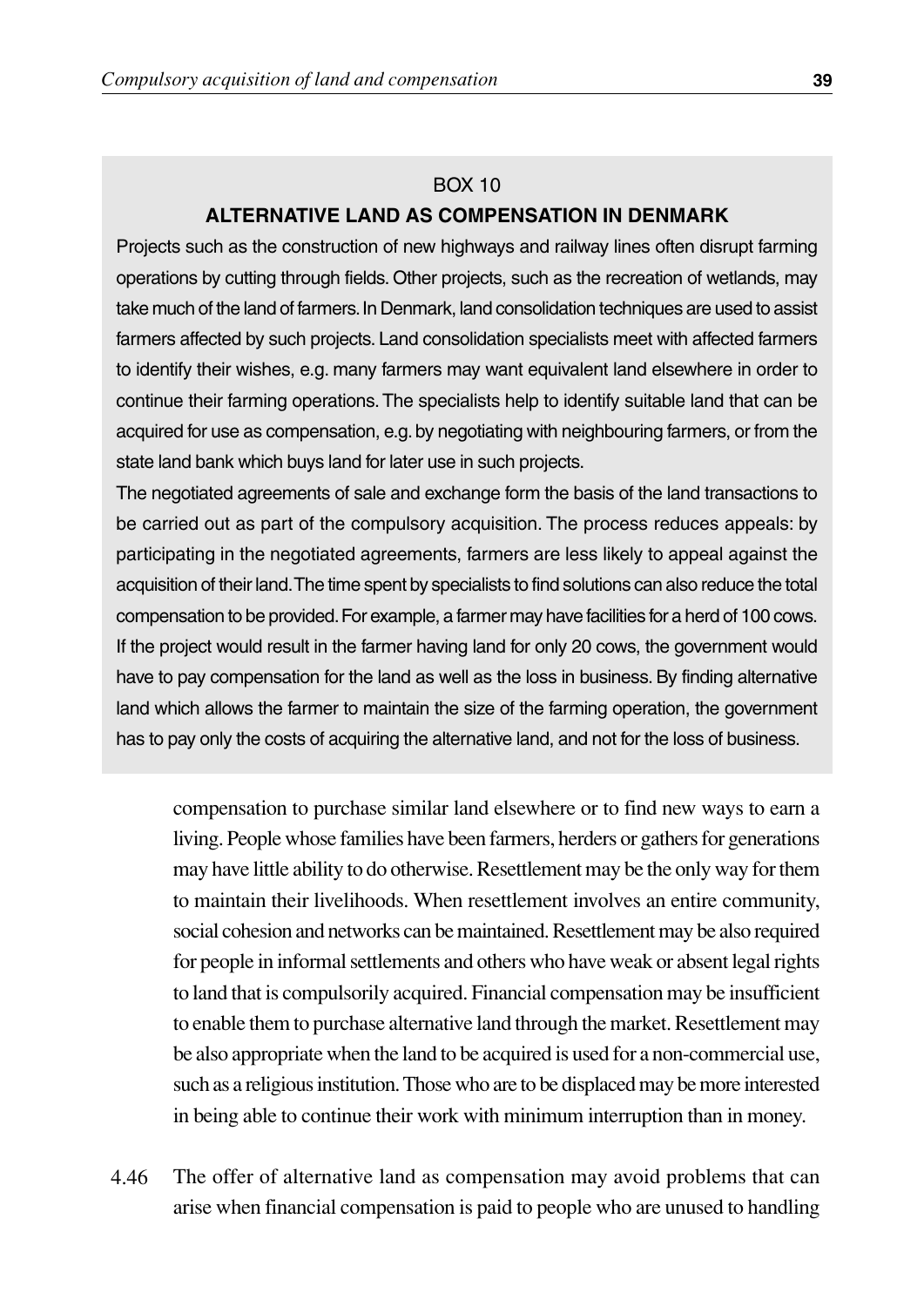large amounts of money. Without adequate training on how to manage a large lump sum payment, people may spend the money quickly and unwisely, or may be fooled into investing in fraudulent schemes. If compensation is paid to the male head of the household, the needs of women and children may be ignored as the money vanishes, to the detriment of the family's health and welfare. The end result may be people with no land to farm, no income stream to support themselves, and no job skills to compete in a non-agricultural economy. Moreover, if a community is displaced, the offer of financial compensation will result in the dispersal of households as not all of them will be able to purchase alternative land in the same location. As a result, community institutions and social networks will be weakened.

- At the same time, compensation as resettlement will not automatically provide benefits for people who are displaced. Resettlement schemes can fail for a number of reasons. The land provided as compensation may have poorer quality soils and lack the water and forest resources that existed in the original location. The new area may not have basic infrastructure such as roads, wells and waste disposal facilities, and insufficient funds or delays may mean that they are not constructed by the time the people are relocated. The land identified for resettlement may be already occupied by communities with strong claims to that land, and the introduction of additional people to the area can result in overcrowding, environmental degradation and competition for increasingly scarce resources. If the new land is remote, it may lack a local economy that can provide the level of off-farm income that exists in the original location. 4.47
- Resettlement plans should ensure that people do not face impoverishment when they are relocated to areas where their productive skills are less applicable and where competition for resources is higher. Care should be taken that an urgency to maintain the project's schedule and budget does not force resettlement regardless of the suitability or readiness of the new location. 4.48
- Most international development banks have adopted policies and guidelines to protect people who may be displaced as a result of projects that they support. Some key features of the approach adopted by the World Bank and the Inter-4.49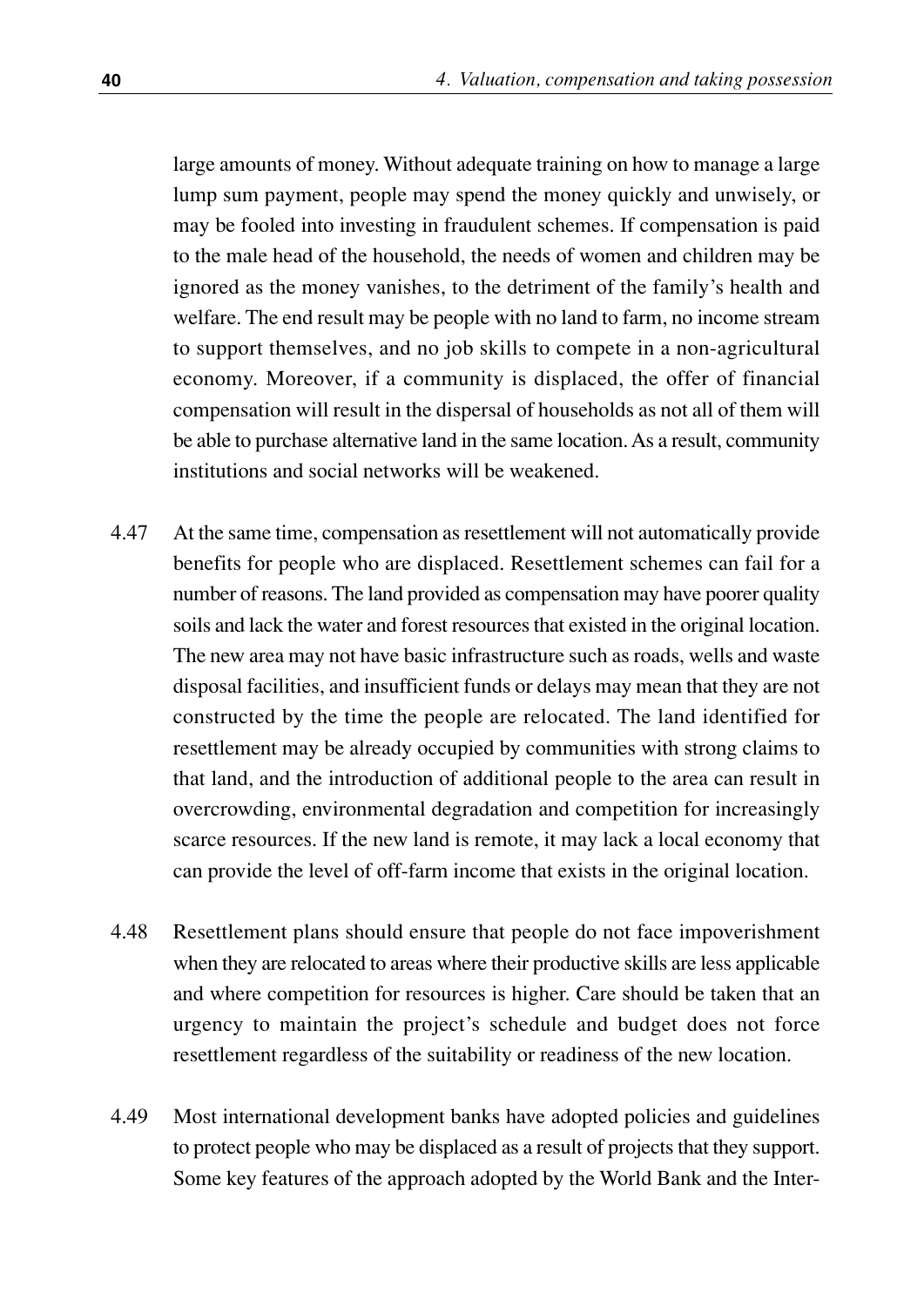American Development Bank are shown in Boxes 11 and 12. It should be noted that these are only selective summaries of two quite detailed policies. It is important to review the policies in their entirety to understand them fully.

#### BOX 11

#### **WORLD BANK OPERATIONAL POLICY ON INVOLUNTARY RESETTLEMENT (OP 4.12)**

Selected features of the World Bank's policy are listed below.The policy itself is detailed and should be reviewed in its entirety to understand it fully.

- Involuntary resettlement avoided or minimized: Involuntary resettlement should be avoided where feasible, or minimized, exploring all viable alternative project designs.
- Sharing in project benefits:Where it is not feasible to avoid resettlement, steps should be taken to enable displaced persons to share in project benefits.
- Restoring or improving livelihoods: Displaced persons should be assisted in efforts to improve their livelihoods and standards of living or at least restore them, in real terms, to pre-displacement levels or to levels prevailing prior to the beginning of project implementation, whichever is higher.
- Consultation: Displaced persons should be meaningfully consulted and should have opportunities to participate in planning and implementing resettlement programmes.
- Impacts covered: The policy covers impacts including those associated with the acquisition of land (caused by the relocation or loss of shelter, loss of assets or access to assets, loss of income or means of livelihood), as well as impacts on livelihoods from restrictions on access to parks and protected areas.
- Vulnerable groups: Particular attention should be paid to the needs of vulnerable groups among those displaced, especially the landless, elderly, women, children, indigenous peoples and ethnic minorities.
- Indigenous peoples: Physical displacement of indigenous peoples may have significant adverse impacts on their identity and cultural survival, so all viable alternatives to avoiding such displacement should be explored. Where it is unavoidable, preference is given to land based resettlement strategies compatible with cultural preferences and prepared in consultation with such groups.
- Timing: Possession of land and related assets may take place only after compensation

➥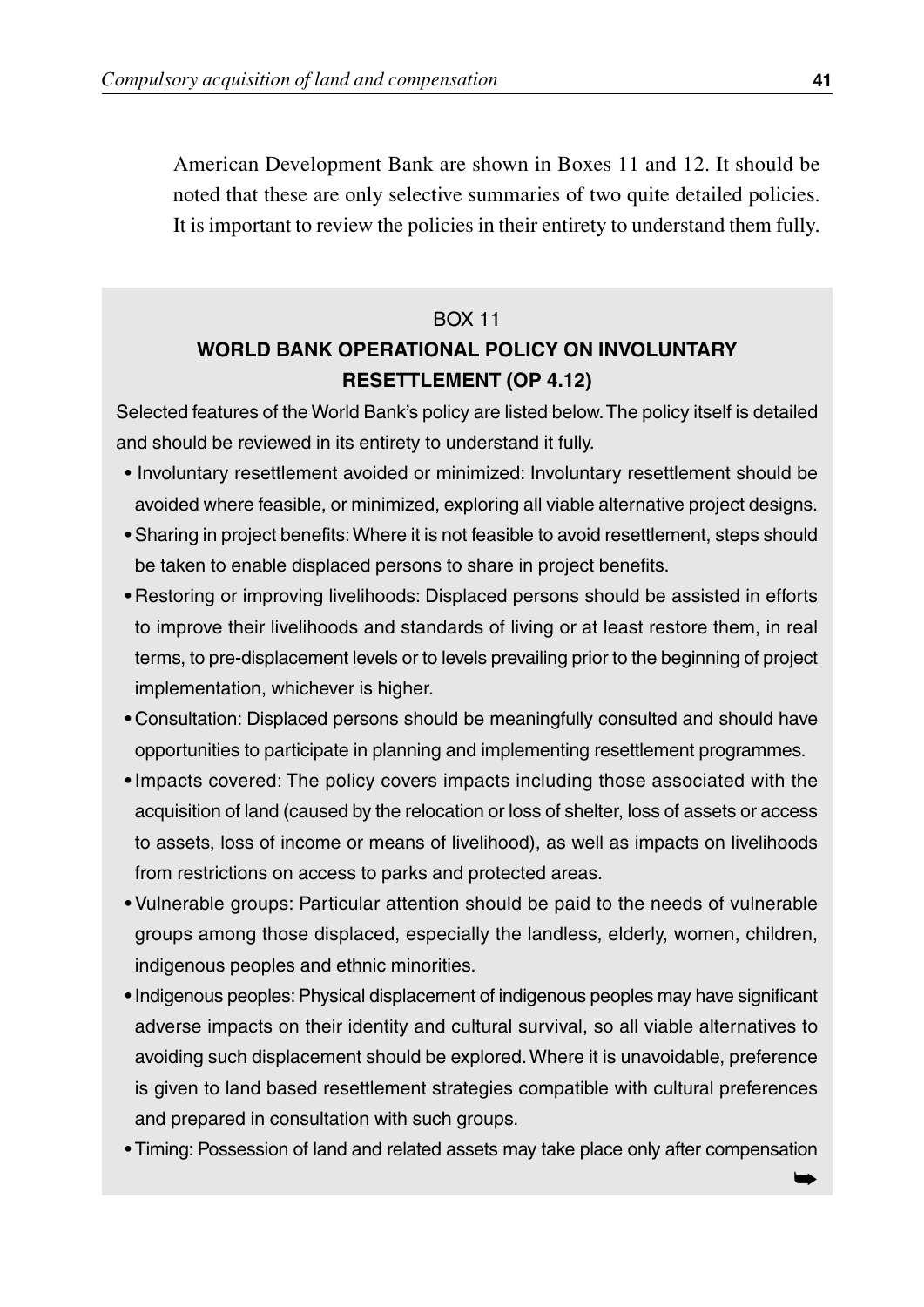has been paid and, where applicable, resettlement sites and moving allowances have been provided.

- Land based resettlement: Preference should be given to land based resettlement strategies for displaced persons whose livelihoods are land based.The productive potential, locational advantages and other aspects of the replacement land should be at least equivalent to the land taken. If land based options are not the preferred option of displaced people, or if sufficient alternative land is not available, non-land based strategies can be used combining financial compensation for the land and assets and employment opportunities.
- Financial compensation: Financial compensation may be appropriate where there are active markets for land, housing and labour, and land and housing are sufficiently available, or where livelihoods are not land based. Financial compensation levels should be sufficient to replace lost land and other assets at full replacement cost.
- Eligibility: Persons eligible for compensation include those with formal legal rights to land (including customary rights recognized under laws of the country) as well as those without formal rights but with legitimate claims to land or assets. Those who have no recognizable rights or claims to land are entitled to resettlement assistance and compensation for non-land assets. Encroachers who enter the area after a certain date are not entitled to compensation.

#### BOX 12

#### **INTER-AMERICAN DEVELOPMENT BANK POLICY ON INVOLUNTARY RESETTLEMENT**

Selected features of the Inter-American Development Bank's policy are listed below. The policy itself is detailed and should be reviewed in its entirety to understand it fully.

- Physical displacement avoided or minimized: Disruption of the livelihood of people living in a project's area of influence should be minimized, by avoiding or minimizing the need for physical displacement, ensuring equitable treatment of displaced people and where feasible, ensuring that displaced people share in the benefits of the project.
- Fair and adequate compensation: Affected people are entitled to fair and adequate compensation and rehabilitation. This means that compensation and rehabilitation are sufficient to ensure, in the shortest possible period of time, the resettled and host populations will: (i) achieve a minimum standard of living and access to land, natural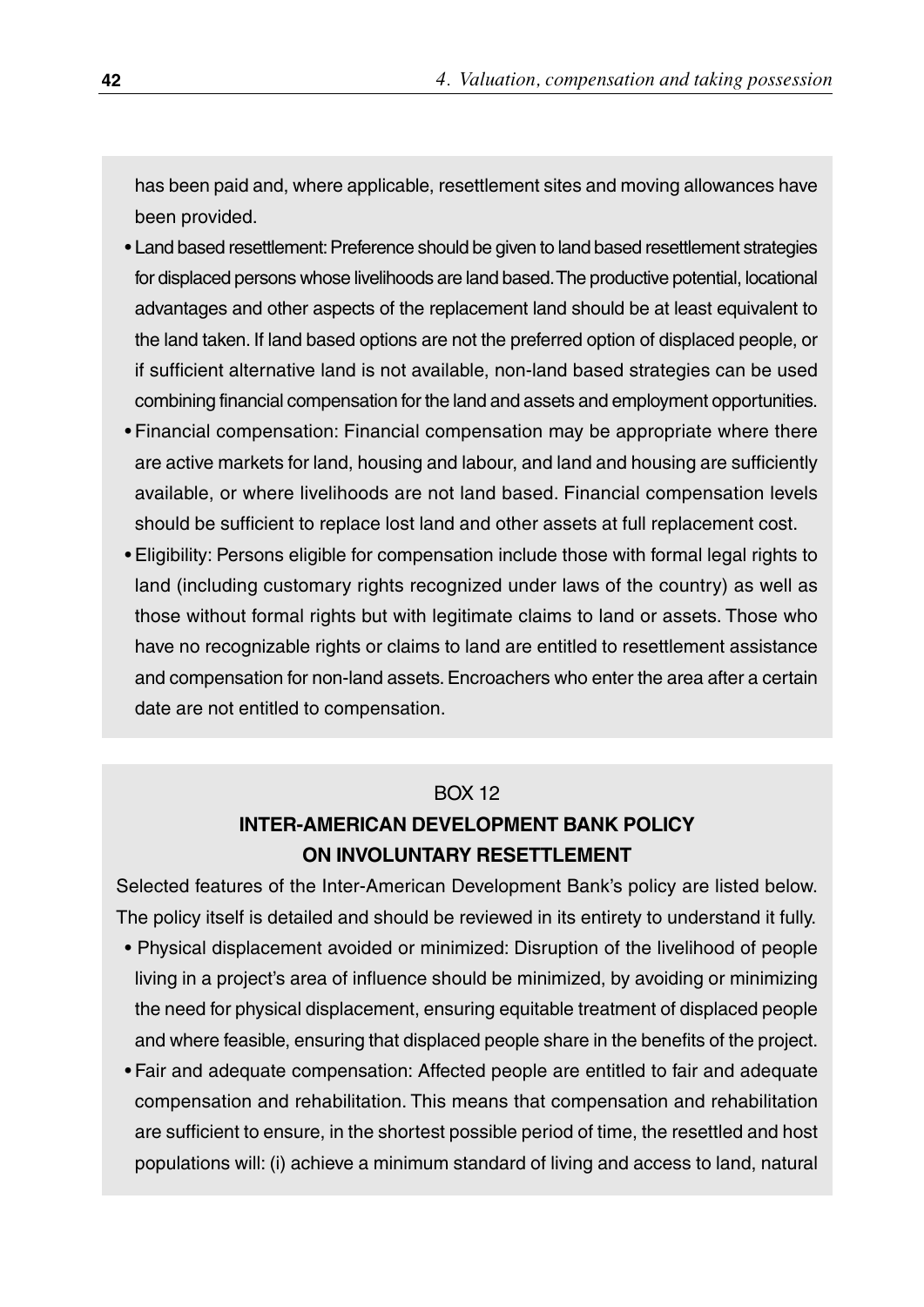resources and services (such as potable water, sanitation, community infrastructure and land titling) at least equivalent to pre-resettlement levels; (ii) recover all losses caused by transitional hardships; (iii) experience as little disruption as possible to their social networks, employment and access to natural resources and public facilities; and (iv) have access to opportunities for social and economic development.

- Replacement value: Compensation and rehabilitation options must provide a fair replacement value for assets lost, and the necessary means to restore subsistence and income, to reconstruct the social networks that support production, services and mutual assistance, and to compensate for transitional hardships.
- Intangible assets:The compensation and rehabilitation package must take adequate account of intangible assets, especially non-monetary social and cultural assets and, particularly in the case of rural populations, of customary rights to land and natural resources.
- Housing and services. Housing and service options, when included, will be appropriate for the social and cultural context and will, at the very least, meet minimum standards of shelter and access to basic services, regardless of conditions prior to resettlement.
- Minorities and indigenous peoples: Displacement of indigenous communities or other low income ethnic minorities will be supported only if resettlement results in direct benefits relative to their prior situation; customary rights are fully recognized and compensated; and compensation options include land based resettlement; and affected people have given their informed consent.
- 4.50 Such policies and guidelines are effective in internationally financed projects but they are not a substitute for national legislation. Countries should prepare their own resettlement policies that promote fairness, justice and equitable compensation. Legislation should specify the circumstances and procedures through which claimants may select resettlement or financial compensation.

#### **TAKING POSSESSION OF THE LAND**

4.51 A project can face serious financial consequences if the acquiring agency cannot take possession of the land at the necessary time. As a result, it is common for legislation to contain provisions to allow for the possession of the land even without the cooperation of affected owners and occupants.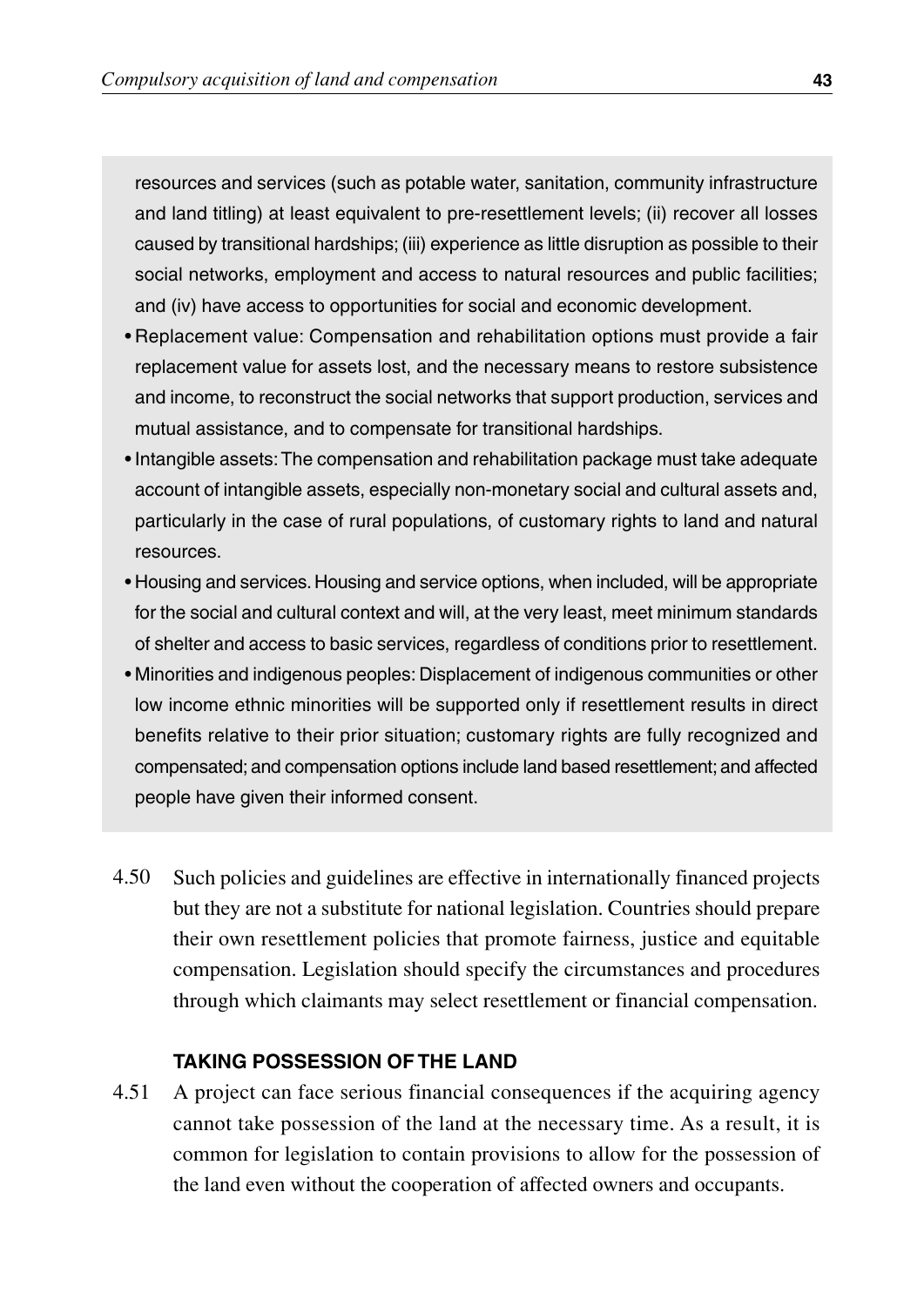- In many countries, the acquiring agency may take possession of the land when it has paid all or some of the amount agreed as compensation. The land is then vested in the government free from all encumbrances. In some countries, however, the land does not automatically vest to the government; instead, a judicial body must make an official order of possession and extinguish all rights relating to the land before it is formally transferred. 4.52
- The acquiring agency should be able to enter the land on a specific date, as required by the project's schedule. However, people may face hardship and loss if they are not given enough time to peacefully and carefully vacate. Legislation should allow owners and occupants a reasonable time to vacate their land. Various time limits have been set by different countries but a common period is 60 to 90 days after the compensation has been approved or awarded. Special consideration may be given where people derive their livelihoods from agriculture: possession should be timed with the agricultural cycles if possible to ensure that the year's crops have been harvested. This will help affected owners and occupants to recover some of their investment in the land before being displaced. 4.53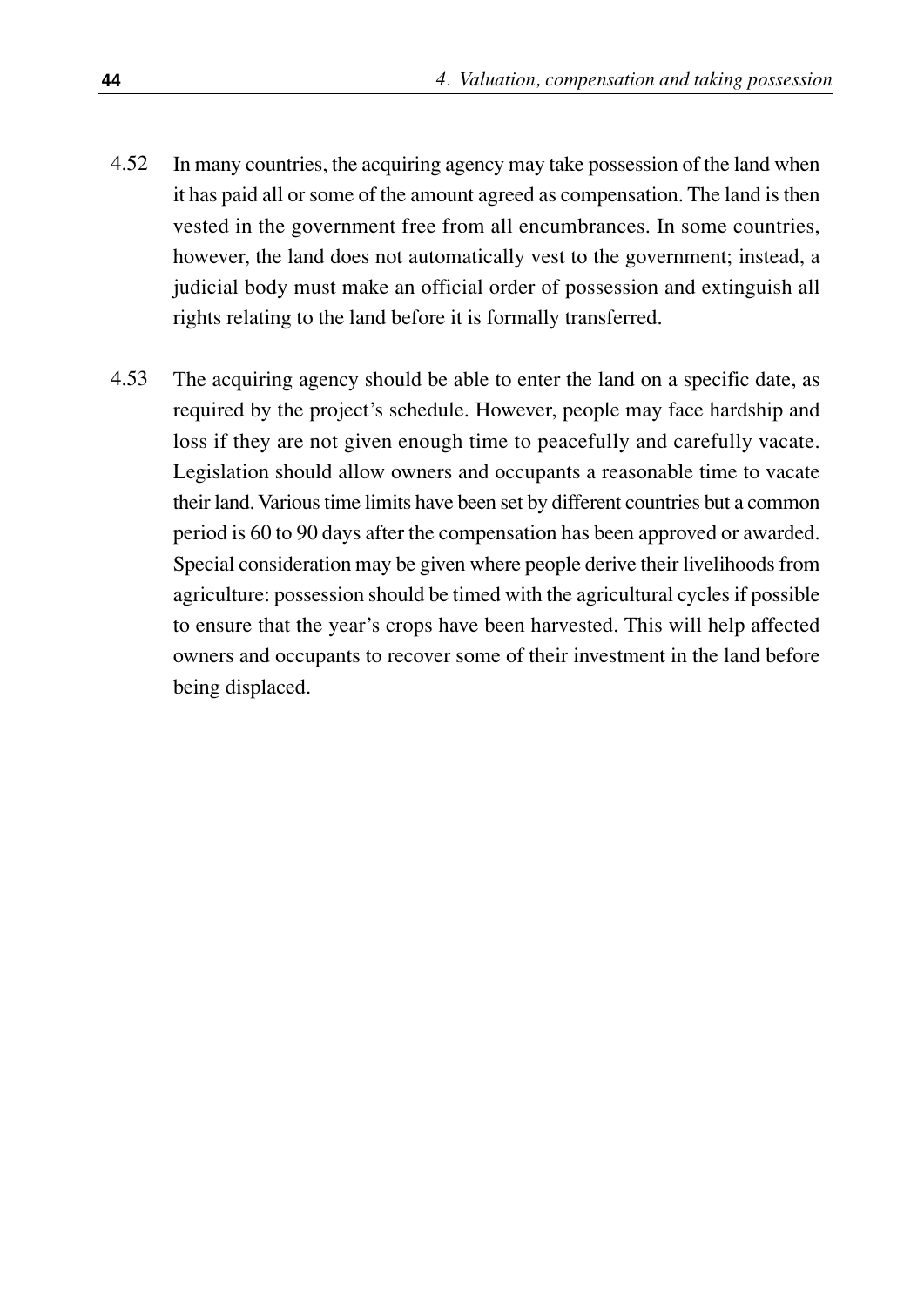## **5. Appeals**

#### **THE NEED FOR OPPORTUNITIES TO APPEAL**

- Legislation should provide opportunities for owners and occupants to appeal against the compulsory acquisition of their land. Procedures to appeal protect the rights of affected people. At the same time, governments have an interest in providing effective procedures: a belief that the appeals process is legitimate will encourage people not to resort to other forms of protest that could lead to violence and even loss of life. 5.1
- Unless care is taken, many obstacles can prevent people from appealing against the actions of government. The appeals process may be expensive, timeconsuming, in language that claimants can not speak, or technically inaccessible and overwhelming. If the hearing is not held locally it may be impossible for poorer people to travel to the review body. A high level of technical expertise may be needed to counter the claims of the acquiring agency and people may not have the technical knowledge to argue their cases effectively. They may risk costs being awarded against them if they lose, or the need for immediate compensation to pay for settlement elsewhere may force them to accept what the acquiring agency has offered. To prevent such problems arising, legislation should ensure that the appeals procedures are comprehensible and simple. It should define when an appeal can be made. Good practice is for an appeal to be allowed only when an agreement cannot be reached in any other manner, e.g. only when negotiations have failed. 5.2
- While procedural aspects of the appeals process vary widely, common practice is for regulations to define which bodies will hear and rule on appeals; the time limits for bringing an appeal; what kinds of evidence can be admitted (e.g. whether only formal rules of evidence are followed); and which party is allocated the burden of proof. Appeals are usually required to be in writing, but such rules may limit objections to owners and occupants who are literate or have access to legal assistance. Consideration should be given to relaxing such rules to allow a wider range of affected people to appeal. 5.3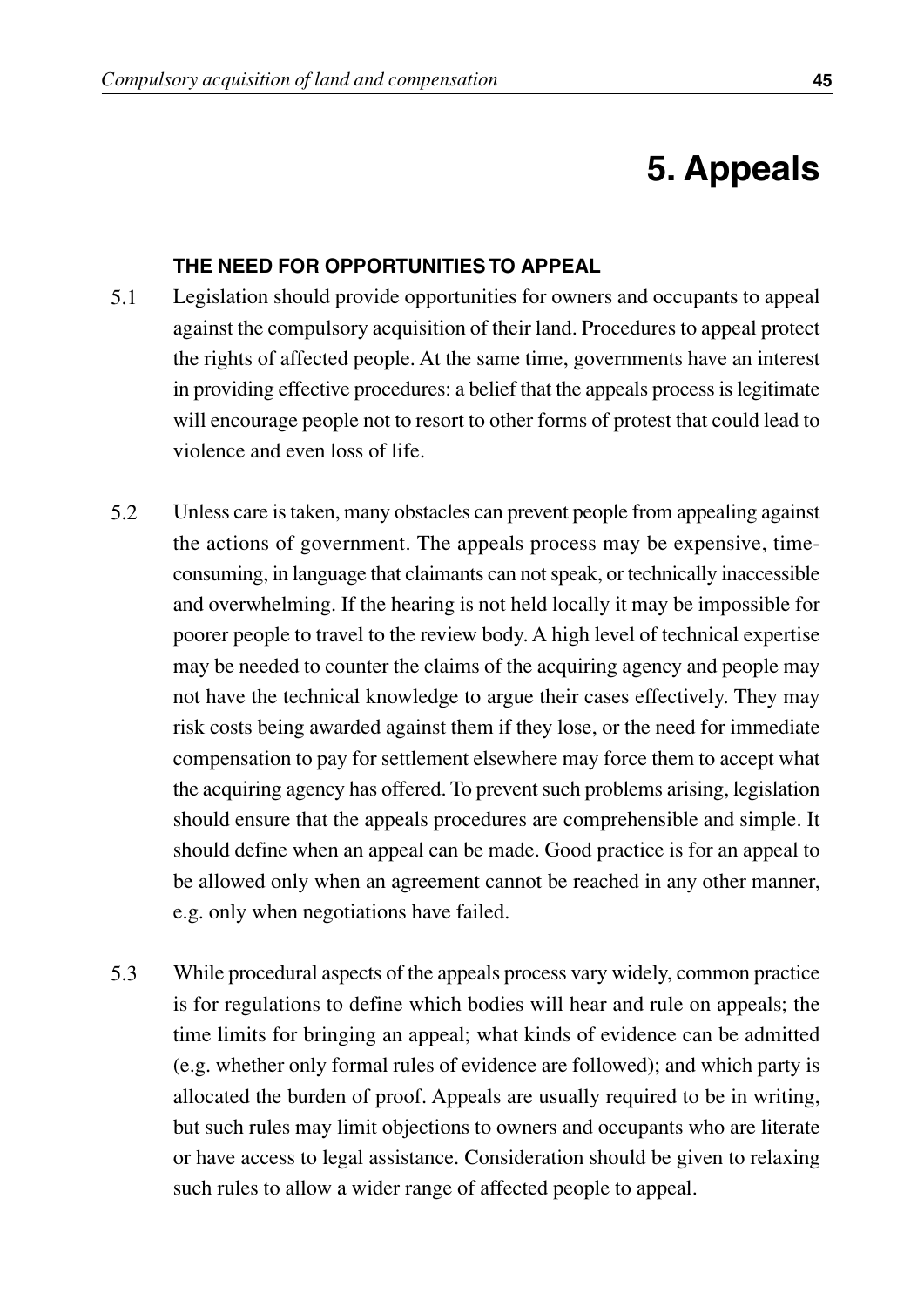Because the government has much greater access to resources and information, it typically has the burden of proof during an appeal, and pays the associated costs. This is particularly important when there is an appeal against the purpose of the acquisition, abuses of power, or procedural injustice. If reasonable costs are not covered by the government, fear of having to pay all costs associated with an appeal may deter people from asserting their rights of appeal. 5.4

#### **REASONS FOR APPEALS**

- Legislation should establish the situations when a person can appeal. There are generally three types of appeals: against the purpose of the project and the designation of land to be taken; against the procedures used to implement compulsory acquisition; and against the compensation value. 5.5
- **Appeals against the purpose of the project.**An objection to the purpose of the project is a challenge that the project does not serve any of the public purposes for which compulsorily acquisition is allowed. Appeals against the purpose of the project also include challenges by people who believe that their specific parcels are not needed for the project or that the project would be best located elsewhere. Because these appeals go to the heart of the project, there are usually early time limits for when such challenges must be filed. These time limits are often linked to the date of first publication of notice to affected people. There also tend to be limits on who can appeal; often only people whose land is being compulsorily acquired can object to the proposed plan. 5.6
- Once the government has identified land as being necessary for a project, it is often difficult for the affected owner or occupant to prove that the acquisition is not essential. It is often easier for people to challenge the purpose of projects in countries that have clearly defined purposes for which land can be compulsorily acquired, as the purpose identified by the acquiring agency has to be on the list. Even in countries that have provisions allowing for unspecified public goals, the identified purposes provide a measure of restraint as the purpose of the project should be evaluated against them. A radical departure from the list may allow the review body to declare that the purpose of the project is not permissible by law. In such instances, either the law must be changed to add that public purpose or the project must be stopped. 5.7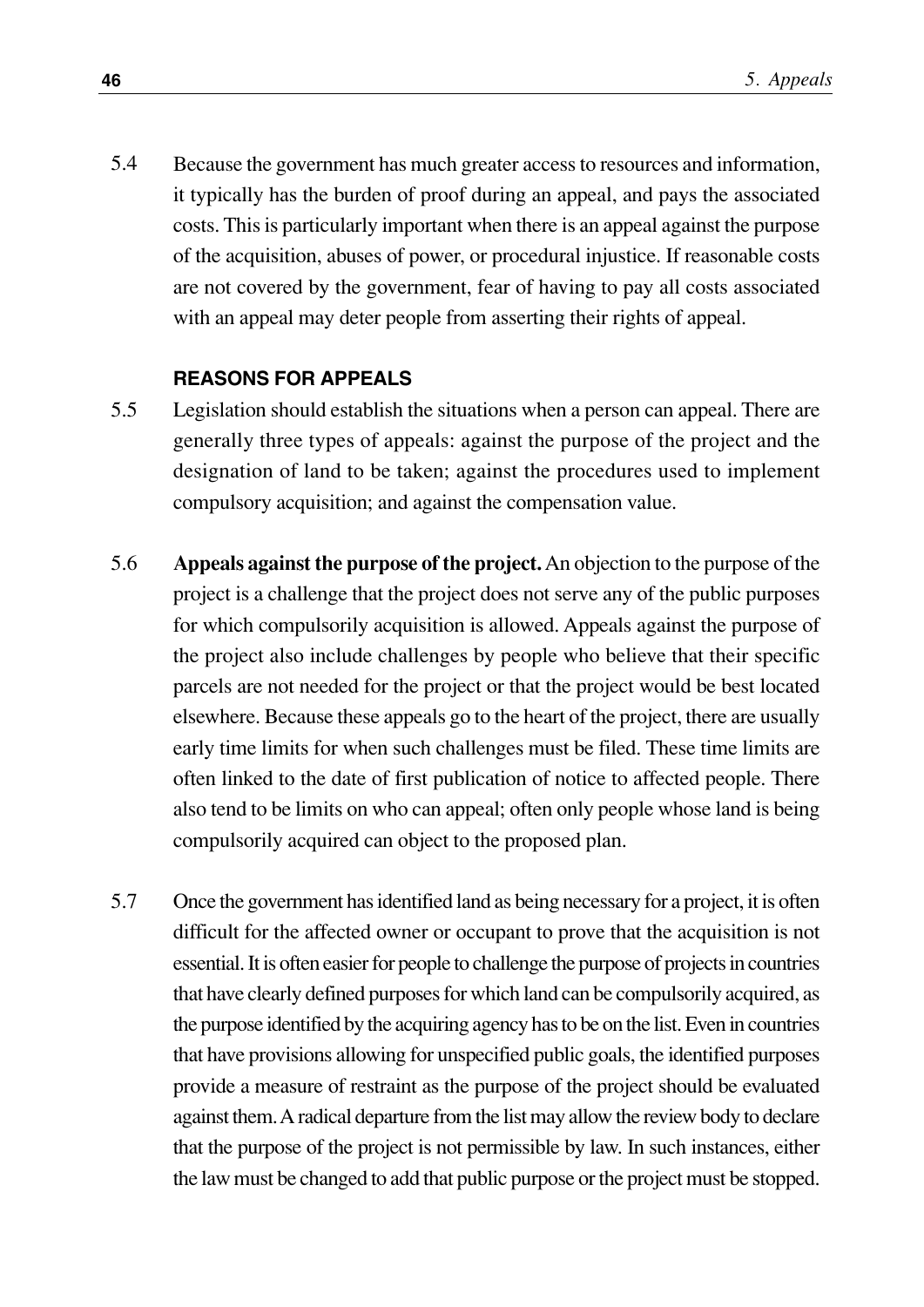- 5.8 **Appeals against the procedures.** Examples of improper procedure include improper notice (e.g. the acquisition taking place without an owner being informed of the process, or failure to include all required information in a notice of compulsory acquisition); timing (e.g. unreasonable haste in pursuing acquisition); improper processing of compensation claims (e.g. bad faith actions taken by the acquiring agency when negotiating over compensation); delay in payment or payment to the wrong person; and incorrect procedures for gaining entry to the land or taking possession of it. Claims based on such errors are often the only means for owners and occupants to protect their rights against corruption.
- 5.9 Courts are often more willing to tackle procedural appeals than appeals related to the purpose. If a person wins an appeal against the procedures, the acquiring agency may have to start the process over again, either with the person who appealed or with the project as a whole. Because these appeals can greatly impede the timing of a project, the acquiring agency should avoid them by conducting the process in a fair and transparent manner, and according to the law.
- 5.10 **Appeals against the compensation offered.** The most common appeals are about compensation. They are generally based on the perception of people that the compensation offered to them for their land is inadequate. Those who appeal do not challenge the constitutional power of government to acquire their land for the project, but they simply seek more money or other forms of compensation. Appeals may claim that incorrect principles of valuation have been used, or that the compensation offered is unjust and should be recalculated.

#### **MECHANISMS FOR REVIEWING THE APPEAL**

5.11 Owners and occupants should have the right to appeal to a body that is independent of the acquiring agency. The review of appeals should be fair, inexpensive, easily accessible and prompt. Two main types of review procedures exist: procedures in civil law countries tend towards juridical procedures, while administrative procedures tend to be used in countries with common law systems. However, many countries have a combination of administrative and judicial review mechanisms.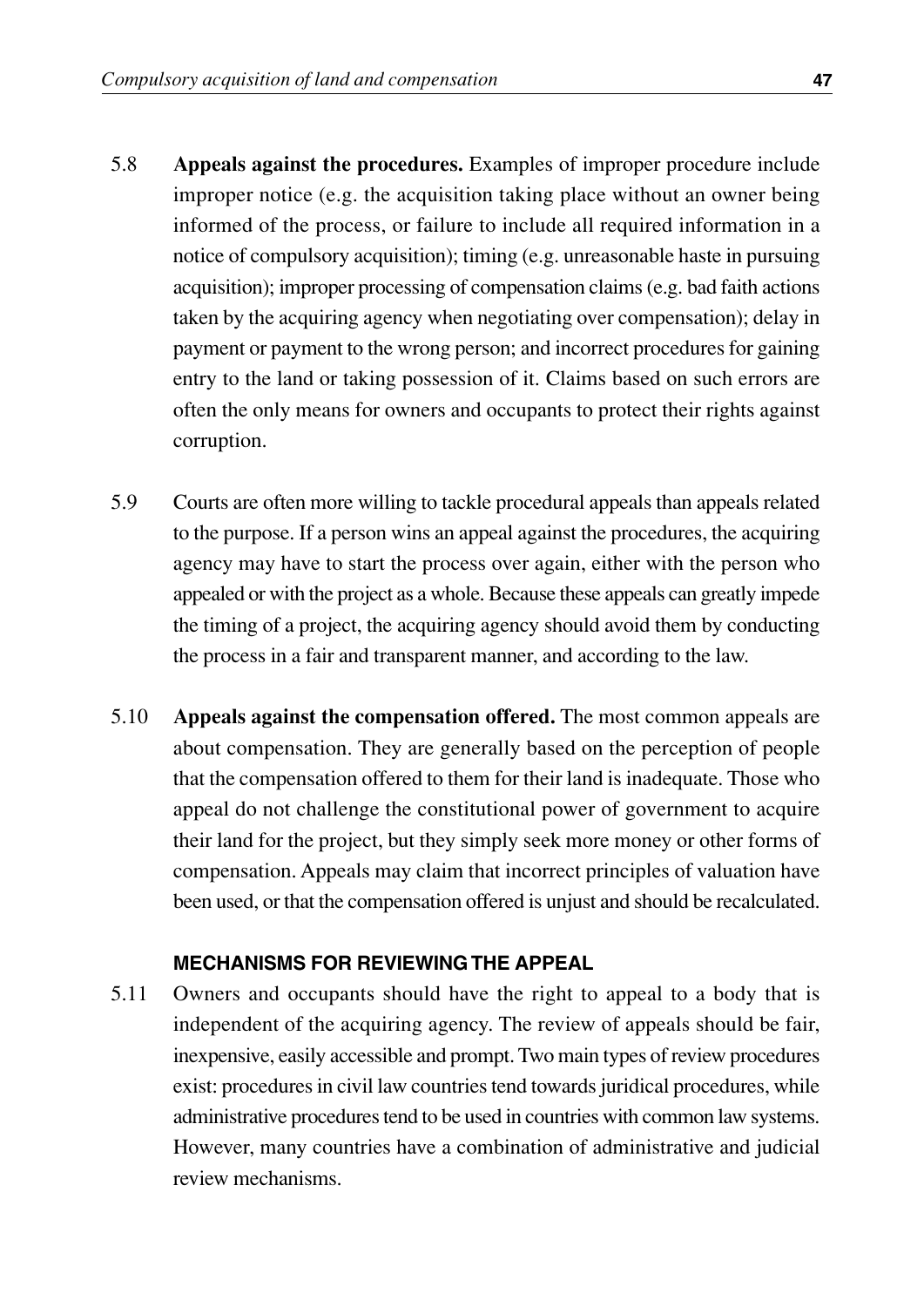- In some countries, appeals against the compensation offered are reviewed by a court that deals with civil matters. Typically, a judge appoints experts who value the land to be acquired and the judge then approves the decision of the experts. An approach used in other countries is the creation of specialized commissions to review appeals. Some commissions have rotating members of relevant professions (valuers, lawyers, etc.) who are appointed by senior officials or judges. Other commissions comprise elected experts whose sole function is to adjudicate compensation disputes. A third approach used in yet other countries is for each disputing party to select a valuer to sit on an appeals committee; these two valuers then jointly select a third valuer. The three valuers together determine the appropriate amount of compensation. Regardless of the approach followed, the body of casework built up over time provides a valuable resource to facilitate future negotiations and to guide decisions in subsequent appeals. 5.12
- To reduce costs and improve access to the appeals process, legislation should require the acquiring agency to establish alternative dispute resolution mechanisms when appropriate. Such mechanisms should be flexible, comprehensive, inexpensive, appropriately informal, and physically and technically accessible. It may be possible to use or adapt existing dispute resolution mechanisms for disputes over compensation. 5.13
- Most countries have an extensive body of legislation that protects the right of parties to a legal action to appeal decisions to higher courts for further review. Legislation should allow for the decisions of commissions and committees to be appealed to the civil courts for review. 5.14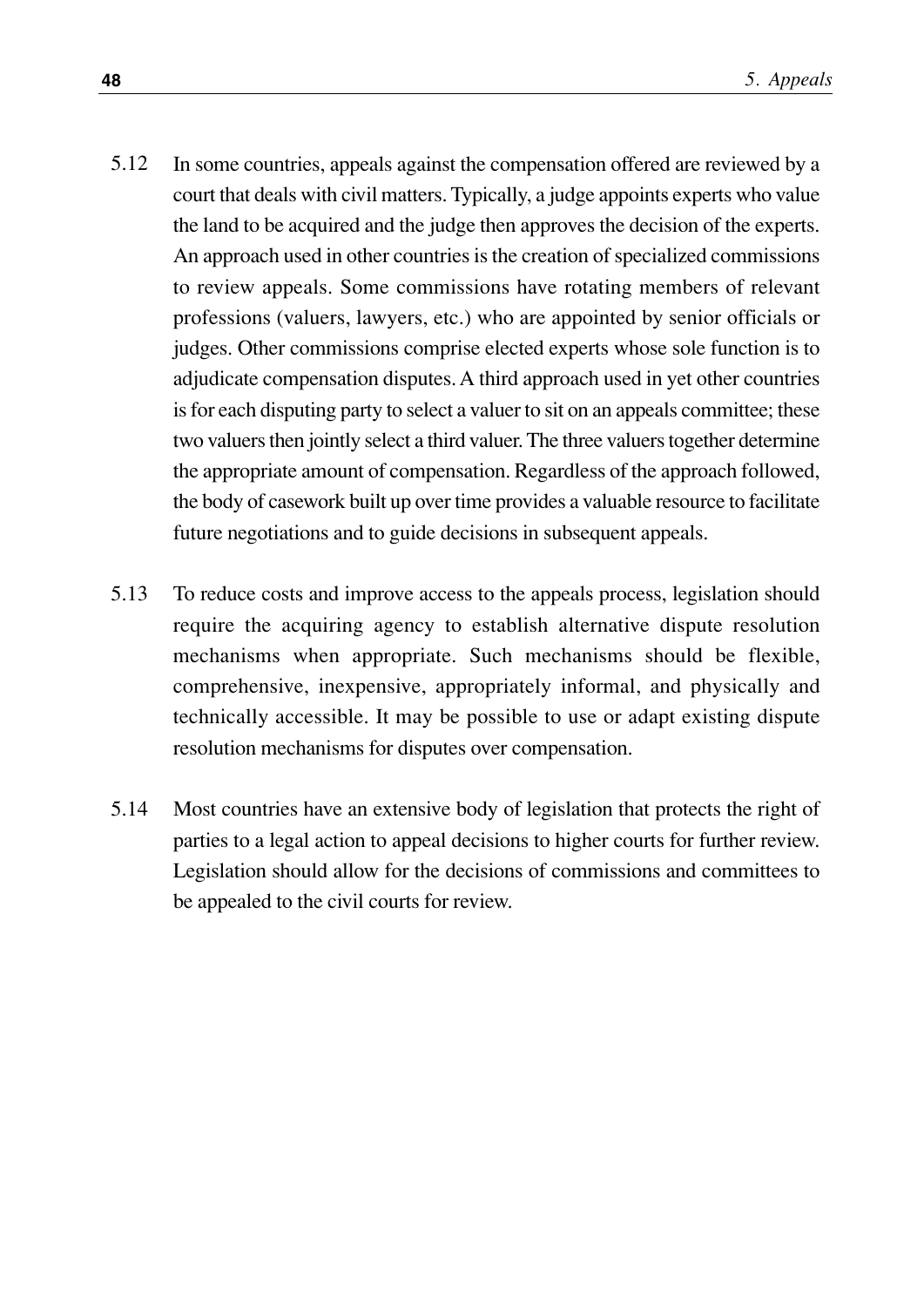## **6. Advocacy and assistance**

- All affected owners and occupants may be at a disadvantage when their land is being compulsorily acquired, but the burden is particularly hard on the poor. They may not know their rights or how to safeguard them during negotiations with experienced officials who are supported with all the powers and resources of government. In addition, it is often the land of the poorest and most vulnerable that is compulsorily acquired for projects. The value of their land is usually low compared with land owned by others, making it less costly to acquire and thereby lowering the total costs of the project. It is also easier to locate an unpopular public works project in a poor area because the residents lack the political influence and other resources to successfully block the choice of location. As well, local governments may have an interest in redeveloping the poorest areas in order to increase the tax-base. Such redevelopment usually requires the removal of residents. 6.1
- People whose land is being compulsorily acquired should be given help to understand every aspect of the process. They may need assistance contesting the decisions and actions of the acquiring agency, getting second opinions on the value of their land, and ensuring that compensation is paid. The Habitat Agenda, reaffirmed by the Istanbul Declaration on Human Settlements (1996), asserts that governments should pro-actively provide advocacy assistance to affected individuals. It states that governments should provide access to effective judicial and administrative channels for affected individuals and groups so they can challenge or seek redress from decisions and actions that are socially and environmentally harmful or violate human rights; broaden the procedural right of individuals and civil society organizations to take legal action on behalf of affected communities or groups that do not have the resources or skills to take action themselves; and facilitate access to legal services by people living in poverty and other low-income groups through the provision of facilities as legal aid and free legal advice centres (paragraph 182 (k), (l), (o)). 6.2
- Legislation can help to address the imbalance of power by providing for mechanisms to assist people to become better advocates for themselves. Laws 6.3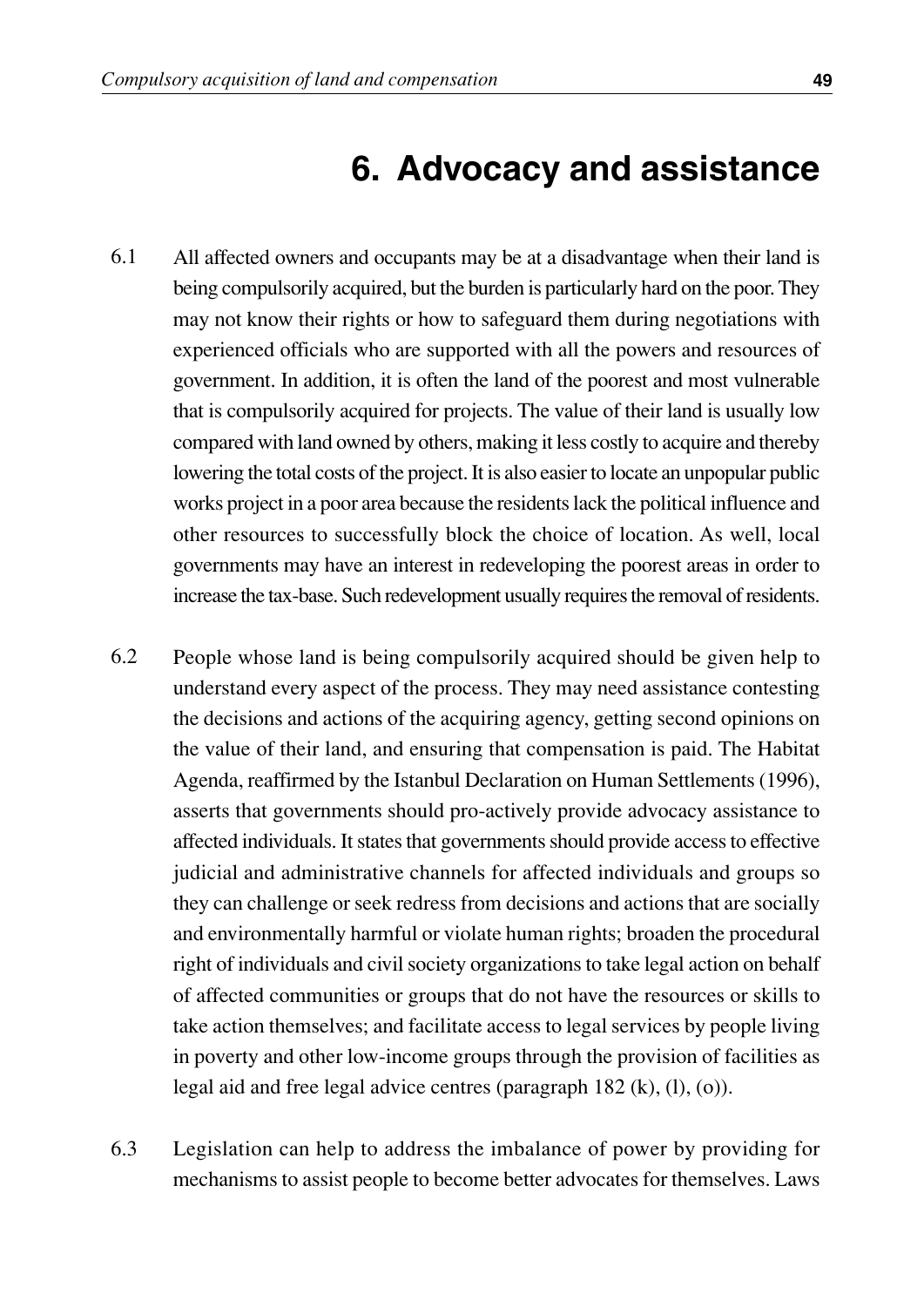could require that the acquiring agency provide affected people with access to lawyers, valuers and other relevant professionals to help them understand the process and prepare their responses. Alternatively, people may be allowed to hire their own valuers and lawyers, with the cost of their fees being added to their overall compensation award.

- Non-governmental organizations (NGOs) can play an advocacy role throughout the process. They can educate people about their rights, advocate on their behalf, and teach them negotiation skills to argue for equitable compensation. NGOs can assist people to organize themselves to contest the purpose of the acquisition; to fight for transparency and due process during the procedures; or to request higher compensation standards. They can be advocates for the vulnerable, including women, within the affected population and help them to protect their rights. NGOs can play the role of a watchdog, monitoring the acquiring agency's actions to ensure that it is following the legally-prescribed processes in a transparent and equitable manner. (See Box 13.) 6.4
- The government has the primary responsibility for ensuring that affected owners and occupants do not suffer injustice as a result of compulsory acquisition. The acquiring agency should take measures to guarantee that people are given voice, power and protection of due process throughout the process. While doing so may seem costly in the short term, the long term effects may be a quicker, more efficient acquisition process, fewer appeals, and fewer impoverished people dependant on state support. 6.5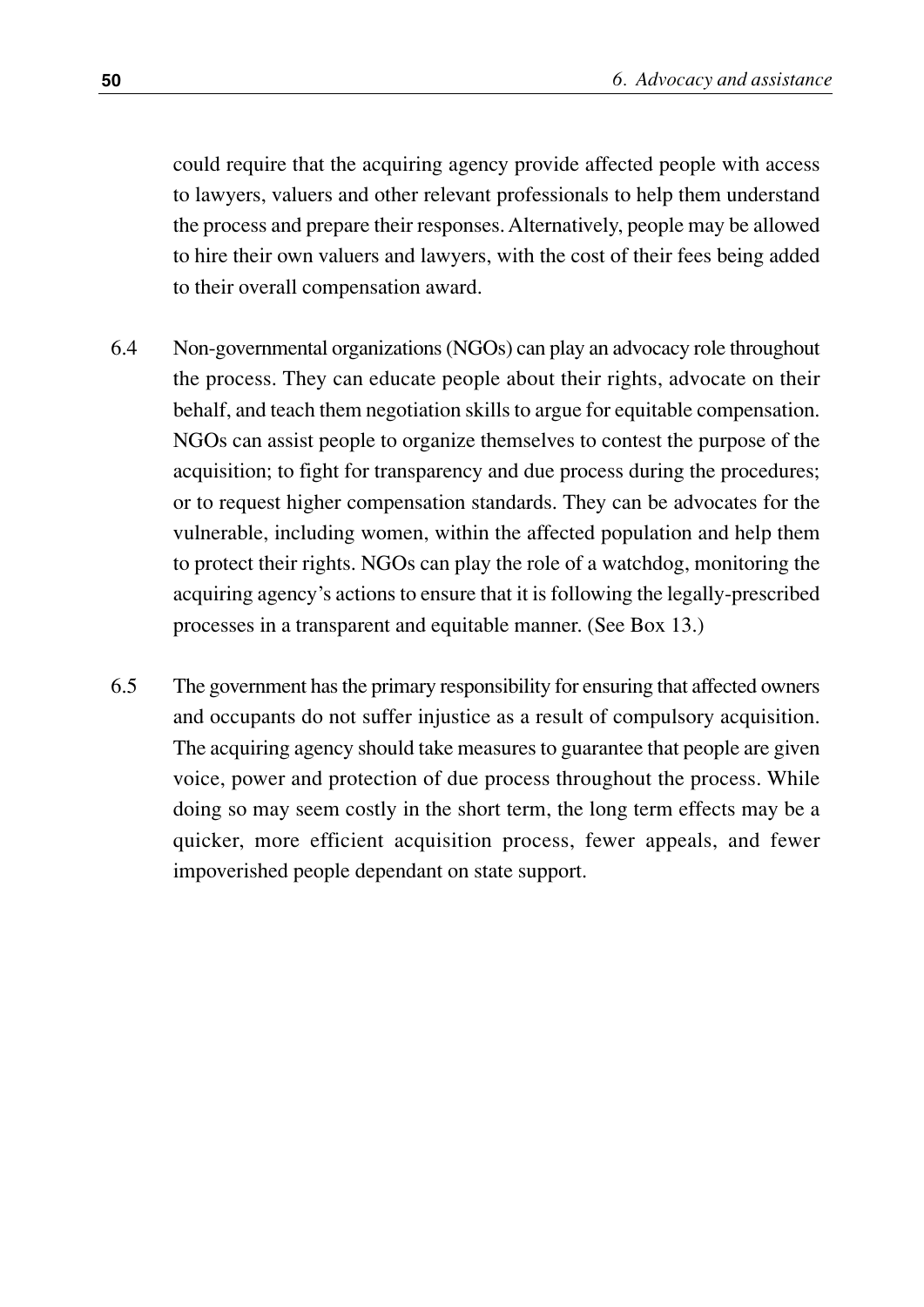#### BOX 13

#### **THE ROLE OF NON-GOVERNMENTAL ORGANIZATION AS ADVOCATES**

NGOs can support affected owners and occupants by taking action to:

- Conduct surveys to determine community needs, undertake impact assessments and assist in data collection.
- Implement an education campaign to train people on the acquisition process, their rights in the process, how to contest unfair procedures, and how to dispute compensation determinations.
- Organize public meetings where community members can educate each other, voice their concerns, share their experiences and identify potential strategies.
- Help to develop effective communication procedures between the acquiring agency and affected owners and occupants.
- Help to identify viable, cost-effective alternatives to the project that avoid or minimize disruption to the community.
- Assist vulnerable people, including women, to make effective compensation claims.
- Implement mechanisms to redress grievances and resolve conflicts.
- Assist people to effectively advocate for themselves, or act as their advocates, in the appeals process or other conflict resolution procedures.
- Assist people to develop alternative options for compensation, relocation and the restoration of their livelihoods.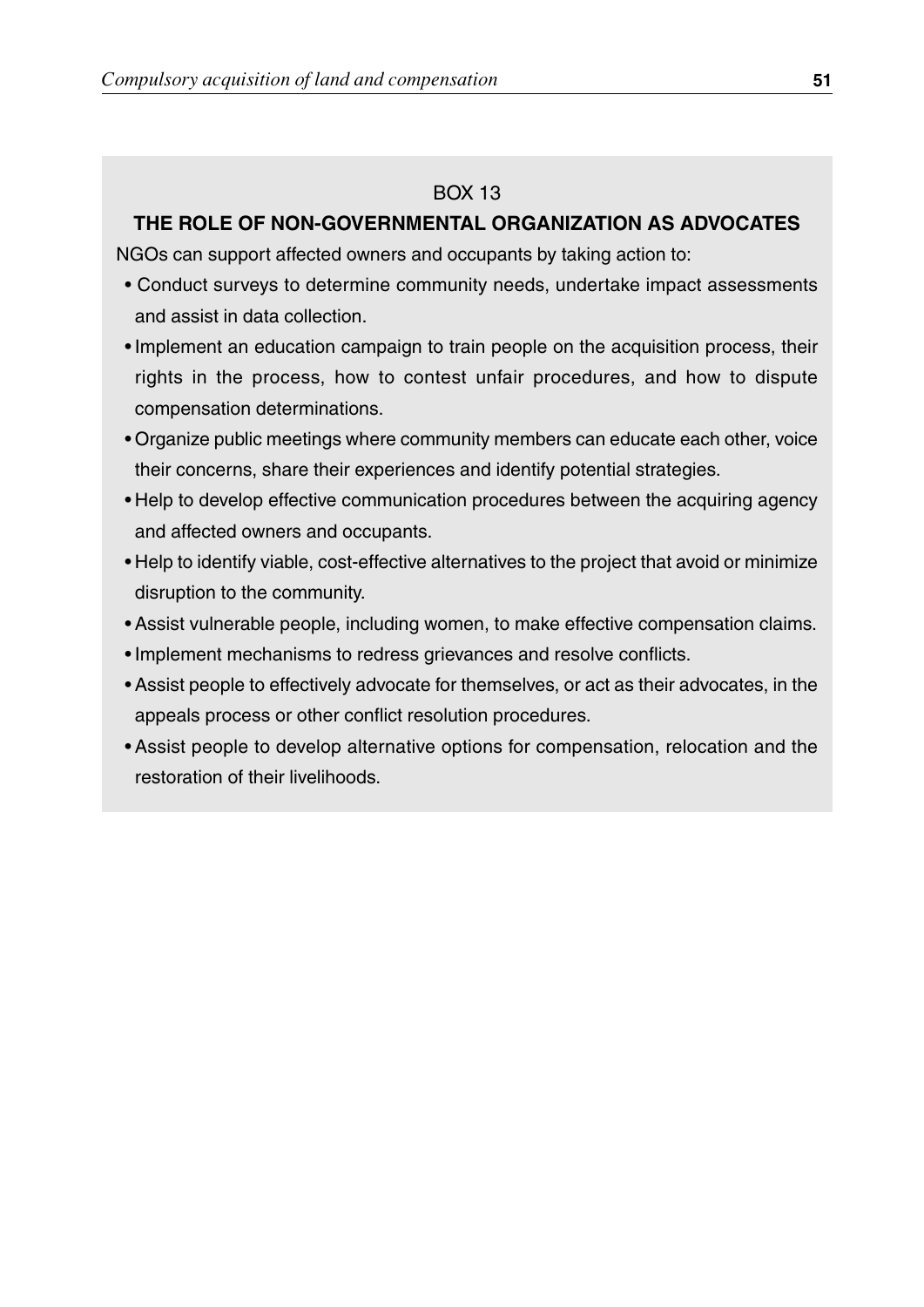## **7. Final comments**

- When governments compulsorily acquire land, they have an obligation to ensure that the process is completed in an equitable and transparent manner. People should not be impoverished because their land was acquired by government. Equitable and transparent procedures are also needed for economic growth: compulsory acquisition will destabilize the economy if investors perceive that their rights to land are not adequately protected by the government. 7.1
- Legislation to establish the government's power to compulsorily acquire land should be written clearly and with precision. It should ensure that people know what their rights are throughout the process, and that the decisions and actions of government officials are well structured and controlled. Unclear laws and regulations can lead to poorly-implemented procedures, inequitable compensation, reduced tenure security and even conflict. They may erode public faith in governance and the rule of law, and increase project costs. 7.2
- To promote social and economic growth, governments should review and revise the laws and regulations that govern the compulsory acquisition of land. Legal frameworks should be aligned with other legislation that protects land rights, and specifically those that protect the vulnerable, including women and indigenous people. Legislation should include principles of due process and other protections for affected owners and occupants (see Box 14). 7.3

#### BOX 14

#### **SUMMARY OF RECOMMENDATIONS FOR COMPULSORY ACQUISITION PROCEDURES**

#### **Planning:**

- An impact assessment should evaluate the environmental, social and economic impacts of the project.
- The strategy for planning and implementing the project should be participatory, involving affected owners, occupants and other stakeholders. ➥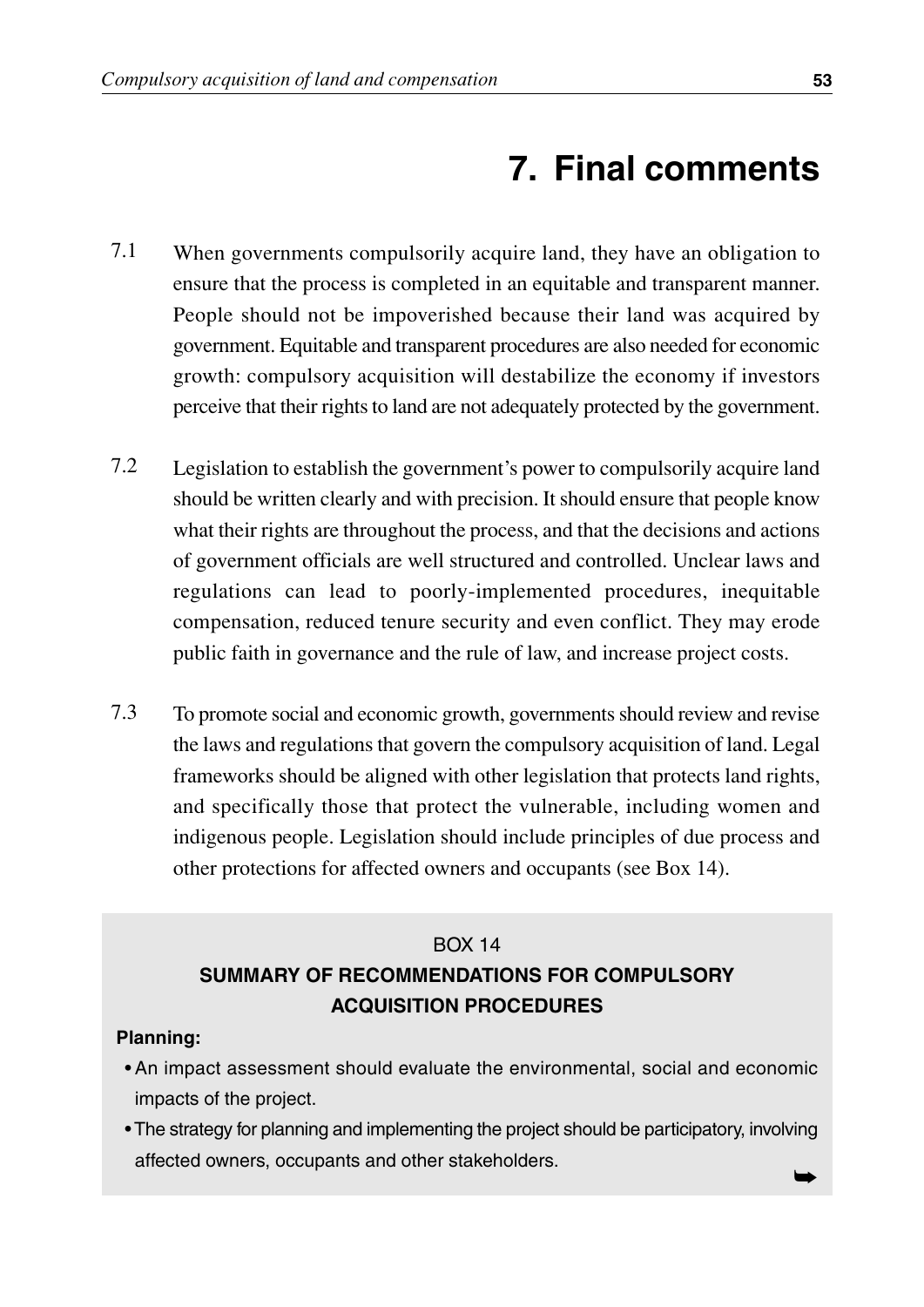- The plan for the project should be on public display, providing an opportunity for people to review and submit objections.
- Relevant data should be collected on land rights for the parcels to be acquired.
- Good faith attempts to acquire the necessary land through voluntary sale and purchase should be made before using the power of compulsory acquisition.

#### **Publication of notice:**

- The notice should be widely published and served to all affected individuals, erring on the side of over-inclusiveness.
- The notice should be published in local newspapers in all local languages or dialects, communicated orally at community meetings, over the radio and in other ways appropriate to the local population.
- The notice should include a comprehensible map of the land to be acquired.
- The notice should describe the purpose of the acquisition, the timing of the process and a clear explanation of procedures and time limits.
- The notice should explain the rights of people in the process, and provide information on where to get help.

#### **Public hearing:**

• Affected owners and occupants should be given an opportunity to be heard and to have their concerns acknowledged and addressed by the acquiring agency.

#### **Valuation and compensation:**

- People should be compensated in such a way that they are no worse off than they were before the compulsory acquisition process started.
- Regulations should be specific enough to provide clear valuation guidelines, but flexible enough to allow room to determine equivalent compensation in all situations.
- Legislation should define a date for the valuation.
- Valuation and compensation should be based on both de facto and de jure rights. Compensation should be calculated on the basis of what would have occurred had the land not been acquired.
- The valuation and compensation should not reflect changes in the value of the land arising solely from the project itself.
- If market value forms the basis of compensation, laws must clearly state how market value will be assessed and determined. ➥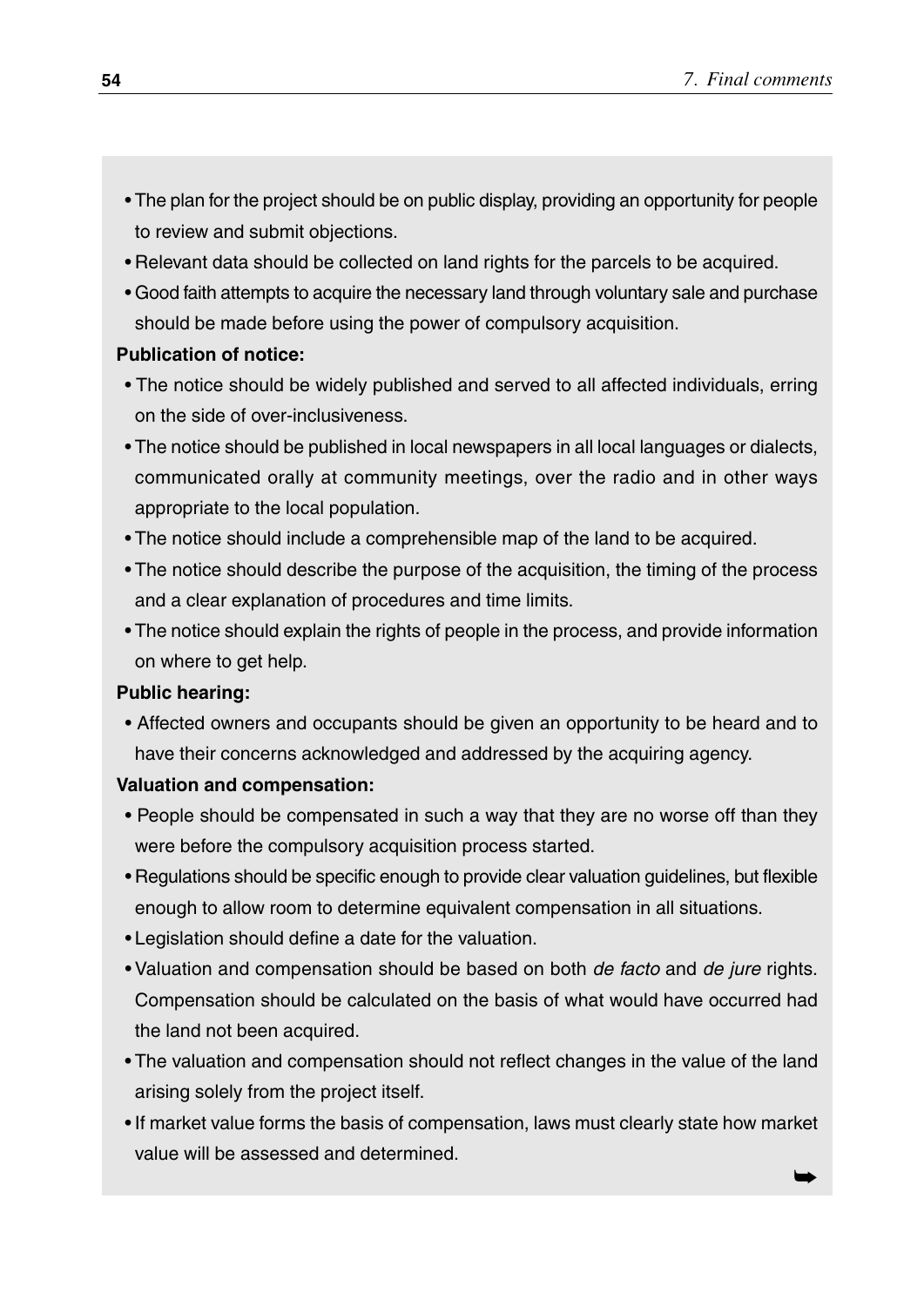- People should be compensated for the loss of any land, and also for all improvements to the land and crops, trees, and other natural resources.
- Where communities lose access to sustainable resources such as forests, waterways or grazing lands, they should be provided with replacements in kind or compensated for per capita yearly use.
- People should be compensated for disturbances and disruption, including removal expenses and other costs, which result from the compulsory acquisition process.
- People should be compensated for the costs of any disturbance, disruption, or damage caused by the project on their remaining land.
- Vulnerable groups should be provided with training or financial support if the acquisition results in the loss of their livelihoods.
- The acquiring agency should take steps to ensure that there are a sufficient number of independent valuers and advocates to help people to assess their compensation claims.
- People should receive full payment of the agreed upon compensation sum in a timely manner.

#### **Possession of the land by government:**

- Possession should not be taken unless at least a substantial percentage of the agreed upon compensation offer has been paid. If the remainder is unpaid, interest on the remainder should accrue from the date of possession.
- People should be given a reasonable time to vacate, while respecting the need to keep to the project schedule.
- Farmers should be allowed time to harvest that year's crops, or receive full compensation for the crops.
- A clear time-limit should be placed to ensure that that the acquisition process is not unduly long.

#### **Opportunity for appeal:**

- People should have prompt, unrestricted rights to appeal to an independent body, including for the delay of payment without good cause.
- Hearings should take place at a time and place and in a language convenient to people.
- Governments should provide assistance to people to enable them to use the appeal procedures to protect their rights.

➥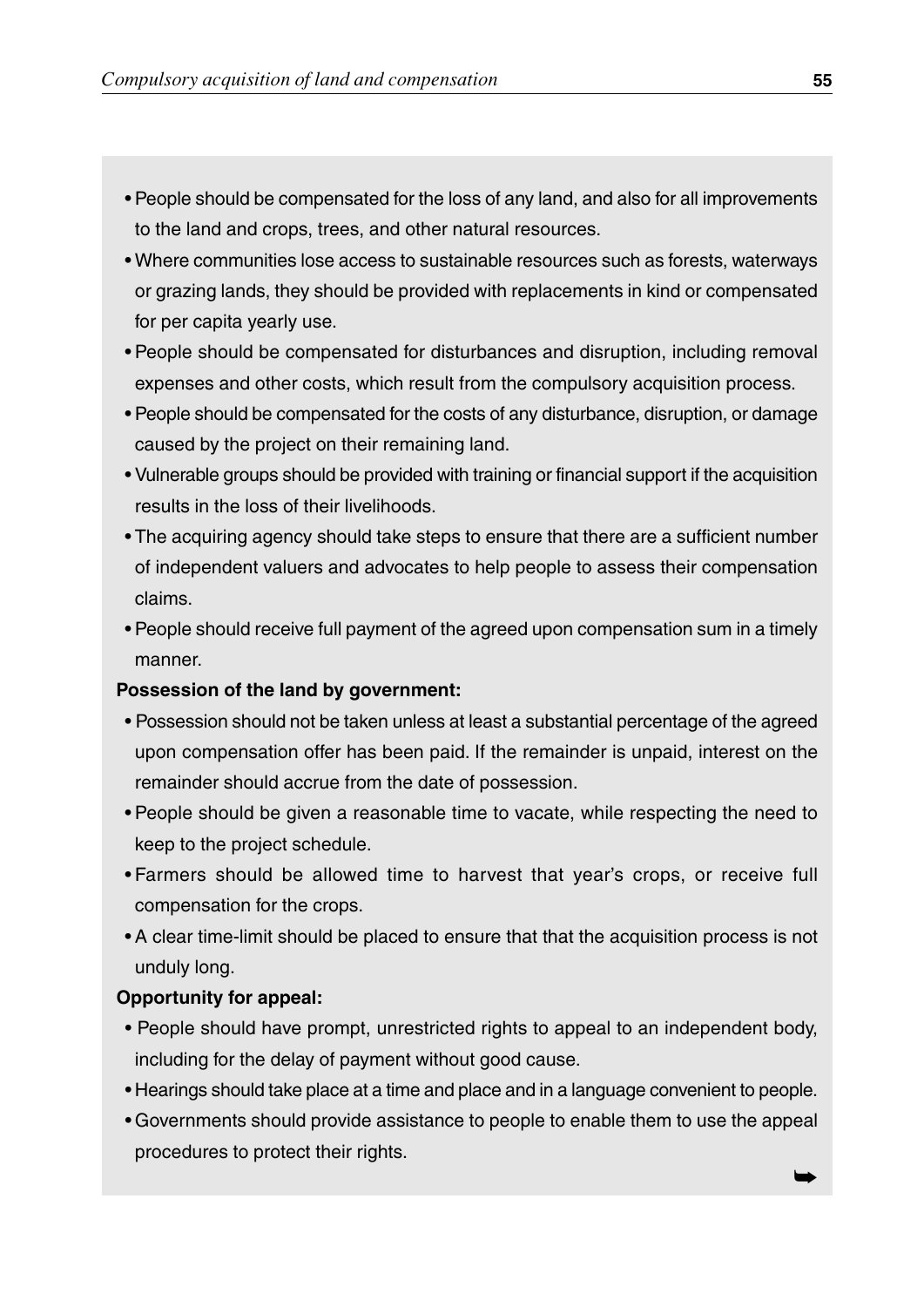- The court or reviewing body should adjudicate matters in a public and transparent manner.
- Procedures should be conducted at low or no cost to people. Only in exceptional circumstances should costs be awarded against them.
- Proceedings should be conducted in a manner easily understandable and accessible to people.The procedures should not be intimidating to people, and should allow them to present their own cases.